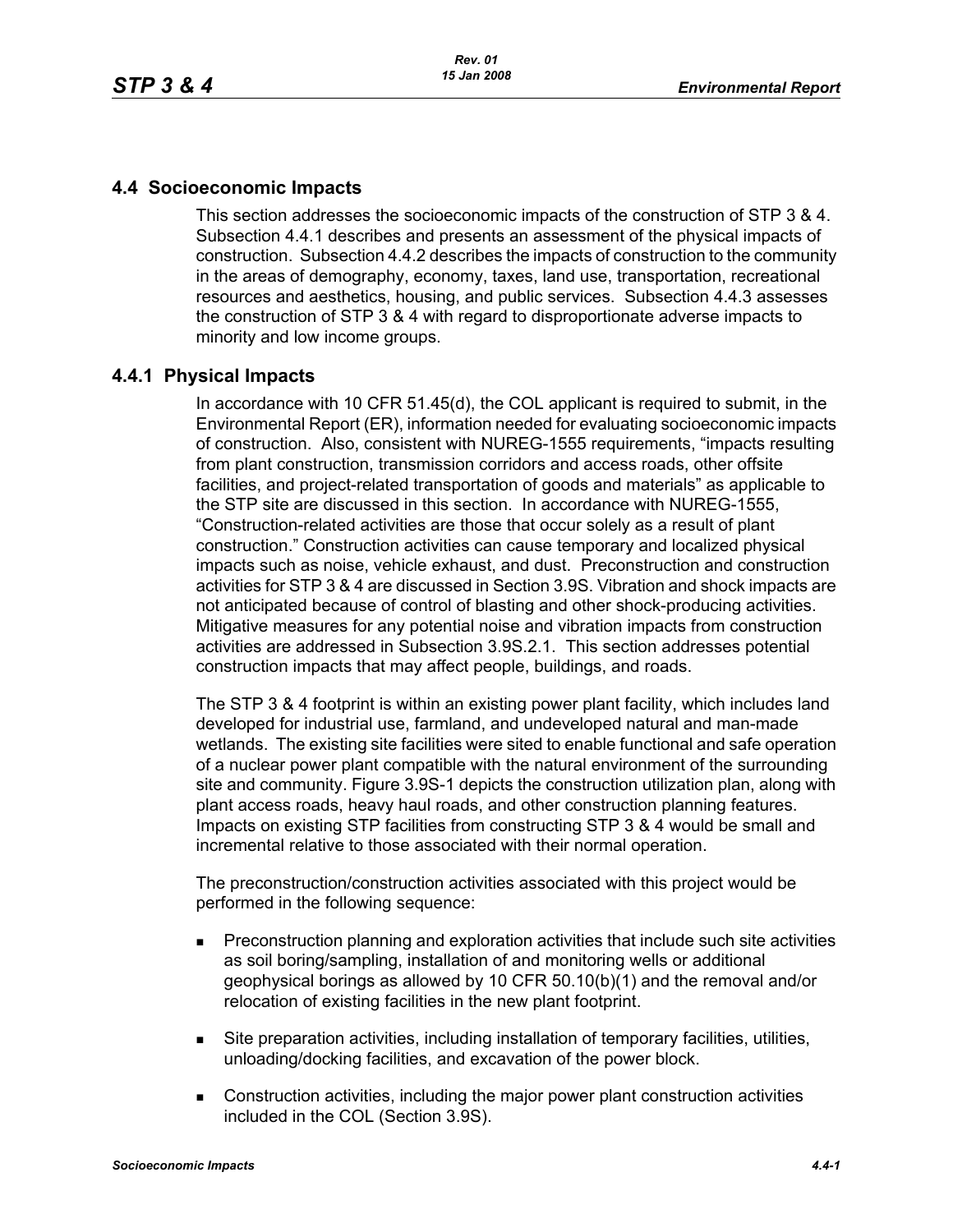# **4.4.1.1 Groups or Physical Features Vulnerable to Physical Impacts**

## **4.4.1.1.1 People**

According to 2005 census data, approximately 5170 people live within 10 miles of STP (Table 2.5-2). Population distribution details are given in Subsection 2.5.1. The nearest full-time residence is approximately 1.5 miles (west-southwest) from the Exclusion Area Boundary (EAB). There are 10 residences within a 5-mile radius of STP 1 & 2 (Reference 4.4-1). The Lower Colorado River Authority (LCRA) Park (FM 521 River Park) is approximately 6 miles east of the STP site. Road systems in the vicinity of the site are discussed in Subsection 2.2.1. The vicinity is predominantly rural and characterized by farmland with occasional wooded tracts. There are three offsite industrial facilities within the 10-mile radius.

People who could be vulnerable to noise, fugitive dust, and gaseous emissions resulting from construction activities are listed below in order of most vulnerable to least vulnerable:

- *(1)* Construction workers and personnel working on site
- *(2)* People working or living immediately adjacent to the site
- *(3)* Transient populations (i.e., temporary employees, recreational visitors, tourists)

Construction workers would have required training and would don personal protective equipment to minimize the risk of potentially harmful exposures. As presented in Subsection 3.9S.2.1, procedures related to mitigating noise and vibration impacts from construction activities may include measures such as restricting noise and vibration generating activities to daylight hours, prohibiting construction traffic from driving on specific roads and through specific neighborhoods, use of less vibration producing equipment and/or methods (e.g., dampeners, staggering activities), and verifying that noise control equipment on vehicles and equipment is in proper working order. Notifications to regulatory agencies (e.g., Texas Commission on Environmental Quality [TCEQ]) and nearby residents regarding atypical noise and vibration events (e.g., pile driving, steam/air blows) may also be performed.

Emergency first-aid care would be available at the construction site, and regular health and safety monitoring would be conducted during construction. Also, in an effort to minimize traffic congestion and any potential accidents resulting from STP 3 & 4 construction-related activities, the construction labor force would use the existing south extension from Farm-to-Market (FM) 521 to access STP 3 & 4 (see Figure 3.9S-1). The construction labor force would avoid the existing East Site Access Road to minimize disruption of traffic patterns to STP 1 & 2 (Subsection 3.9S.3.2).

People working on site or living near the STP site would not experience any physical impacts greater than those that would be considered an annoyance or nuisance. In the event that atypical or noisy construction activities would be necessary, public announcements or notifications may be provided. These construction activities would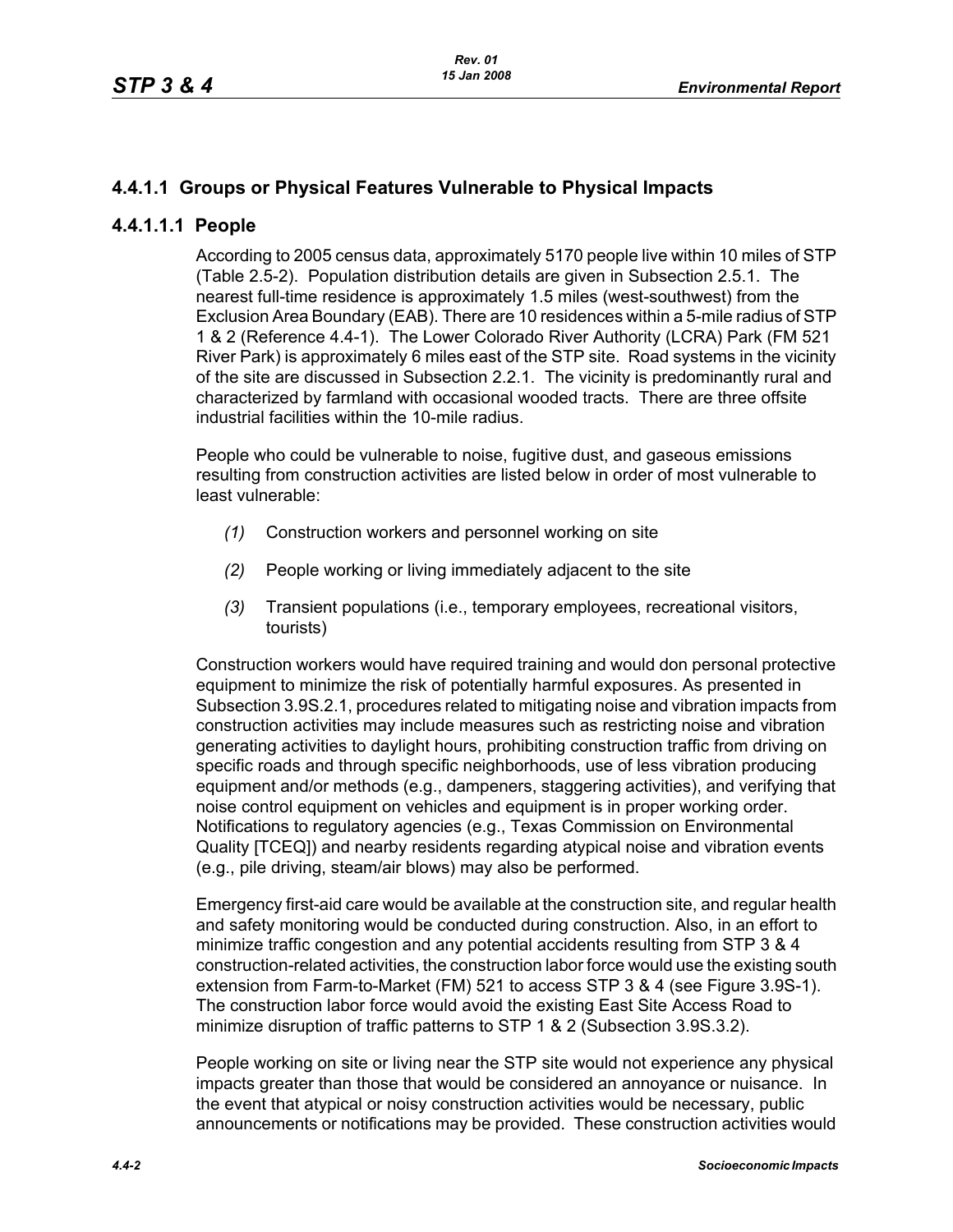be performed in compliance with local, state, and federal regulations, and site-specific permit conditions.

Fugitive dust and odors could be generated as a result of normal construction activities. Odors could result from exhaust emissions and would dissipate on site.

Mitigation measures to minimize fugitive and vehicular emissions (including paving disturbed areas, water suppression, covering truck loads and debris stockpiles, reduced material handling, limiting vehicle speed, and visual inspection of emission control equipment) would be instituted. Additional mitigation control measures would address any nuisance issues case by case.

All equipment would be serviced regularly and operated in accordance with local, state, and federal emission requirements discussed in detail in Subsection 4.4.1.3. Given the fugitive/exhaust emission control measures discussed above, it is anticipated that no discernible impact on the local air quality would be realized.

As discussed in Subsections 2.2.2 and 4.1.2, no new transmission corridors would be constructed for STP 3 & 4; however, some upgrading of transmission line conductors and replacement of towers would be necessary in the STP to Hillje transmission line corridor. This kind of work normally involves a crew with several flatbed "conductor trucks" (carrying large cable spools) and large bucket trucks. There would be a small impact associated with noise/movement of construction equipment and workers involved in changing out conductors.

Any effects of physical impacts to people from construction activities would be SMALL and would not warrant mitigation other than that discussed above.

### **4.4.1.1.2 Buildings**

Construction activities would not impact any offsite buildings because of distance to any such structures. The nearest full-time residence is approximately 1.5 miles from the EAB (Figure 2.1-1). In the event that pile-driving is necessary, the building(s) most vulnerable to shock and vibration would be those within the STP site boundary. Onsite buildings have been constructed to safely withstand possible impacts, including shock and vibration, from construction activities associated with the proposed activity.

Table 3.9S-2 presents data on attenuated noise levels expected from operation of construction equipment. Applying the Inverse-Square Law to the highest level listed in Table 3.9S-2 (84 dBA) at 400 feet), a decrease in noise levels of over 20 decibels would be expected at the EAB, with even greater decreases occurring at the site boundary.

Although there are cultural resources located within the 10-mile radius of the site (see Subsection 2.5.3), none are located adjacent to the STP site. The closest historical landmark is the St. Francis Catholic Church, which is located 6 miles to the east of the site. No impacts due to vibration or shocks from construction activities would be expected.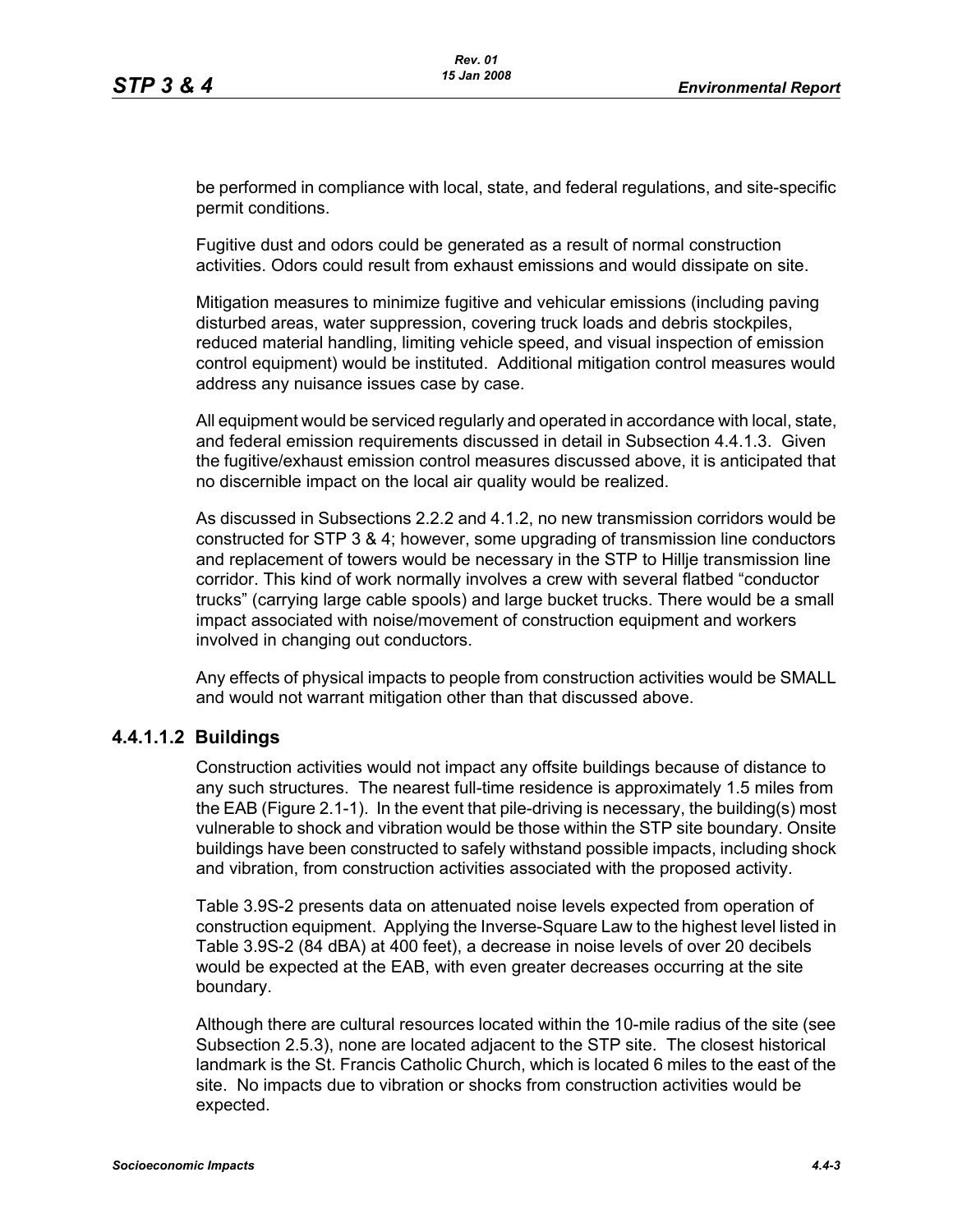Any effects of physical impacts to buildings from construction activities would be SMALL and would not warrant mitigation.

## **4.4.1.1.3 Transportation Routes**

The transportation network in Matagorda and Brazoria counties is rural, fed by traffic from urban roadways. Material transportation routes (haul routes) would be selected based on equipment accessibility, existing traffic patterns, and noise restrictions, logistics, distance, and costs. Methods to mitigate potential impacts include: (1) avoiding routes that could adversely affect sensitive areas (e.g., housing, hospitals, schools, retirement communities, businesses) to the extent possible, and (2) restricting activities and delivery times to daylight hours.

As discussed in Subsection 4.4.2.2.4, it has been determined that construction workers would have a MODERATE to LARGE impact on the two-lane roadways in Matagorda County, particularly FM 521 and its feeder roads. Mitigation may be necessary to accommodate the additional vehicles on Matagorda County roads, particularly FM 521.

Mitigation measures would be included in a construction management traffic plan developed before the start of construction. Potential mitigation measures could include installing turn lanes at the construction entrance, establishing a centralized parking area away from the site and shuttling construction workers to the site in buses or vans, encouraging carpools, and staggering construction shifts so they do not coincide with operational shifts. STPNOC could also establish a shuttle service from the Bay City area, where many of the construction labor force is likely to reside. The operations work force would continue to enter the plant at the current entrance on FM 521 (Subsection 3.9S.3.2).

No new public roads would be required as a result of construction activities. Public roads may be altered (e.g., widened, turn lanes installed) as a result of construction activities. Minor road repairs and improvements in the vicinity of STP (e.g., patching cracks and potholes, adding turn lanes, reinforcing soft shoulders) may be necessary to enable equipment accessibility and reduce safety risks. Any damage to public roads, markings, or signs caused by construction activities would be repaired to preexisting conditions or better. The construction site exit onto FM 521 would be marked clearly with signs maintained such that they are clear of debris and markings are visible.

A heavy haul route from the barge facility on the Colorado River would support construction activities (Figure 3.9S-1). This road would be private and fully contained within the existing site boundary. If barge shipments of Nuclear Steam Supply System heavy components are consistent with STP 1 & 2 levels (approximately 10 shipments), impacts on river traffic would be minimal (Reference 4.4-2). Refurbishment of the rail spur would result in minimal impacts.

As stated above, the impact construction workers would have on the two-lane roadways in Matagorda County, particularly FM 521 and feeder roads, would be a MODERATE to LARGE impact and mitigation would be required. The effects of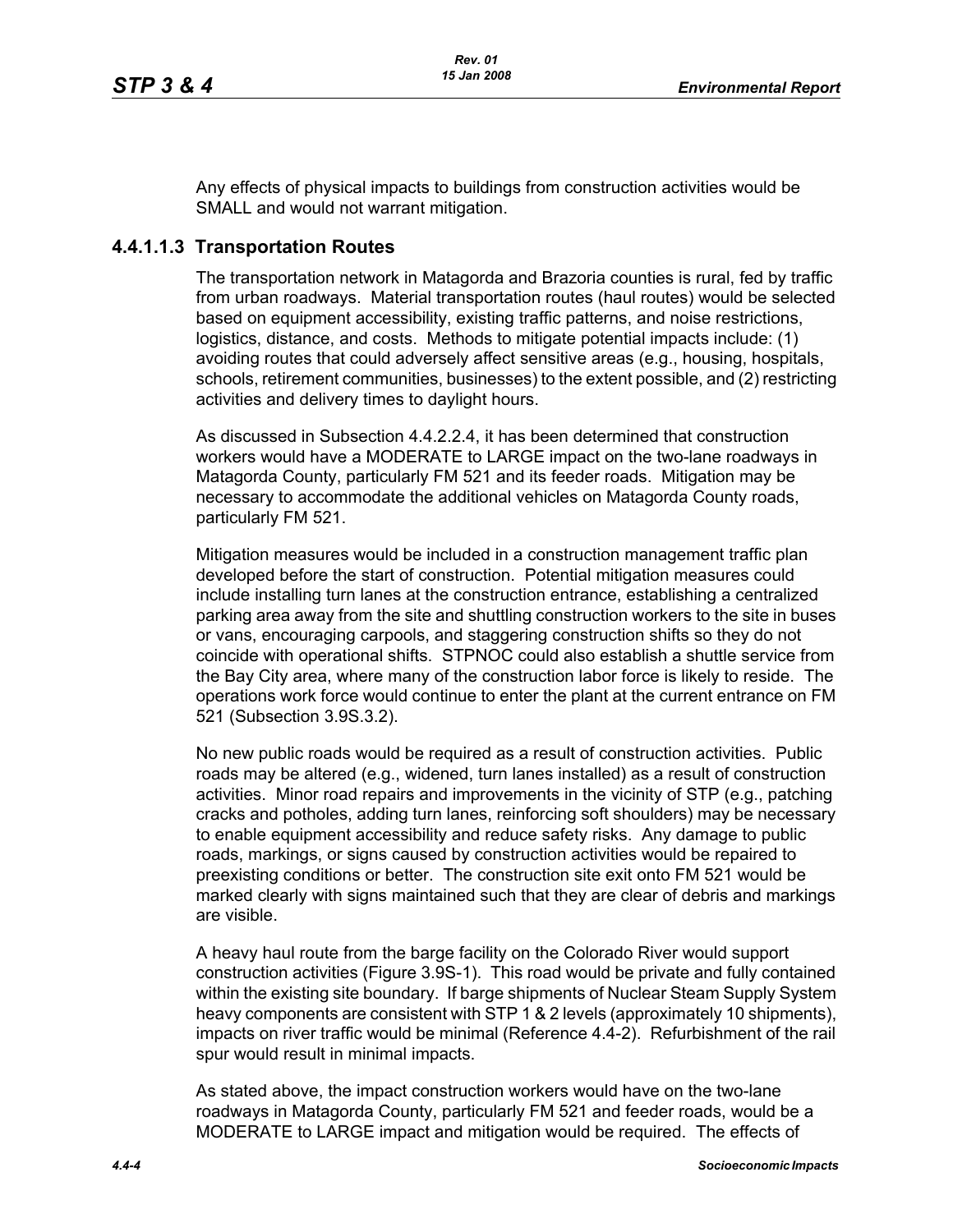physical impacts from other transportation routes would be SMALL and would not warrant mitigation.

# **4.4.1.2 Predicted Noise Levels**

As presented in Section 2.2, Matagorda and Brazoria counties are predominantly rural and characterized by farmland with occasional wooded tracts. Areas that are subject to farming are prone to seasonal noise-related events such as planting and harvesting. Wooded areas provide natural noise control to reduce noise propagation. Table 4.4.1 identifies expected noise levels in the immediate vicinity (less than 10 feet) of a variety of construction tools that might be used (Reference 4.4-3).

Noise level attenuates with distance. A 3-decibel (dBA) decrease is perceived as roughly halving loudness; a 3 dBA increase doubles the loudness. The noise from an earthmover can be as high as 94 dBA from 10 feet away, and 82 dBA from 70 feet away. A crane lifting a load can make 96 dBA of noise; when idling, it may make less than 80 dBA. Moderate auto traffic at a distance of 100 feet (30 m) rates about 50 dBA. To a driver with a car window open or a pedestrian on the sidewalk, the same traffic rates about 70 dBA (Reference 4.4-3); that is, it sounds four times louder. The level of normal conversation is about 50 to 60 dBA.

Section 3.9S discusses noise levels during construction, which could be as high as 113 dBA in the immediate area of the equipment listed. Construction workers would use hearing protection in accordance with good construction practices. Noise attenuates quickly with distance (see Table 3.9S-2) so that the loudest construction noise would register 55–85 dBA 400 feet from the source, and would continue to attenuate with distance.

The EAB is greater than 1,000 feet in all directions from the STP 3 & 4 footprint. No major roads, public buildings, or residences are located within the exclusion area. Attenuation of noise, through distance, associated with STP 3 & 4 construction activities is expected to result in noise levels less than 65 dBA to the EAB. As reported in NUREG-1437 (Reference 4.4-4), and referenced in NUREG-1555 (Reference 4.4- 5), noise levels below 65 dBA are considered of small significance.

The following controls or similar ones could be incorporated into activity planning to further minimize noise and associated impacts:

- Regularly inspecting and maintaining equipment to include noise aspects (e.g., mufflers)
- Restricting noise-related activities (e.g., pile-driving) to daylight hours
- Restricting delivery times to daylight hours

Impacts from the noise of construction activities would be SMALL and temporary and would not require mitigation.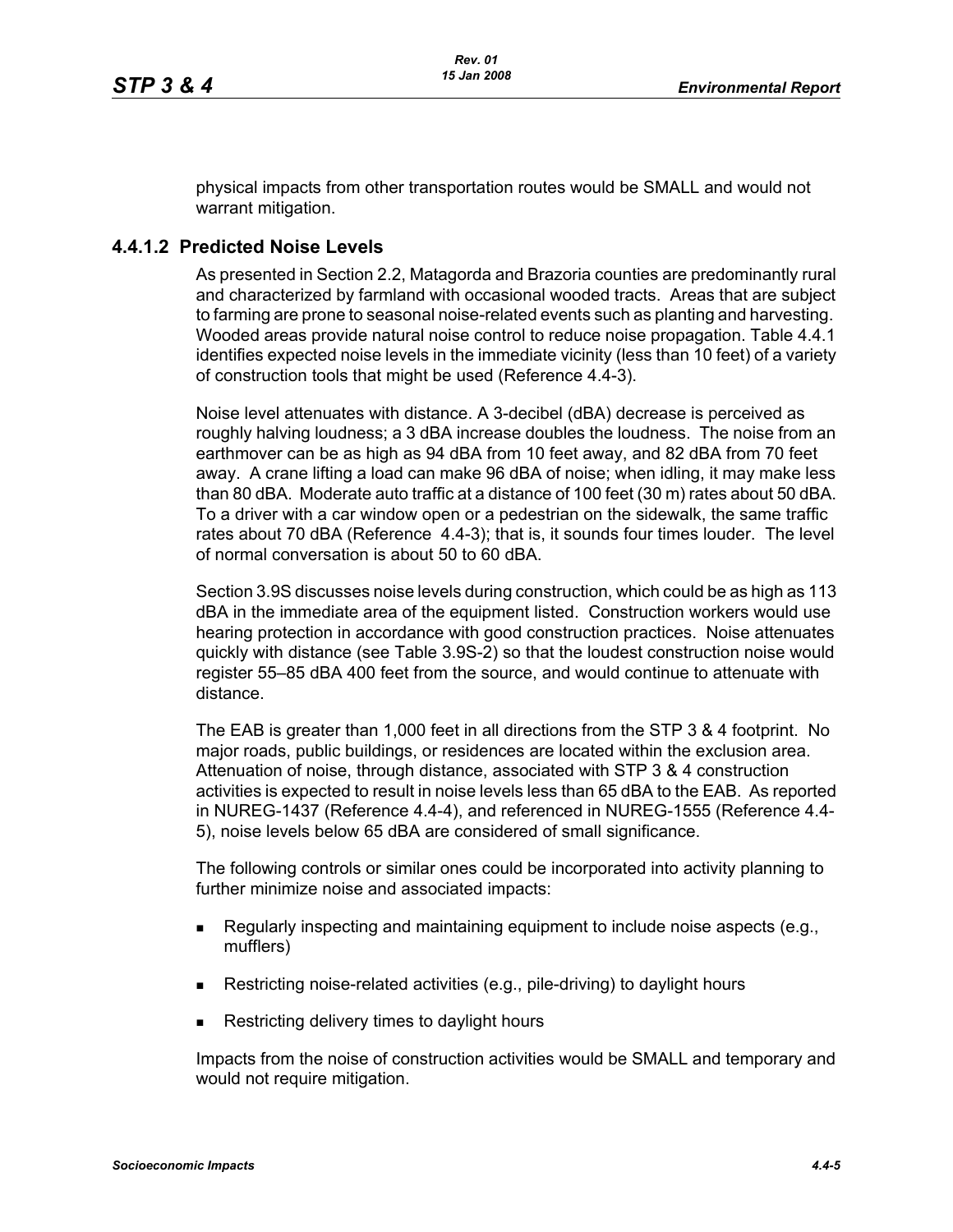# **4.4.1.3 Air Quality**

Matagorda and Brazoria Counties are part of the Metropolitan Houston-Galveston Intrastate Air Quality Control Region (AQCR) (Reference 4.4-6). All areas within the Metropolitan Houston-Galveston AQCR are classified as achieving attainment with the National Ambient Air Quality Standards (NAAQS), with the exception of the Houston-Galveston-Brazoria 8-Hour Ozone Non-attainment Area (Reference 4.4-7). A discussion of current and projected regional air quality conditions is contained in Subsection 2.7.2.

The NAAQS define ambient concentration criteria for sulfur dioxide  $(SO<sub>2</sub>)$ , particulate matter with aerodynamic diameters of 10 microns or less ( $PM_{10}$ ), particulate matter with aerodynamic diameters of 2.5 microns or less ( $PM<sub>2.5</sub>$ ), carbon monoxide (CO), nitrogen dioxide (NO<sub>2</sub>), ozone (O<sub>3</sub>), and lead (Pb). These pollutants are generally referred to as "criteria pollutants." Areas of the United States having air quality as good as, or better than, the NAAQS are designated by EPA the U.S. Environmental Protection Agency (EPA) as attainment areas. Areas having air quality that is worse than the NAAQS are designated by EPA as non-attainment areas (Reference 4.4-8). The Houston-Galveston-Brazoria area holds non-attainment status for ground-level ozone under the 8-hour standard, which became effective June 15, 2005. Counties affected under this status are Brazoria, Chambers, Fort Bend, Galveston, Harris, Liberty, Montgomery, and Waller. The region was classified as being in "moderate" non-attainment of the 8-hour standard and was given a maximum attainment date of June 15, 2010.

Temporary and minor impacts to local ambient air quality could occur as a result of normal construction activities. Fugitive dust and fine particulate matter emissions– including those less than 10 microns ( $PM_{10}$ ) in size, would be generated during earthmoving and material-handling activities. Construction equipment and offsite vehicles used for hauling debris, equipment, and supplies also produce emissions. The pollutants of primary concern include  $PM_{10}$  fugitive dust, reactive organic gases, oxides of nitrogen, carbon monoxide, and, to a lesser extent, sulfur dioxides. Variables affecting construction emissions (e.g. type of construction vehicles, timing and phasing of construction activities, and haul routes) cannot be accurately determined until the project is initiated. Actual construction-related emissions cannot be effectively quantified before the project begins. General estimates are available and the impacts on air quality can be minimized by compliance with all federal, state, and local regulations that govern construction activities and emissions from construction vehicles.

Specific mitigation measures to control fugitive dust would be identified in the Construction Environmental Controls Plan, which implements TCEQ requirements and would be prepared before project construction. Mitigation measures could include any or all of the following:

- **Stabilize construction roads and spoil piles**
- **EXECUTE:** Limit speeds on unpaved construction roads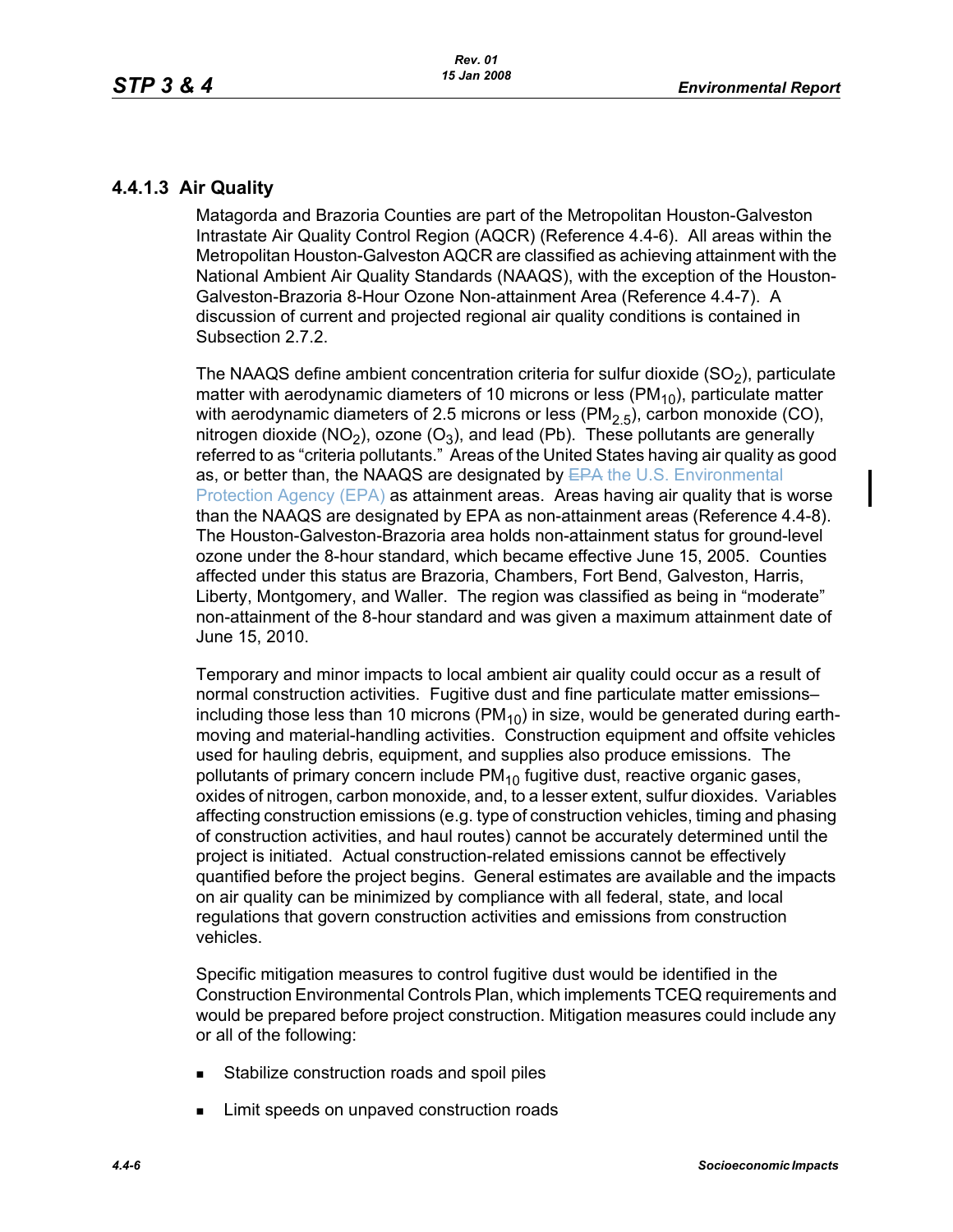- **Periodically water unpaved construction roads to control dust**
- **IMPLEMENT USE OF SOIL ADDES** (i.e., soil cement) to stabilize loose dirt surfaces
- $\blacksquare$  Perform housekeeping (e.g., remove dirt spilled onto paved roads)
- **Cover haul trucks when loaded or unloaded**
- Minimize material handling (e.g., drop heights, double-handling)
- Cease grading and excavation activities during high winds and during extreme air pollution episodes
- Phase grading to minimize the area of disturbed soils
- Revegetate road medians and slopes

While emissions from construction activities and equipment would be unavoidable, some methods, such as those mentioned above, could minimize impacts to local air quality and the nuisance impacts to the public in proximity to the project. To this effect, the Construction Environmental Controls Plan would contain environmental management controls strategy including:

- **Phase construction to minimize daily emissions**
- **Performance of proper maintenance of construction vehicles to maximize** efficiency and minimize emissions

[Given the control measures discussed above, impacts to air quality from construction](http://factfinder.census.gov/)  would be SMALL and would not warrant mitigation.

### **4.4.2 Social and Economic Impacts**

This section evaluates the demographic, economic, infrastructure, and community impacts to the region as a result of constructing STP 3 & 4. The evaluation assesses impacts of construction-related activities and of the construction labor force on the region.

The assumed construction schedule projects a construction start date in 2009, and commercial operation dates of 2015 and 2016 for STP 3 & 4, respectively. STPNOC anticipates employing 5950 construction workers at peak construction activity with a 79% to 21% proportion of manual labor to non-manual labor (Table 3.10-2). Figure 3.10-1 illustrates the distribution of the construction labor force over the anticipated construction period.

[Major factors in determining socioeconomic impacts are the number of workers that](http://factfinder.census.gov/)  relocate into the area and where they settle. In determining a methodology to use to determine this information for construction of STP 3 & 4, STPNOC evaluated related [NRC studies for other sites: Malhotra \(Reference 4.4-9\), Mountain West \(References](http://factfinder.census.gov/)  [4.4-10, 4.4-11, 4.4-12, 4.4-13, and 4.4-14\), and the Generic Environmental Impact](http://factfinder.census.gov/)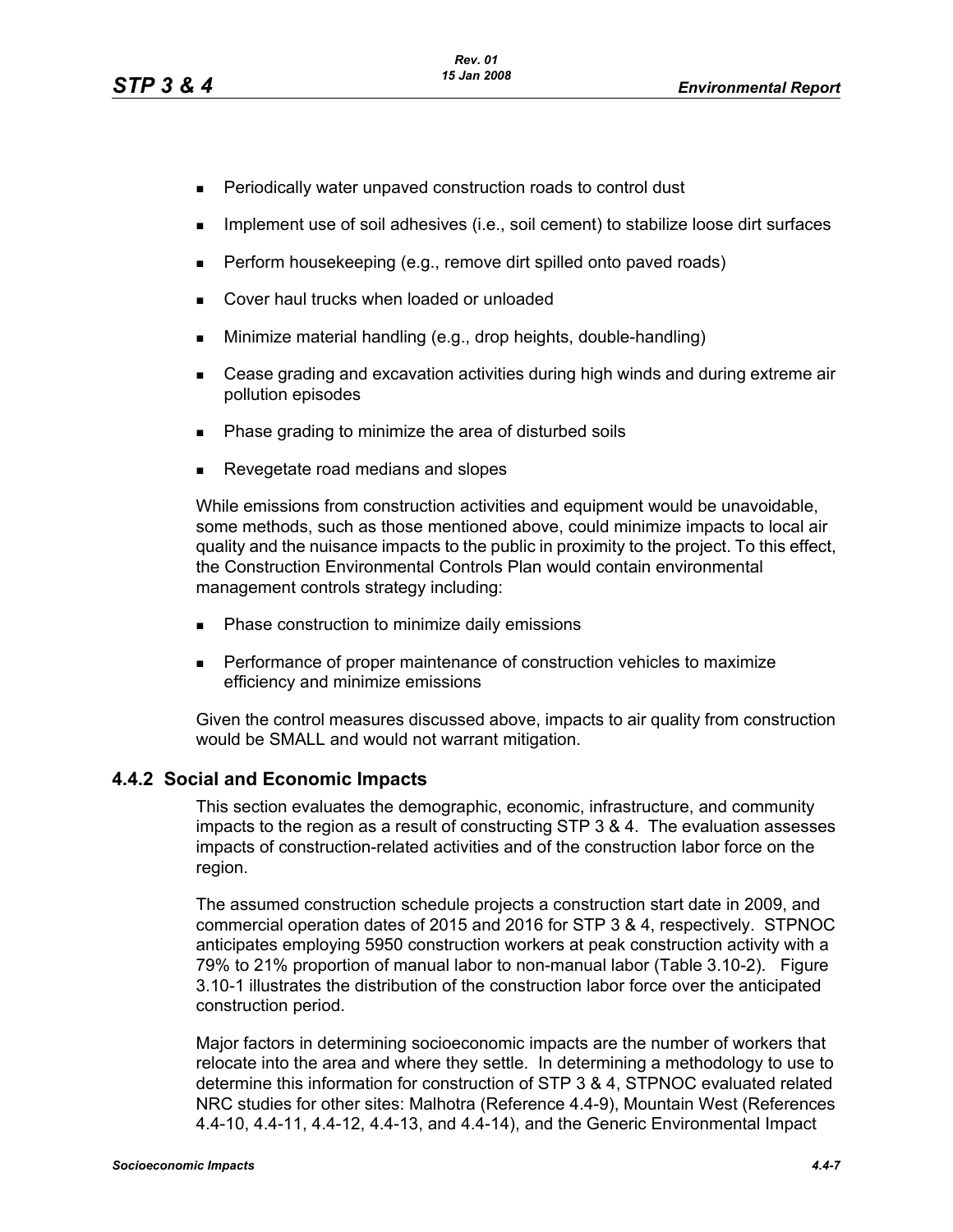[Statement \(GEIS\) for License Renewal \(References 4.4-15 and 4.4-16\). The Malhotra](http://factfinder.census.gov/)  study was based on 28 surveys of 49,000 workers during construction at 13 sites. The Mountain West study was based on post-licensing data from 12 sites. The GEIS study was prepared in support of rulemaking for license renewal and analyzed impacts of constructing and operating the existing fleet and used several case studies in its socioeconomic analysis.

STPNOC has determined that changes in the industry since publication of the studies may call into question the applicability of study results to future plant construction. Principal among these changes are new licensing procedures (10 CFR 52) and improved construction technologies such as prefabrication, preassembly, modularization, and offsite assembly, which may affect the number of workers and skills mix needed. The changes dictate caution in applying the results of the studies to STP 3 & 4. However, the studies provide insights from at least 30 sites representing a broad sampling of socioeconomic conditions and therefore warrant consideration. STPNOC has used study input, together with site-specific information, in predicting worker relocations and settlement patterns.

The studies showed that usually less than 50% of the labor force relocated to work on the job sites, with sites located in denser population areas having the least inmigration. The remaining workers already lived within daily commuting distance. STPNOC chose to use the 50% value as a reasonable estimate to avoid underestimating impacts caused by in-migration and because the STP site is located in a less-dense population area. Malhotra evaluated settlement patterns within a specified distance to sites (e.g., highway miles or radius), whereas Mountain West and the GEIS focused on geopolitical boundaries (e.g., counties). STPNOC evaluated both approaches and found them to reasonably approximate the residential locations of the workers at STP 1 & 2. For this reason, STPNOC used the residential locations of the existing workers to predict the settlement patterns for the new workers. Based on these data and considerations, STPNOC has made the assumptions presented in Table 4.4-2 for construction labor force migration and residential distribution patterns at STP.

Please note the following:

- *(1)* For all socioeconomic analyses, a "mover" is defined by NRC (Reference 4.4- 9) as a worker who changes residence to work at the construction site. Workers who do not change residence to work at the site are classified as "nonmovers." This definition is sufficiently broad to include the small percentage who would move from one place within the 50-mile radius to another place within the 50-mile radius, possibly to improve their access to the site. However, in an effort to be conservative, STPNOC has assumed that all movers would be migrating into the 50-mile region.
- *(2)* In Subsection 4.4.2, STPNOC has identified the significance of the impacts as either small, moderate, or large, consistent with the criteria that NRC established in 10 CFR 51, Appendix B, Table B-1, Footnote 3, as follows: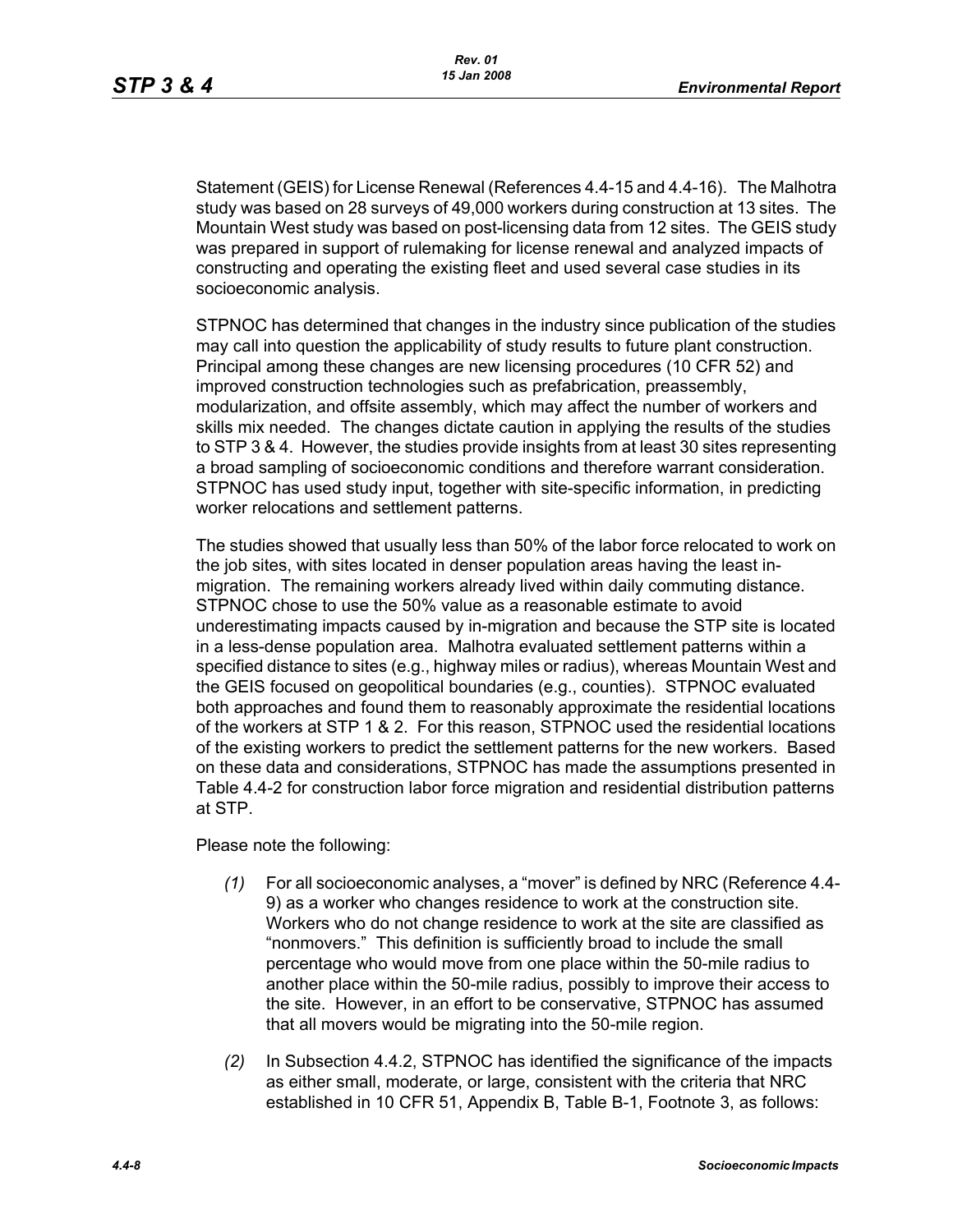SMALL — Environmental effects are not detectable or are so minor that they will neither destabilize nor noticeably alter any important attribute of the resource. For the purposes of assessing radiological impacts, NRC has concluded that those impacts that do not exceed permissible levels in the NRC's regulations are considered small.

MODERATE — Environmental effects are sufficient to alter noticeably, but not to destabilize, any important attribute of the resource.

LARGE — Environmental effects are clearly noticeable and are sufficient to destabilize any important attributes of the resource.

#### **4.4.2.1 Demography**

STPNOC based this analysis on the estimated peak construction labor force. STPNOC assumed that approximately 50% of the construction labor force would change their residence to work at the STP site (movers), and that they would relocate to approximately the same areas and in the same proportion as the existing operations labor force. Therefore, this analysis is restricted to the two counties expected to be most affected by the construction labor force, Matagorda and Brazoria Counties.

STPNOC estimates that the construction of both units would be completed by 2016. The 2000 population within the 50-mile radius was approximately 258,960 and is projected to grow to approximately 321,809 by 2020, for an average annual growth rate during the construction period of 1.1% (see Table 2.5-2). STPNOC anticipates employing 5950 construction workers at peak construction activity (Table 3.10-2). STPNOC anticipates that approximately 2975 workers (movers) would relocate to the same areas and in the same proportion as the existing operations labor force: 60.7% (or 1806 workers) in Matagorda County, 22.4% (or 666 workers) in Brazoria County, and the remainder would locate to one of the other counties within the 50-mile radius.

The in-migration of approximately 2975 movers would create new indirect jobs in the area because of the multiplier effect. In the multiplier effect, each dollar spent on goods and services by a mover becomes income to the recipient who saves some but re-spends the rest. In turn, this re-spending becomes income to someone else, who in turn saves part and re-spends the rest. The number of times the final increase in consumption exceeds the initial dollar spent is called the "multiplier." The U.S. Department of Commerce Bureau of Economic Analysis, Economics and Statistics Division provides multipliers for industry jobs and earnings (Reference 4.4-17). The economic model, RIMS II, incorporates buying and selling linkages among regional industries and was used to estimate the impact of new nuclear plant-related expenditure of money in the two-county region of interest. For every mover, an estimated additional 0.61 jobs would be created in the two-county area (Table 4.4-4 and Reference 4.4-17). For every dollar spent by a mover, an estimated additional 0.50 dollars would be injected into the regional economy (Reference 4.4-17). Construction would create approximately 4790 permanent (direct + indirect) jobs in the 50-mile region.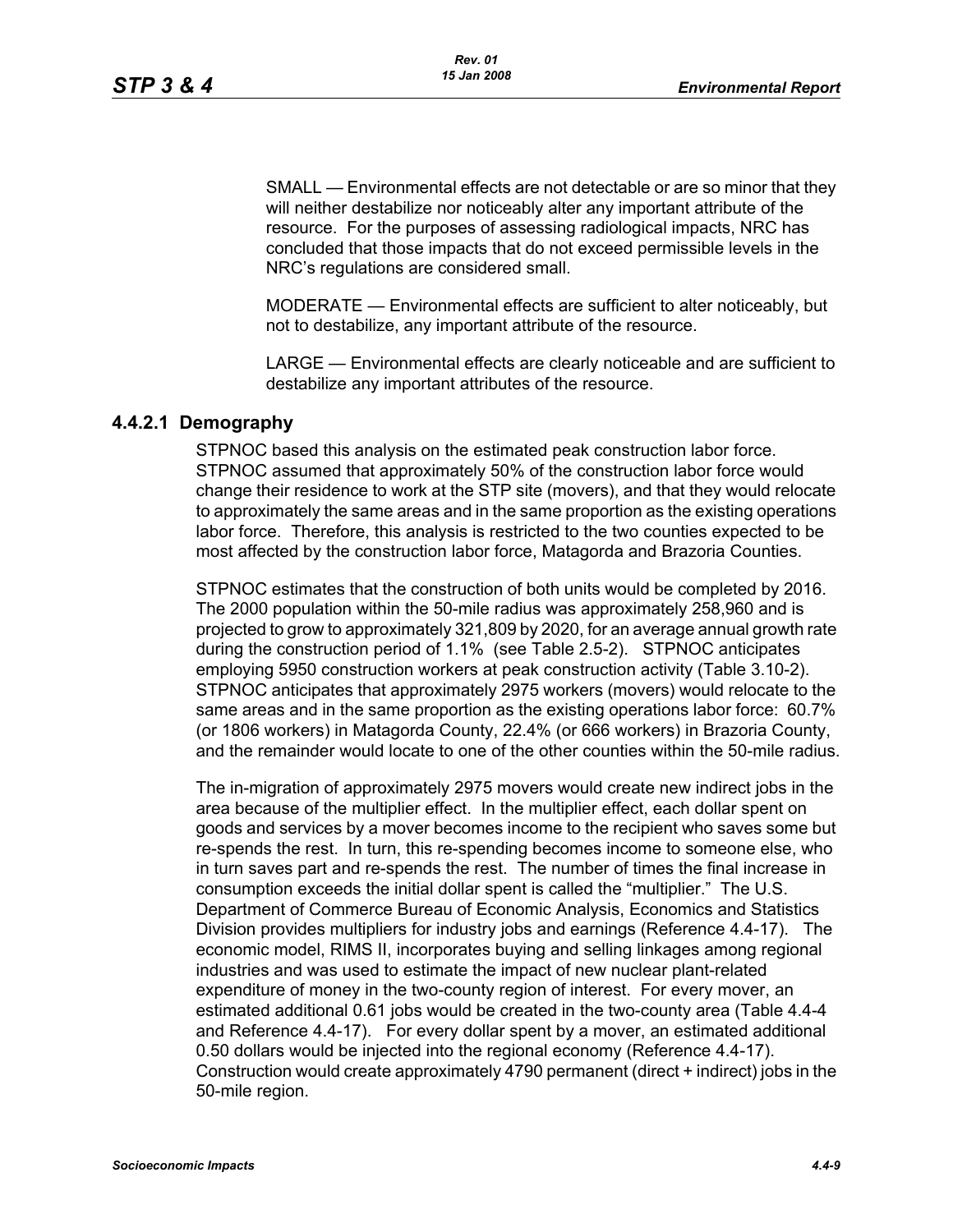Most indirect jobs are service-related and not highly specialized, so, for this analysis, STPNOC has assumed that most indirect jobs would be filled by the existing labor force within the 50-mile region, particularly the two-county area, because 83% of the labor force is expected to settle there. Using the Bureau of Economic Analysis employment multiplier would produce a total number of indirect jobs generated by construction of 1815 (2,975 × 0.61). This number represents approximately 20% of the unemployed persons in the two-county region in 2005 (Table 4.4-4).

According to the Malhotra study (Reference 4.4-9), approximately 80% of nuclear plant construction workers are likely to bring families. Therefore, of 2975 movers, 2380 would bring families into the 50-mile region and 595 movers would not. Assuming that the workers would relocate in approximately that same proportion as the existing operations labor force, approximately 1445 (60.7% of 2380) of those would locate to Matagorda County and 533 (22.4% of 2380) would locate to Brazoria County (Table 4.4-2). Approximately 361 of the workers without families (60.7% of 595) would locate to Matagorda County and 133 (22.4% of 595) would locate to Brazoria County.

According to the Malhotra study, the average household size of a nuclear plant construction worker is 3.25 people. Therefore, construction would increase the population in the 50-mile region by 8330 people  $((2,380 \times 3.25) + (595$  construction workers without families)). Of those, 5056 people (60.7% of 8330) would locate to Matagorda County and 1866 (22.4% of 8330) people would locate to Brazoria County (Table 4.4-2). These numbers constitute 13.3% and 0.8% of the 2000 Census populations of Matagorda and Brazoria Counties, respectively. They constitute 11.3% and 0.6% of the projected 2020 populations of Matagorda and Brazoria Counties, respectively.

The movers and their families would represent a moderate increase in Matagorda County's total population, a small increase in Brazoria County's total population, and smaller increases in the total populations of the other counties in the 50-mile region.

Based on the Malhotra study, STPNOC estimates that 50% of the movers (1488) would remain in the 50-mile region and the remainder would migrate back out of the 50-mile region after construction is complete. Including families, the number of people remaining in the 50-mile radius would be 4165. Applying the same percentage to the movers residing in Matagorda County and Brazoria Counties, STPNOC estimates that 903 and 333 movers, respectively, would remain in these counties. In Matagorda and Brazoria Counties, the remaining workers and their families plus workers without families would number 2528 and 933, respectively.

### **4.4.2.2 Impacts to the Community**

This section evaluates the social, economic, infrastructure, and community impacts to the two-county area and 50-mile region as a result of constructing STP 3 & 4. It is expected that site preparation and construction activities would continue for approximately 7 to 8 years, be completed by 2016, and employ as many as 5950 construction workers at peak employment.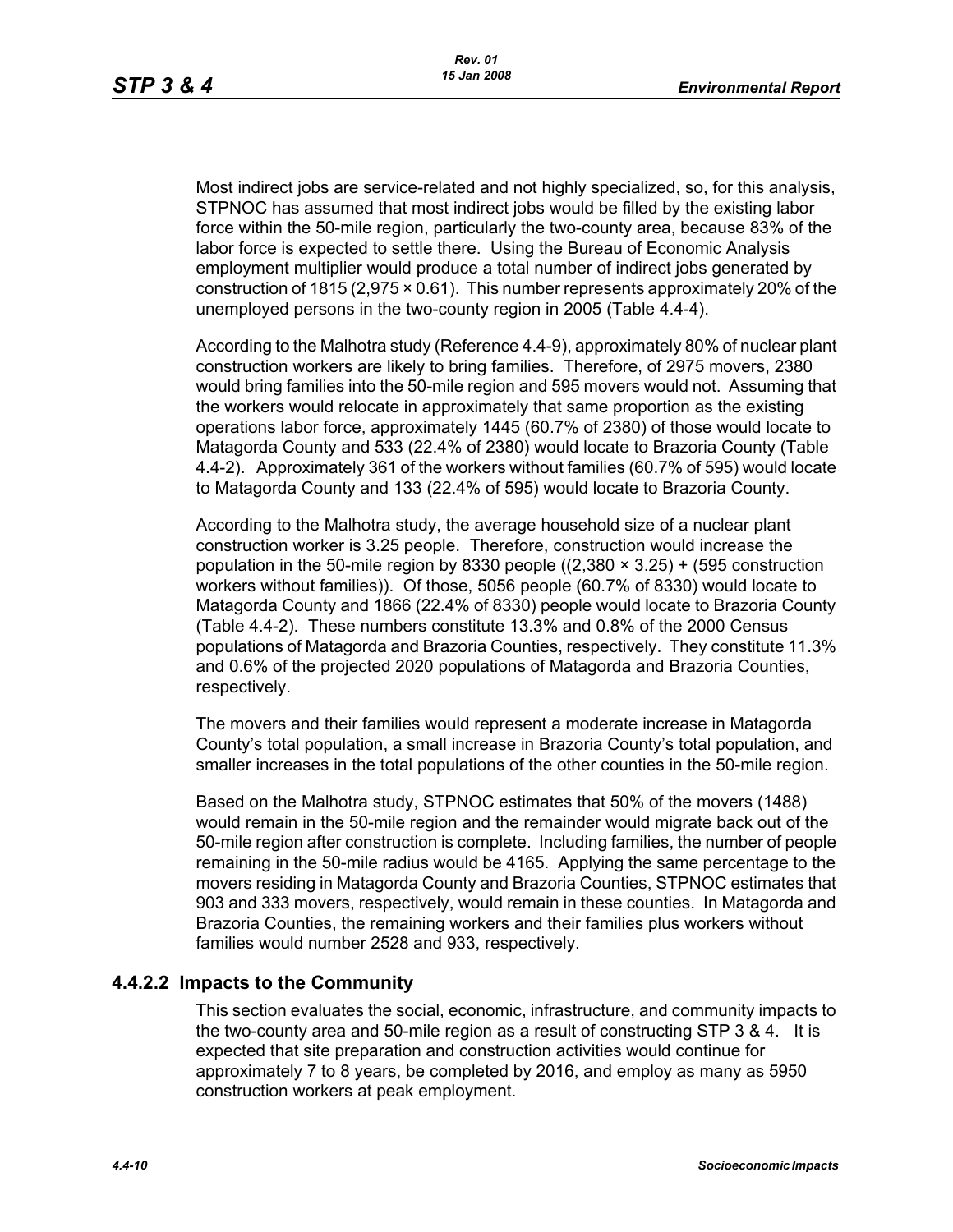# **4.4.2.2.1 Economy**

The impacts of construction on the local and regional economy depend on the region's current and projected economy and population.

As stated earlier in Subsection 4.4.2, approximately 2975 construction workers (50% of the peak construction labor force) would already reside within a 50-mile radius of the STP site. STPNOC believes that the regional construction labor force can support this estimate, based on the size of the construction labor force in the area. In 2005, there were 16,718 construction workers in Matagorda and Brazoria Counties (Table 2.5-7). Including the construction labor forces from the other counties within a 50-mile radius, the peak number of movers—2975—would represent less than 18% of the pool of construction workers within the 50-mile radius.

As stated in Subsection 4.4.2, 2975 construction workers would be considered movers who would migrate into the 50-mile radius. This in-migrating labor force would create additional direct jobs in the region. The expenditures of the construction labor force in the region for shelter, food, and services would, through the multiplier effect of expenditures, also create a number of new indirect jobs. An influx of 2975 movers would create 1815 indirect jobs, for a total of 4790 jobs (Table 4.4-4).

The employment of up to 2975 movers over a 7- to 8-year period could have SMALL to LARGE economic impacts on the surrounding region. The creation of these jobs could inject between \$67.6 and \$676 million dollars into the regional economy during the life of the construction project, reduce unemployment by up to 20%, and create business opportunities for housing and service-related industries. However, after construction completion, a total of 50% of the movers would be expected to migrate back out of the 50-mile region. The estimated economic impact of this out-migration could be as high as \$6,691,519 per month (during peak). These estimates are analyzed below.

Table 4.4-5 lists the estimated number of movers on site, by month, during construction. The number of movers is 50% of the total labor force on site per month. STPNOC obtained construction worker wage data for Matagorda and Brazoria Counties from the Department of the Interior's Bureau of Labor Statistics. In 2005, the average annual pay for a construction worker in Matagorda County was \$35,988, and, in Brazoria County, \$40,640 (Subsection 2.5.2.1). To be conservative, STPNOC used the average annual wage of a construction worker in Matagorda County—\$35,988 in its analysis. In Table 4.4-5, the average annual wage was divided by 12 to calculate an average monthly wage—\$2999. The monthly wage was multiplied by the number of movers each month and then summed to calculate total dollars earned by the movers.

A sensitivity analysis, as shown in Table 4.4-5, was performed to further assess the impacts of the mover wages on the region. Because of uncertainty surrounding the amount of mover wages that would be spent in the 50-mile region, STPNOC provided a table depicting the dollar impact on the 50-mile region by percentage of the wages spent within the region. Additionally, an earnings multiplier for the construction industry in the two-county region was applied to the wages. According to these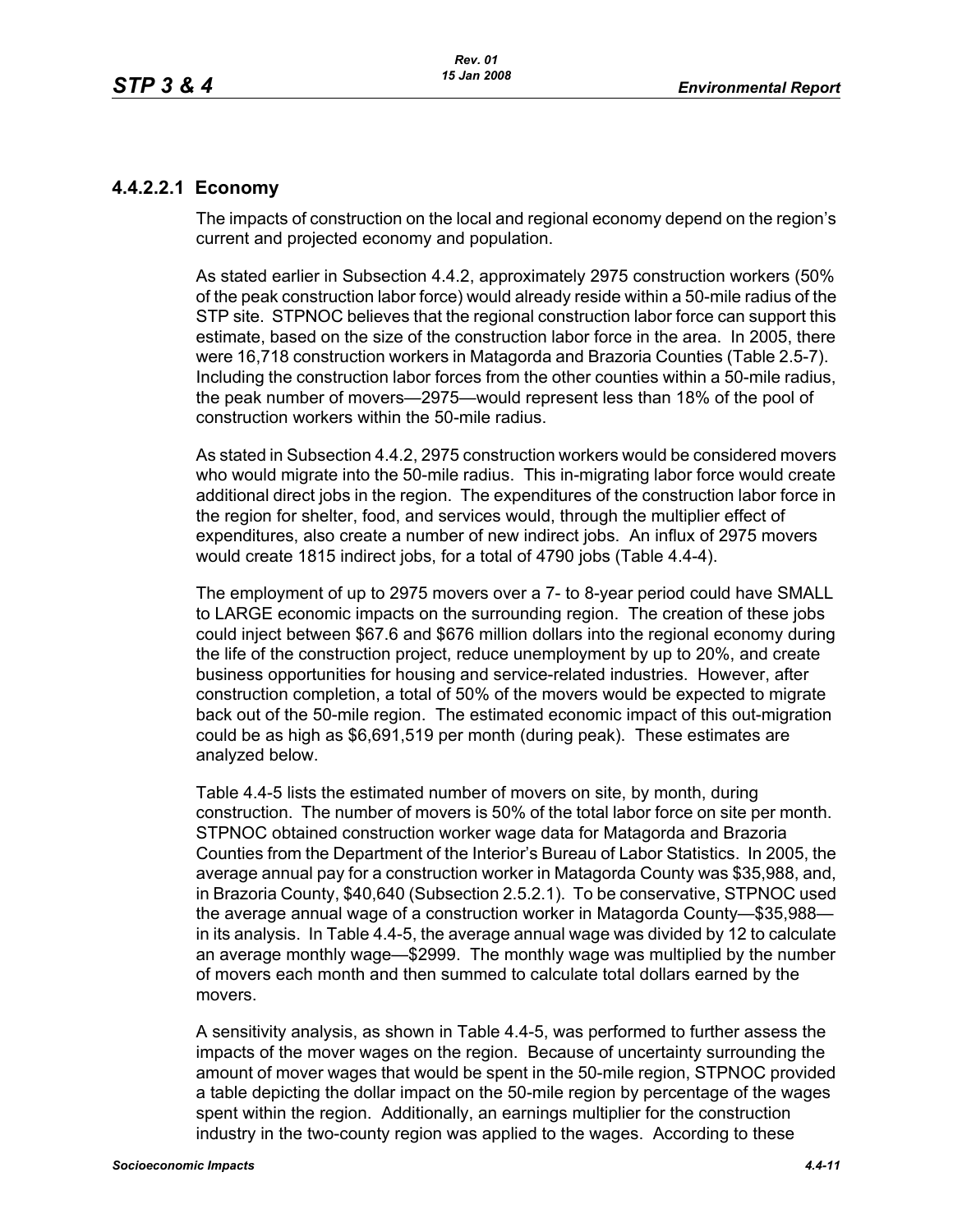calculations, the total economic impact of mover wages on the 50-mile region would be between \$67.6 million and \$676 million dollars over the life of the construction project. (Note: STPNOC acknowledges that, although this earnings multiplier is for the two-county region, it reasonably represents the balance of counties within the 50 mile radius.) At construction peak, wages would total \$8,922,025 dollars per month. Multiplying \$8,922,025 by the earnings multiplier (1.5) would generate a monthly economic impact during peak construction activity of \$13,383,038 (if 100% of the earnings were spent within the region). This would be considered a positive impact.

After construction is completed, approximately 50% of the movers would remain in the 50-mile radius and the remainder would migrate out. Assuming a 50% decrease in the mover labor force, there would be a corresponding decrease in the economic impact to the 50-mile region. A 50% decrease in the mover labor force would reduce the monthly economic impact to the region by up to \$6,691,519, half of the monthly economic impact of the mover labor force during peak construction (if 100% of the earnings were spent within the region) (Table 4.4-5). This would be considered a negative impact. However, Figure 3.10-1 indicates that the out-migration would occur gradually over a 2-year period. The gradual reduction in labor force would assist in mitigating the impact to the community from the destabilizing effects of a sudden decrease in households.

Because of the estimated distribution of the movers, Brazoria County would experience approximately 22.4% of this economic activity and Matagorda County would experience 60.7% of the activity. Matagorda County would be the most affected. Beyond Matagorda County, the impacts would become more diffuse as a result of interacting with the larger economic base of other counties, particularly Brazoria County, which contains a portion of the outskirts of Houston.

The magnitude of the positive economic impacts would be less discernible, diffused in the larger economic base of Brazoria County. Matagorda County, as the site of the construction and the county where most of the construction labor force would reside, would be affected more than Brazoria County. STPNOC concludes that the impacts of construction on the economy of the region would be SMALL everywhere in the region, except Matagorda County, where the positive impacts of an in-migrating construction labor force and the negative impacts of the departing labor force (upon construction completion) could be MODERATE to LARGE. Mitigation would be warranted. To mitigate these impacts, STPNOC would maintain communication with local and regional government authorities including the Matagorda County Commissioners Court, County Judge and nongovernmental organizations to disseminate project information that could have socioeconomic impacts in the community in a timely manner. These organizations would be given the opportunity to perform their decision-making regarding economic choices with the understanding that approximately half of the positive economic impacts of the construction project would be temporary and could disappear when the construction project is complete.

 $\blacksquare$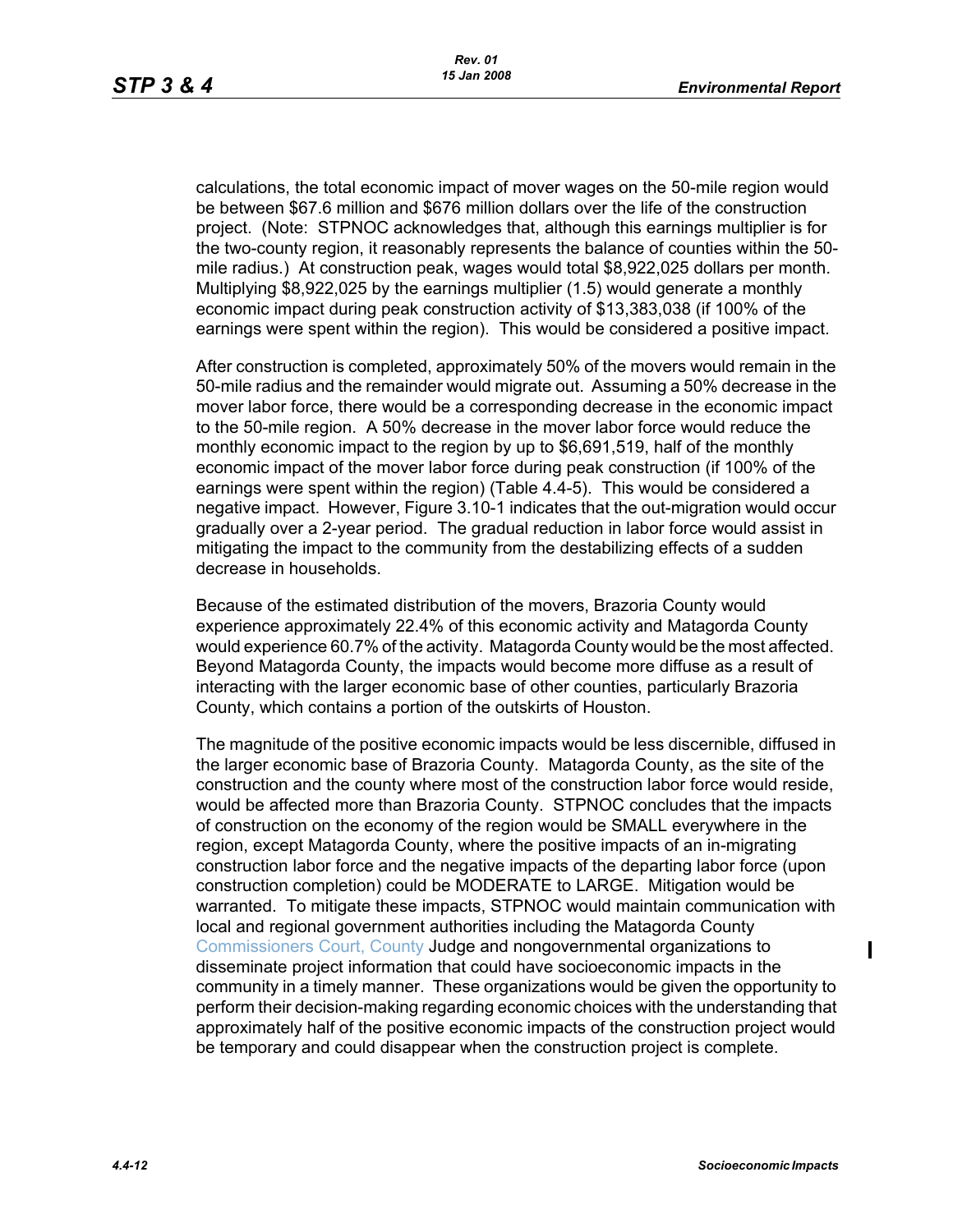# **4.4.2.2.2 Taxes**

Construction-related activities, purchases, and labor force expenditures would generate several types of taxes, including corporate franchise taxes, sales and use taxes, and property taxes. Increased taxes collected are viewed as a benefit to the state of Texas and to the local jurisdictions in the region.

In the GEIS for License Renewal of Nuclear Plants (NUREG-1437), the NRC presents its method for defining the impact significance of tax revenue impacts during refurbishment (i.e. large construction activities). STPNOC reviewed this methodology and determined that the significance levels were appropriate to apply to an assessment of tax impacts as a result of new construction.

In NUREG-1437, the NRC concluded that changes in tax revenues (during refurbishment) at nuclear plants would be:

- SMALL When new tax payments by the nuclear plant constitute less than 10% of total revenues for local taxing jurisdictions. The additional revenues provided by direct and indirect plant payments on refurbishment-related improvements result in little or no change in local property tax rates and the provision of public services.
- MODERATE When new tax payments by the nuclear plant constitute 10% to 20% of total revenues for local taxing jurisdictions. The additional revenues provided by direct and indirect plant payments on refurbishment-related improvements result in lower property tax levies and increased services by local municipalities.
- LARGE When new tax payments by the nuclear plant represent more than 20% of total revenues for local taxing jurisdictions. Local property tax levies can be lowered substantially, the payment of debt for any substantial infrastructure improvements made in the past can easily be made, and future improvements can continue.

### **Personal Income and Corporate Franchise Taxes**

As noted in Subsection 2.5.2.3, Texas has no personal income tax, but recently amended the law to extend coverage of the franchise tax on corporations; the changes take effect January 1, 2008.

The franchise tax is a gross margin tax, meaning that it is calculated on revenues less allowable operating costs. Therefore, no franchise taxes would be assessed during the construction period for STP 3 & 4 because there would be no revenues during that time. In addition to direct taxes from the private owners of STP, local construction expenditures and purchases by the construction labor force would have a multiplier effect in the local economy, where money would be spent and re-spent within the region. Because of this multiplier effect, businesses in Matagorda County and adjacent areas, particularly retail and service sector firms, could experience revenue increases, and there could be prospects for new startup firms and additional job opportunities for local workers. Existing and new firms would generate additional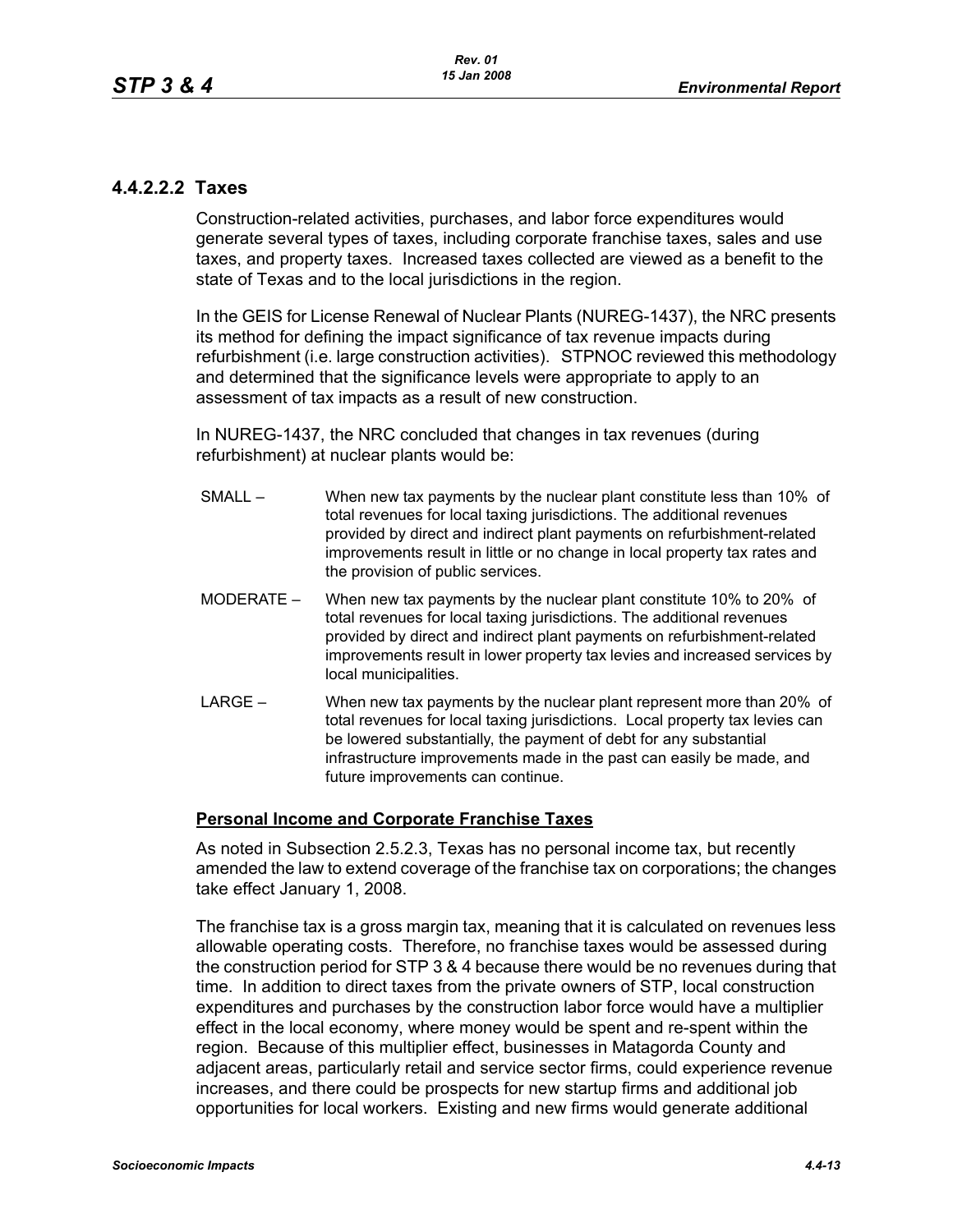profits, which would further contribute to increased franchise taxes, although the exact amount is unknown. Impacts would be positive and SMALL.

#### **Sales and Use Taxes**

#### **Expenditures by Construction Labor force**

STPNOC estimates a peak construction labor force of 5950 workers, and further estimates that 5056 workers and family members would settle in Matagorda County during the construction period (Subsection 4.4.2 and Table 4.4-2). Their retail expenditures (restaurants, hotels, merchant sales, and other items) would yield an increase in sales and use tax revenues. As an indirect impact, the multiplier effect of the new jobs in the area (see Subsection 4.4.2.1) would also result in higher personal income for current residents in the region, more disposable income, and greater expenditures by individuals and families for items subject to sales or use taxes.

Taxable goods or services purchased anywhere within the state of Texas are subject to the current state sales tax of 6.25%. These revenues are remitted to the state of Texas, which received \$18.3 billion in sales tax revenues (accounting for 25% of state tax collections) in 2006 (Reference 4.4-18). Direct and indirect taxable purchases associated with the construction labor force would yield a relatively SMALL but beneficial impact to the state as a whole. Although sales tax revenues are not returned directly to the counties where the tax was collected, the state uses the sales tax revenues, along with other revenues, to fund numerous services within counties (as discussed in Subsection 2.5.2.3.2), and thus Matagorda County (and other Texas counties) would receive a SMALL positive indirect impact from the expected increase in taxable expenditures by construction workers.

Purchases made within Bay City and Palacios are currently subject to a 2% sales tax above the state's rate of 6.25%; these revenues are returned to the respective cities and are used to fund a variety of city services (see Subsection 2.5.2.3.2). Because of the small populations of these cities, revenues from worker purchases would provide a SMALL to MODERATE positive impact to these jurisdictions.

Purchases within cities outside of Matagorda County that impose an additional sales tax would also yield relatively SMALL to MODERATE beneficial impacts to those cities, with the magnitude depending on the size of the jurisdiction, the amount and variety of goods and services available for purchase, and the actual amount of purchases made within the jurisdiction.

#### **Expenditures for Construction Goods and Services**

In addition to sales taxes paid by construction workers and families, the region would also experience an increase in the sales and use taxes collected from project expenditures for construction materials, supplies, and services. To the extent possible, STPNOC obtains goods and services from the local economy, including Bay City. Project expenditures are subject to sales tax in proportion to the percent of investor ownership (e.g., for STP 1 & 2, 44% of STPNOC's taxable purchases are currently subject to sales tax).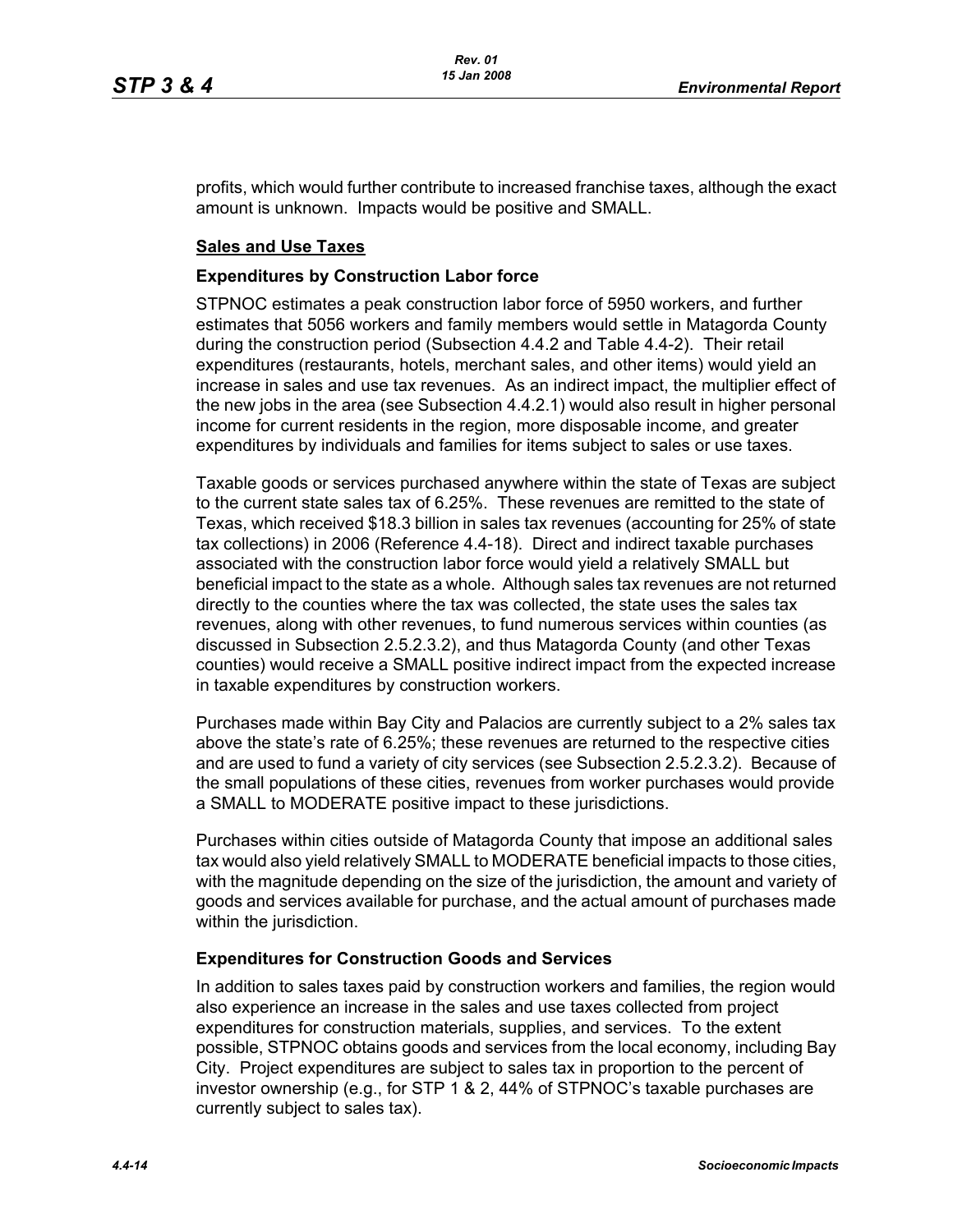According to "Texas Sales Tax Frequently Asked Questions," (Reference 4.4-19), "manufacturers may claim a Texas sales tax exemption for tangible personal property directly used or consumed in or during the actual manufacturing, processing, or fabrication of tangible personal property for ultimate sale if the use or consumption of the property is necessary or essential to the manufacturing, processing, or fabrication operation and directly makes or causes a chemical or physical change to the product being manufactured, processed, or fabricated for ultimate sale."

This exemption applies to the production of electric power and would exempt approximately 90% of the materials used to construct STP 3 & 4, leaving approximately 10% of the construction costs subject to sales tax (6.25% to the state of Texas and 2.0% to Bay City). The owners of STP 3 & 4 have projected the sales tax payments on these expenditures at an estimated \$23.9 million per unit, with \$5.8 million due to Bay City and \$18.1 million to the state of Texas over the construction period. These payments would provide a total of \$11.6 million to Bay City over the 7-year construction period.

To determine the impact of these tax payments, Bay City sales taxes were projected from 2006 to 2015 based on the average annual growth rate of 2.2% between 1996 and 2005. The projected rate of increase in Bay City sales tax is conservative in that it does not take into account likely increases in population or business activity that could occur as a result of STP construction.

For the purpose of this analysis, it was assumed that taxable expenditures would occur evenly during the 6-year construction period for each unit, with construction on STP 3 beginning in 2009 and construction on STP 4 concluding in 2015. As Table 4.4-3 shows, Bay City sales tax collections would be 21% of the total Bay City sales tax revenue collected in 2009. STPNOC tax payments between 2010 and 2014, while both units are under construction, would increase from 38% to 41% of Bay City sales tax revenue. In 2015, the final year of construction for STP 4, the STPNOC sales tax payments would be only 18% of Bay City sales tax revenue. Therefore, the positive impacts to Bay City sales tax revenues would be positive and MODERATE during 2009 and 2015, the first and last years of construction, and positive and LARGE between 2010 and 2014, and the city would be able to provide a higher level of services to its citizens and visitors.

Purchases made in Matagorda County outside of Bay City and Palacios would provide sales tax revenues to the state of Texas, and would constitute a relatively SMALL but beneficial impact. Purchases from taxing jurisdictions outside Matagorda County would yield relatively SMALL to MODERATE beneficial impacts, depending on the overall size of such jurisdictions. In more heavily populated nearby jurisdictions such as Brazoria County, the positive impacts would be relatively SMALL. It is not possible to assess which counties and local jurisdictions would be most affected, but all taxing entities would receive a SMALL to MODERATE positive impact.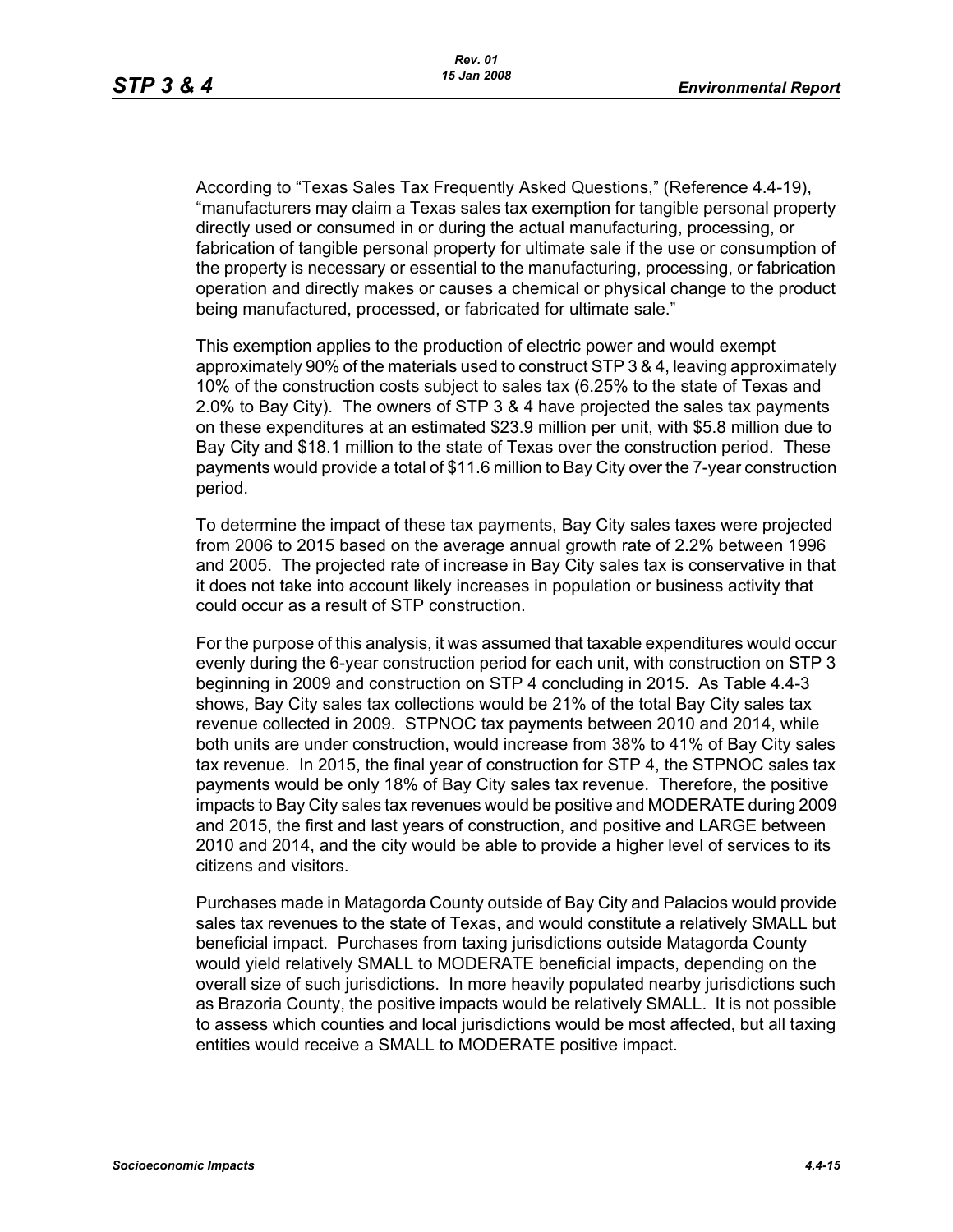## **Other Sales- and Use-Related Taxes**

Matagorda County imposes a hotel occupancy tax of 6% on the cost of each room. The revenues from this tax benefit tourism and convention marketing, programs to enhance the arts, and historic preservation projects that benefit tourism. Visitors during the construction period, as well as many construction workers themselves, would use local hotels and pay this tax. Although the exact number of visitors and workers who would use hotels is unknown, it is expected to be large during the construction period. Because of Matagorda County's small population, MODERATE positive benefits to the county would result from these tax collections.

The cities of Bay City and Palacios also tax telecommunications services; calls within Texas are subject to a 2% city tax in these locations, while the state sales tax applies to all calls. Both cities also impose their 2% sales tax on the residential use of gas and electricity. These cities would receive positive impacts from increased collections during an influx of construction workers and their families residing in those communities, with the actual impacts dependent on residence choices and usage patterns for telephone, gas, and electricity. The amounts are unknown at this time but are expected to be relatively SMALL and positive.

## **Property Taxes — Counties and Special Districts**

As discussed in Subsection 2.5.2.3, Texas property tax assessments are made by the county appraisal district, which bases its appraisal on a consideration of cost, income, and market value. This appraisal is used by all taxing jurisdictions within the county, including special districts and independent school districts (ISDs), which apply their individual mileage rates to determine the taxes owed.

In addition to Matagorda County itself, the special districts who receive property taxes from NRG for STP include the Matagorda County Hospital District, Navigation District #1, Drainage District #3, the Palacios Seawall District, and the Palacios ISD (see Subsection 2.5.2.3).

During construction of STP 3 & 4, STP's additional tax valuation would be based on the cost of construction, and determined in accordance with state law and appraisal formulas or some mutually agreed-upon valuation. Some inputs to the formulas would be discussed or negotiated between the appraisal district and the owners who participate in STP 3 & 4 (municipal utilities do not pay property taxes).

Matagorda County's status as a federal Historically Underutilized Business Zone (HUBZone) and Texas Strategic Investment Area makes tax abatements available for qualifying new businesses or expansions. Nuclear electric power generating facilities are now eligible for this abatement. To receive this abatement, NRG (as the only current owner subject to property tax) would apply to the Matagorda County Commissioners Court, the county governing body. NRG's eligibility and the terms of the abatement would be determined by the Commissioners Court. The amount of any such abatement, the likelihood of NRG's applying for it, and the abatement's possible impact to the affected taxing jurisdictions are not known at this time.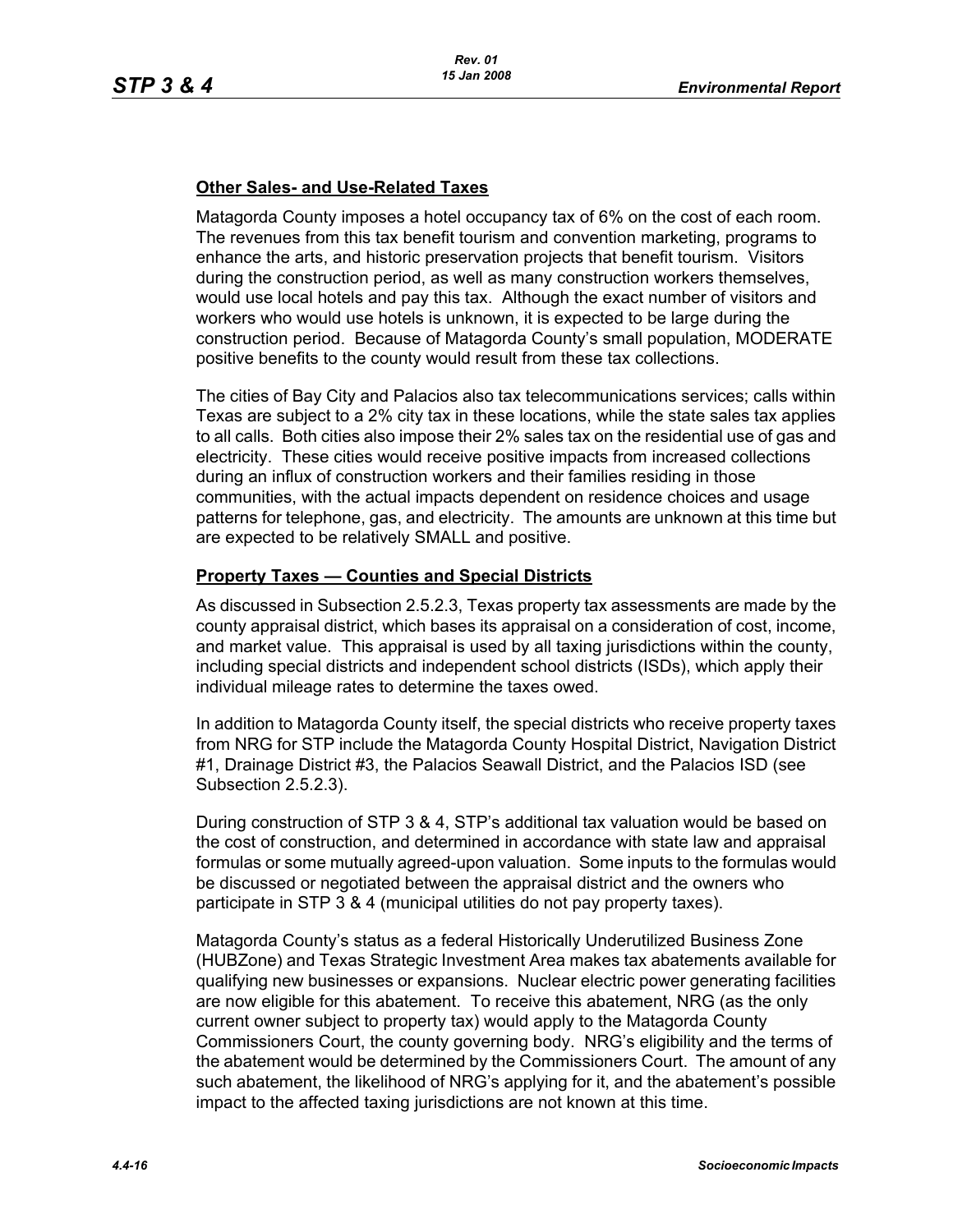Property tax payments to Matagorda County for STP 1 & 2 represented approximately 75% of the total county property tax revenues between 2000 and 2005. During the 7 year construction period for STP 3 & 4, NRG would likely pay additional property taxes to the taxing districts listed above. Although the amount of these payments is unknown at this time, it is likely that such payments would represent an increase over current payments, resulting in a MODERATE to LARGE positive impact to those taxing jurisdictions and a SMALL to MODERATE positive impact on the local economy.

A second source of revenue would be from property taxes resulting from housing purchases by the construction labor force. Developers would construct new housing or there would be an increase in the demand for existing housing, which would likely drive housing prices up, thus increasing values, assessments, and property taxes levied and collected. The change in tax revenues is not known at this time and would depend on worker choices regarding home location and home value. The increased housing demand would have relatively SMALL impacts on tax revenues in more heavily populated jurisdictions such as Brazoria County, but in Matagorda County, with a much smaller population, the relative impacts would be SMALL to MODERATE.

#### **Property Taxes — Independent School Districts**

The Palacios ISD encompasses the southwestern portion of Matagorda County and a small portion to the west in Jackson County. It is a largely rural district, containing the town of Palacios, a few smaller communities, and the STP site (see Figure 2.5-8 for a map of the school districts in Matagorda County).

School districts in Texas may tax only entities within their borders, so the owners of the STP facility pays school-related property taxes only to the Palacios ISD, and is the ISD's largest taxpayer. Between 2000 and 2005, between 71% and 99% of the ISD's property tax revenues (see Table 2.5-16) was attributable to STP 1 & 2. As noted in Subsection 2.5.2.3.3, the Palacios ISD received approximately 60% of its revenue from local property taxes for the 2004–2005 school year. The expected increases in the appraised valuation of the STP facility during the construction of STP 3 & 4 would result in larger tax payments to the taxing jurisdictions listed above and in Table 2.5-15.

The state of Texas has established funding guidelines to equalize wealth across school districts, and sets a statewide wealth limit per student each year (\$319,500 in 2006). This limit is multiplied by an ISD's weighted average daily attendance to obtain the total wealth limit for that district. If the ISD's property tax revenues exceed that amount, the district is considered "property-rich"; if revenues are below that amount, it is considered "property-poor." Revenues in excess of the wealth limit are returned to the State for redistribution to property-poor districts (see also Subsection 2.5.2.3.3).

Under the wealth equalization guidelines, additional revenues paid to Palacios ISD would not directly benefit the ISD, since their level of funding is based on a fixed perpupil amount; therefore, the ISD's property tax revenues that remain in the district would increase only if its attendance increased. Property tax revenues exceeding that year's wealth limit would flow to the state of Texas for redistribution to property-poor school districts. Although the amount of the increased tax payments is unknown at this time, the larger payments, while MODERATE to LARGE in absolute terms, would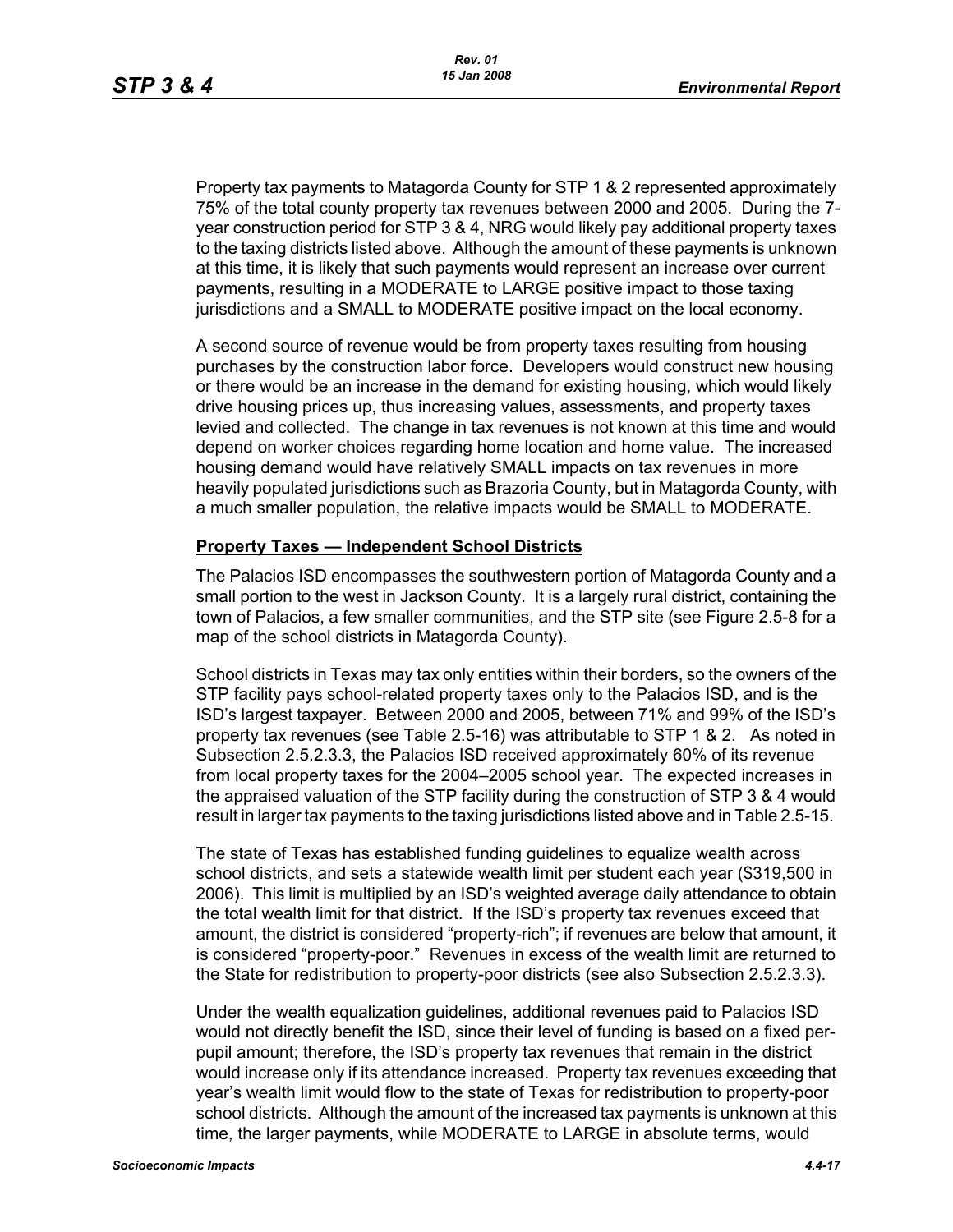provide a relatively SMALL positive impact to the state of Texas as a whole and to those property-poor districts receiving the reallocated funds.

The influx of construction workers and their families could result in larger enrollments in Palacios schools (see Subsection 4.2.2.8). As explained in Subsection 2.5.2.3.3, the Texas school funding formula is based on weighted average daily attendance. While increases in the number of students could result in additional expenses, the ISD would receive increased revenues, and fiscal impacts to the Palacios ISD would be SMALL.

Other school districts in the area do not receive property tax revenues from STP, but could experience larger enrollments during the construction period. Fiscal impacts to these districts would vary from SMALL to MODERATE, depending on the size of their existing enrollment, the amount of enrollment increases, their existing property tax revenues, and their status as a property-rich or property-poor school district under Texas school funding wealth equalization guidelines (discussed in Subsection 2.5.2.3.3). The possible impacts to other school districts in the area are addressed in Subsection 4.2.2.2.8.

In its 2007 session, the Texas Legislature enacted legislation (House Bill 2994) that would expand the existing tax abatement laws (the "Property Redevelopment and Tax Abatement Act" and the "Texas Economic Development Act") to include nuclear electric power generation facilities (Reference 4.4-20). The legislation was signed into law by the Governor of Texas on June 15, 2007 (Reference 4.4-21), and essentially will allow school districts to reduce the taxable value of new construction of nuclear plants, and allow the plants to defer the effective date of an abatement agreement for up to 7 years after the date the agreement was made. Negotiations for this abatement between the owners of STP 3 & 4 and the Palacios ISD are underway. The law would also allow STP's investor-owned participant, NRG, to enter into a payment agreement with the Palacios ISD, whereby NRG could "share" some of its tax savings with the Palacios ISD. This payment would not be considered ISD tax revenue and would not be subject to recapture by the state of Texas (Reference 4.4-22). Passage of this bill may decrease NRG's tax obligations to the Palacios ISD for its share of the STP 3 & 4. Under current state funding formulas to maintain wealth equalization (described above and in Subsection 2.5.3.3.3), the Palacios ISD's overall revenues would not decline (Reference 4.4-23). The amount of any tax reduction and of any "sharing" payment on STP 1 & 2 from NRG to the Palacios ISD are unknown at this time, as are any tax arrangements between the Palacios ISD and the investor-owned operators of STP 3 & 4. However, any additional funds received by the Palacios ISD that would not be subject to wealth-equalization limits (and could thus remain within the ISD) would have a SMALL to MODERATE beneficial impact on the school district.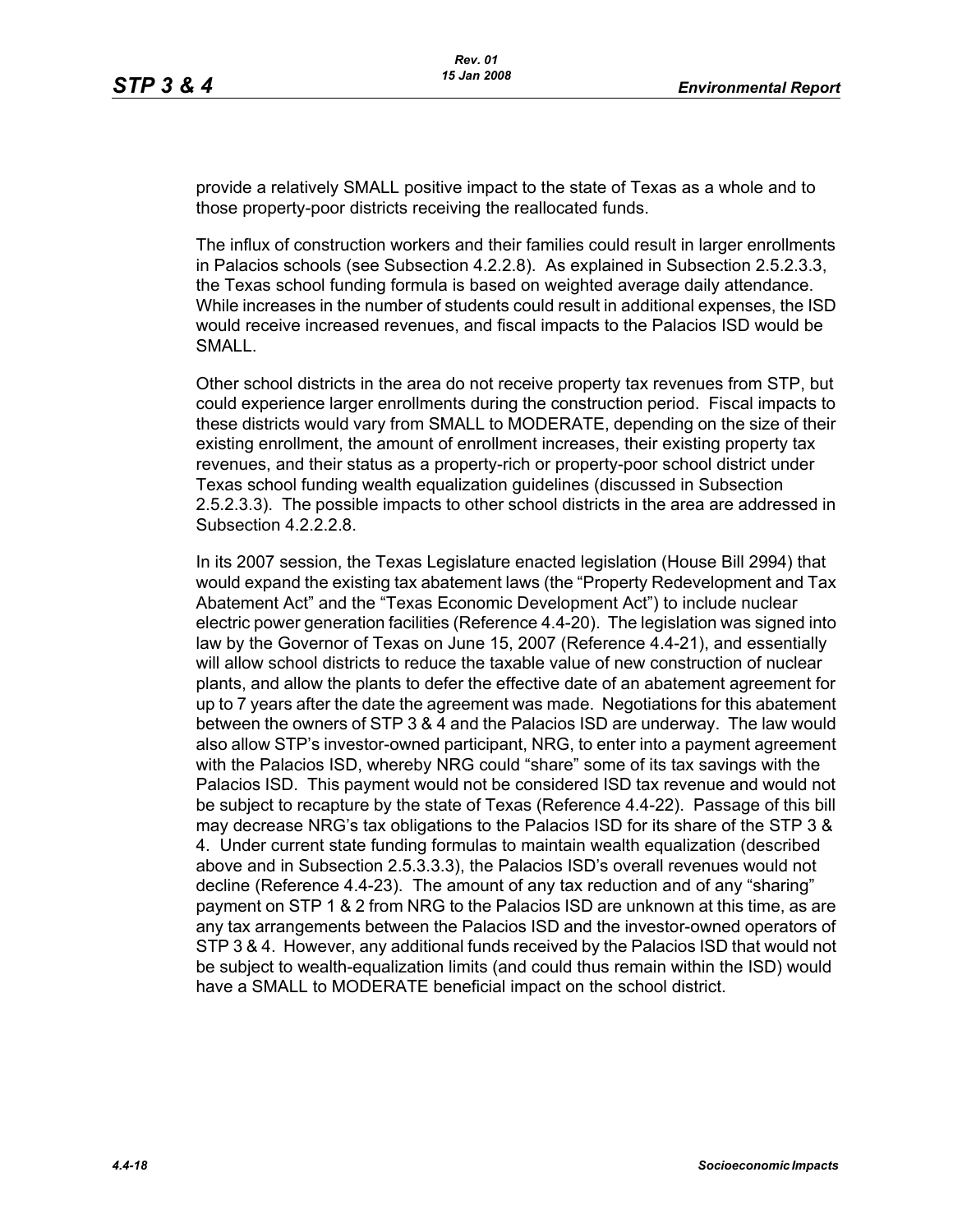## **Summary of Tax Impacts**

In summary, the state of Texas would not collect franchise taxes from the privatelyowned investors in STP 3 & 4 during the construction period for those units.

In absolute terms, the amount of state sales and use taxes collected over a potential 7-year construction period could be LARGE, but SMALL when compared to the total amount of sales and use taxes collected by Texas (\$18.3 billion in 2006). However, because of their small populations, sales taxes collected by the cities of Bay City and Palacios would have a MODERATE to LARGE positive impact.

The construction site-related property taxes collected and distributed to Matagorda County would be LARGE when compared to the total amount of taxes Matagorda County currently collects. In addition, Matagorda County would benefit from an increase in housing values and inventory caused by the influx of the permanent construction labor force, thereby further increasing property tax revenues for the county and special taxing districts.

If the valuation of the STP site increases during the construction period, any increased property taxes collected by the Palacios ISD for the STP site, its largest taxpayer, would have little effect on the ISD due to Texas school funding formulas (see discussion above and in Subsection 2.5.2.3.3). Increased property tax revenues would likely be a LARGE absolute amount, but relative to total property tax collections by the state of Texas, it would yield a SMALL positive impact overall.

Therefore, the potential beneficial impacts of taxes collected during construction would be MODERATE to LARGE in Matagorda County and to entities within the county, SMALL to MODERATE to the Palacios ISD, and SMALL in surrounding areas and in the state of Texas. Mitigation would not be warranted because all impacts are positive.

# **4.4.2.2.3 Land Use**

In the GEIS (NUREG-1437) (Reference 4.4-4), the NRC presents their method for defining the impact significance of offsite land use during refurbishment (i.e., large construction activities). STPNOC reviewed this methodology and determined that the significance levels were appropriate to apply to an assessment of offsite land use impacts as a result of new construction. Matagorda and Brazoria Counties are the focus of the land use analysis because the new units would be built in Matagorda County and most of the construction labor force would reside in one of the two counties.

In NUREG-1437, the NRC concluded that land use changes during refurbishment at nuclear plants would be: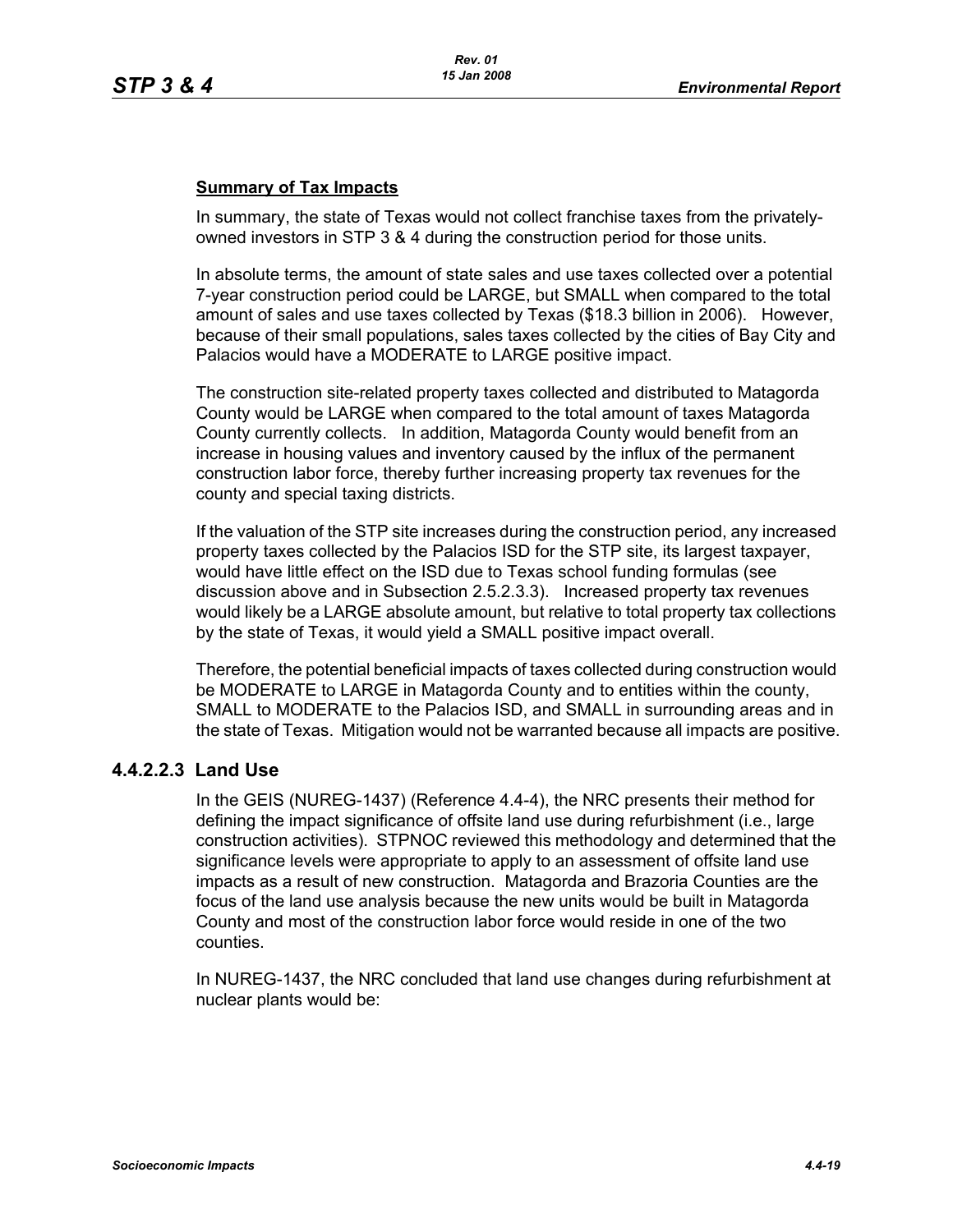| Small – | If population growth results in very little new residential or commercial |
|---------|---------------------------------------------------------------------------|
|         | development compared with existing conditions and if the limited          |
|         | development results only in minimal changes in the area's basic land use  |
|         | pattern.                                                                  |

- Moderate If plant-related population growth results in considerable new residential and commercial development and the development results in some changes to an area's basic land use pattern.
- Large If population growth results in large-scale new residential or commercial development and the development results in major changes in an area's basic land-use pattern.

Further, NRC defined the magnitude of population changes as follows:

- Small If plant-related population growth is less than 5% of the study area's total population, especially if the study area has established patterns of residential and commercial development, a population density of at least 60 people per square mile, and at least one urban area with a population of 100,000 or more within 50 miles.
- Moderate If plant-related growth is between 5% and 20% of the study area's total population, especially if the study area has established patterns of residential and commercial development, a population density of 30 to 60 people per square mile, and one urban area within 50 miles.
- Large If plant-related population growth is greater than 20% of the area's total population and density is less than 30 people per square mile.

### **Land Use**

All or parts of nine Texas counties are located within the 50-mile radius of the STP site: Brazoria, Calhoun, Colorado, Fort Bend, Jackson, Lavaca, Matagorda, Victoria and Wharton. The 50-mile radius encompasses over 4873 square miles. Land use types (Figure 2.2-4 and Table 2.2-5) in the region consist of 61.3% agricultural, 18.3% forest, 10.1% rangeland, 5.3% wetland, 2.5% urban or built-up, 1.8% water, and 0.6% barren land (Subsection 2.2.3).

Matagorda County covers an area of 1114 square miles (Subsection 2.5.2.4.1). In 2002, approximately 70% of the land area of Matagorda County consisted of farms and ranches (Subsection 2.2.3). The chief agricultural products of Matagorda County are livestock, sorghum, corn, rice, cotton and hay. The chief agricultural products have not changed since the 1992 Census of Agriculture Summary (Reference 4.4-25).

There are only two incorporated cities in Matagorda County—Bay City, the county's seat, and the city of Palacios. These cities have the two largest concentrations of population.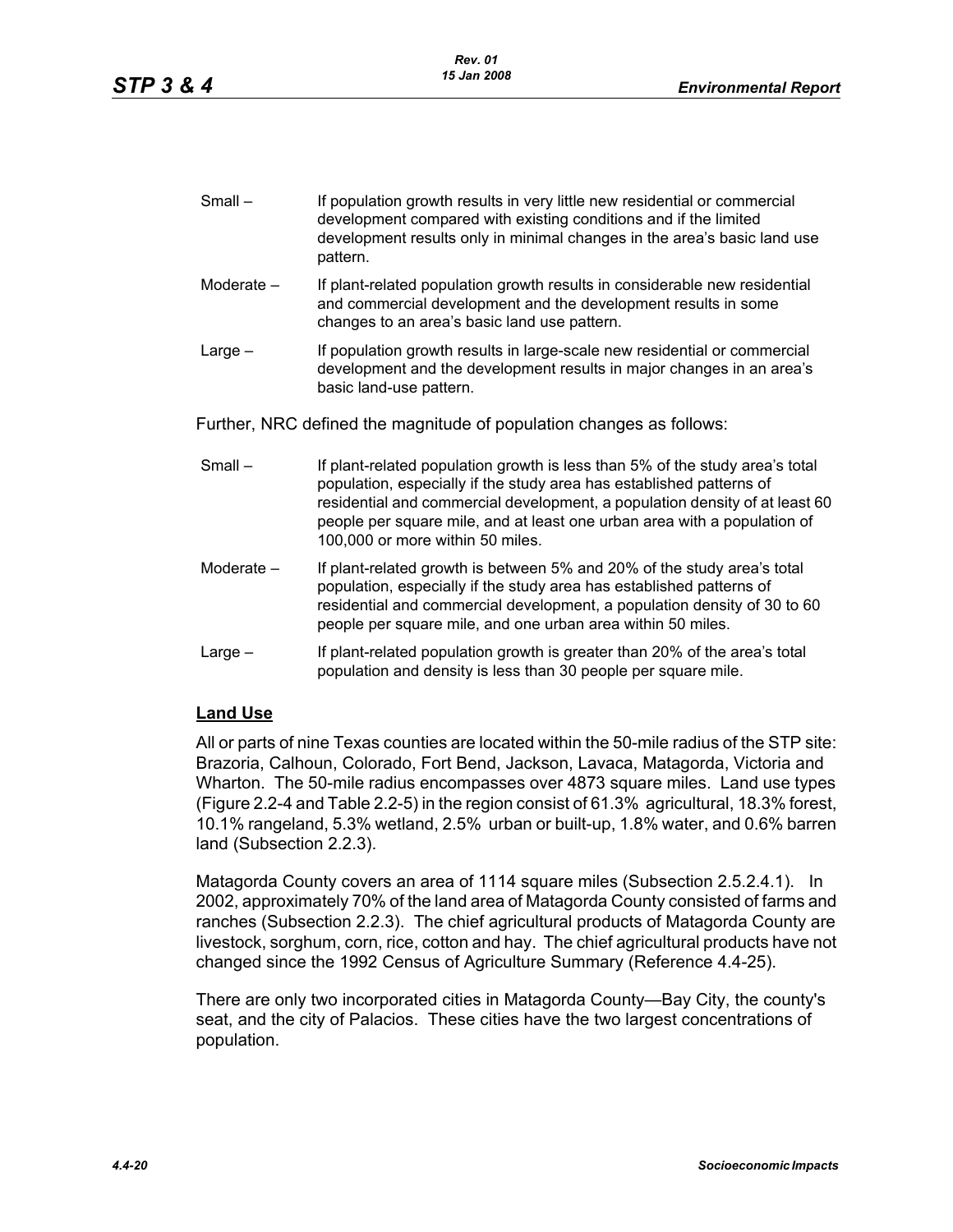There is currently no formal land use planning or zoning at the county, city, or town level in Matagorda County (Subsection 2.5.2.4.1); however, the city of Bay City is in the process of developing a planning committee and hopes to have it operating in the next several years (Subsection 2.5.2.4.1).

Brazoria County covers an area of 1386 square miles (Subsection 2.5.2.4.2). In 2002, approximately 70% of the land was used in farming and ranching (Subsection 2.2.3). Cattle, hay, rice, sorghum, corn, and cotton are the primary agricultural products. Since 1992, there has been a steady increase of cattle ranches and sorghum farms, while the amount of corn for grain and cotton farms has remained relatively unchanged. Rice production has been steadily declining from 1992 to 2002.

The principal urban centers in Brazoria County are: Angleton (the county seat), Alvin, Amsterdam, Brazoria, Damon, Pearland, Rosharon, West Columbia, Holiday Lake, Old Ocean, Bailey's Prairie, Iowa Colony, Bonney, Hillcrest Village, Brookside Village, Danbury, Liverpool, Manvel, Sweeny, and the towns that constitute Brazosport including Clute, Freeport, Quintana, Oyster Creek, Jones Creek, Lake Jackson, Richwood, and Surfside Beach.

While there is no formal land use planning or zoning at the county level in Brazoria County, there are subdivision ordinances for areas outside of the city limits. However, Angleton, Alvin, Pearland, Manvel, Lake Jackson, and Richwood have land use planning and/or zoning and subdivision Code of Ordinances to guide development (Reference 4.4-25).

#### **Construction-Related Population Growth**

The construction of STP 1 & 2 began in the summer of 1975 and had large indirect impacts on the economy in the region, especially Matagorda County, as evidenced by an upswing in residential and commercial activity, but those were temporary, and the economy returned to preconstruction impacts levels when construction was completed.

The 2000 population of Matagorda County was 37,957 with a population density of 34.1 people per square mile (Reference 4.4-26). At its peak, construction-related population growth in Matagorda County would reach 5056 people (workers and families) (Subsection 4.4.2.1). According to NRC guidelines (Reference 4.4-5), construction-related population changes would be considered MODERATE to LARGE since the plant-related population growth would be 13.3% of Matagorda County's total 2000 population and 12.2% of Matagorda County's projected 2010 population (Subsection 2.5.1); Matagorda County has some established pattern of residential and commercial development, and the outskirts of the city of Houston are within 50 miles.

The 2000 population of Brazoria County was 241,767 with a population density of 174.4 people per square mile (Reference 4.4-26). At its peak, construction-related population growth in Brazoria County would reach 1866 people (workers and families) (Subsection 4.4.2.1). According to NRC guidelines (NUREG-1555), constructionrelated population changes would be considered SMALL since plant-related population growth would be 0.8% of Brazoria County's total 2000 population and 0.7%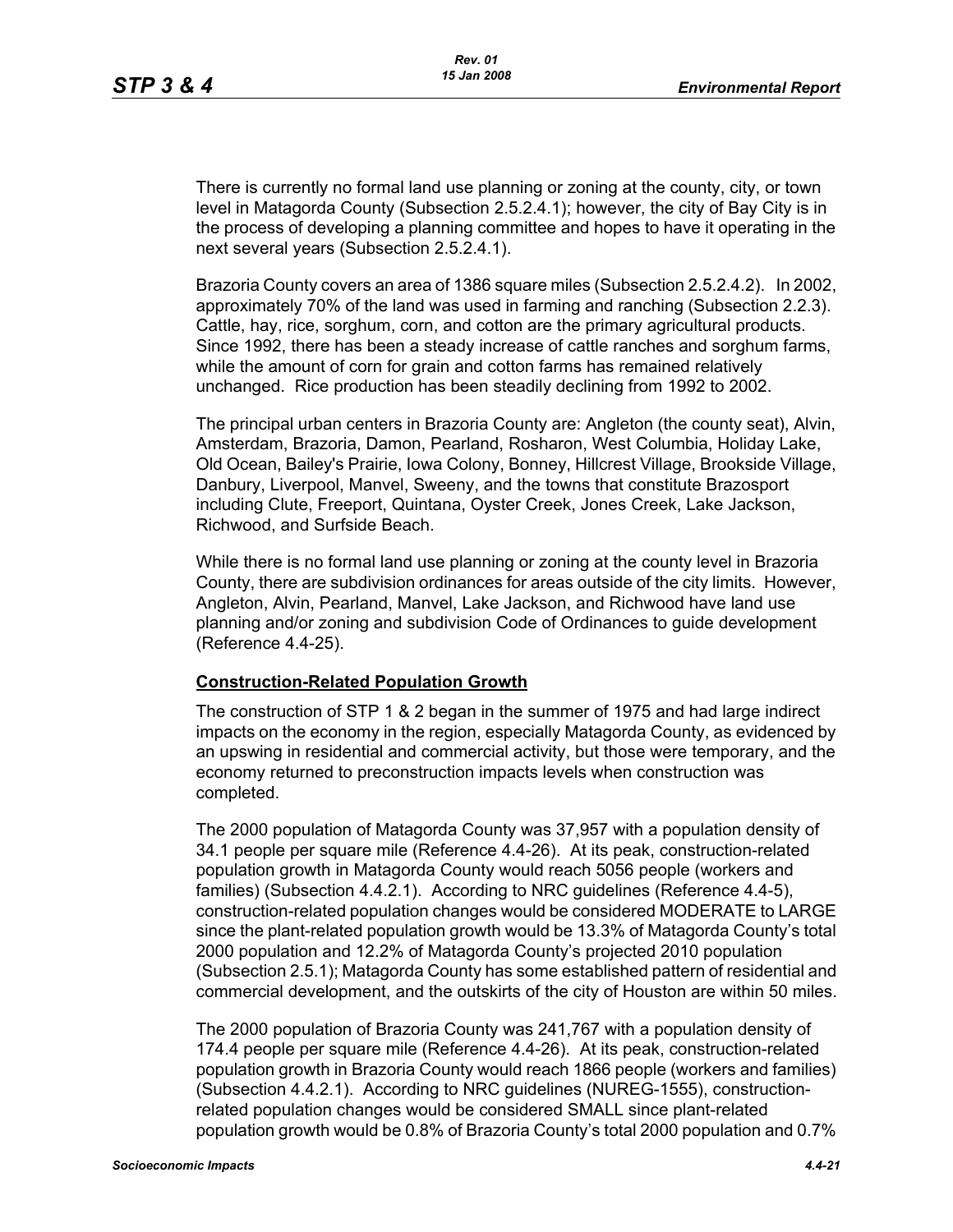of Brazoria County's projected 2010 population (Subsection 2.5.1); Brazoria County has established some patterns of residential and commercial development, and the outskirts of the city of Houston are within 50 miles.

Upon construction completion, STPNOC estimates that approximately 50% of the movers would migrate back out of the 50-mile region; the remaining 4165 (movers and families) would become permanent residents of the region; and 3461 of those would become permanent residents of Matagorda and Brazoria Counties (Table 2.5-2).

### **Conclusion**

From a land-use perspective, Matagorda and Brazoria Counties are still predominantly rural, and most of the land in both counties, especially Matagorda County, would likely continue to be used for agriculture into the foreseeable future. In Matagorda County, commercial and residential development is minimal and has experienced little change. In Brazoria County, there has been more development in its eastern half due to the expansion of the outskirts of Houston. Similar to the construction of STP 1 & 2, the construction of STP 3 & 4 would create an upswing in residential and commercial activity, possibly converting some land to other uses such as trailer parks, convenience stores, hotel/motel property, etc. In Matagorda County, because of its rural nature and the fact that most of the labor force would live there, these land use conversions would be more noticeable. In Brazoria County, the impacts would be smaller and more readily absorbed into the land conversion activities already taking place there.

Upon construction completion, approximately 50% of the movers would migrate back out of the 50-mile region and 50% would become permanent residents. Residential and commercial activity would continue at a higher-than-preconstruction level. Approximately 50% of the converted land could remain converted and the balance of the converted land could return to its preconstruction use. Therefore, employing NRC criteria (NUREG-1555), offsite land use changes would be considered SMALL in all surrounding counties with the exception of Matagorda County, where impacts could be MODERATE to LARGE. To mitigate these impacts, STPNOC would maintain communication with local and regional governmental and nongovernmental organizations, including but not limited to the Department of Housing and Community Affairs and the Matagorda County Economic Development Corporation, to disseminate project information such as housing, business development, and economic growth and stabilization, in a timely manner. These organizations would be given the opportunity to perform their decision-making with the understanding that, (1) a percentage of the land converted for this construction project could be permanently dedicated to its new use and, (2) other converted land could become available for other uses upon construction completion.

# **4.4.2.2.4 Transportation**

Impacts of the proposed construction on transportation and traffic would be most visible in Matagorda County, particularly Farm-to-Market (FM) 521, a two-lane farm-tomarket roadway which provides the only direct access to the STP site. Impacts of construction on traffic are determined by five elements: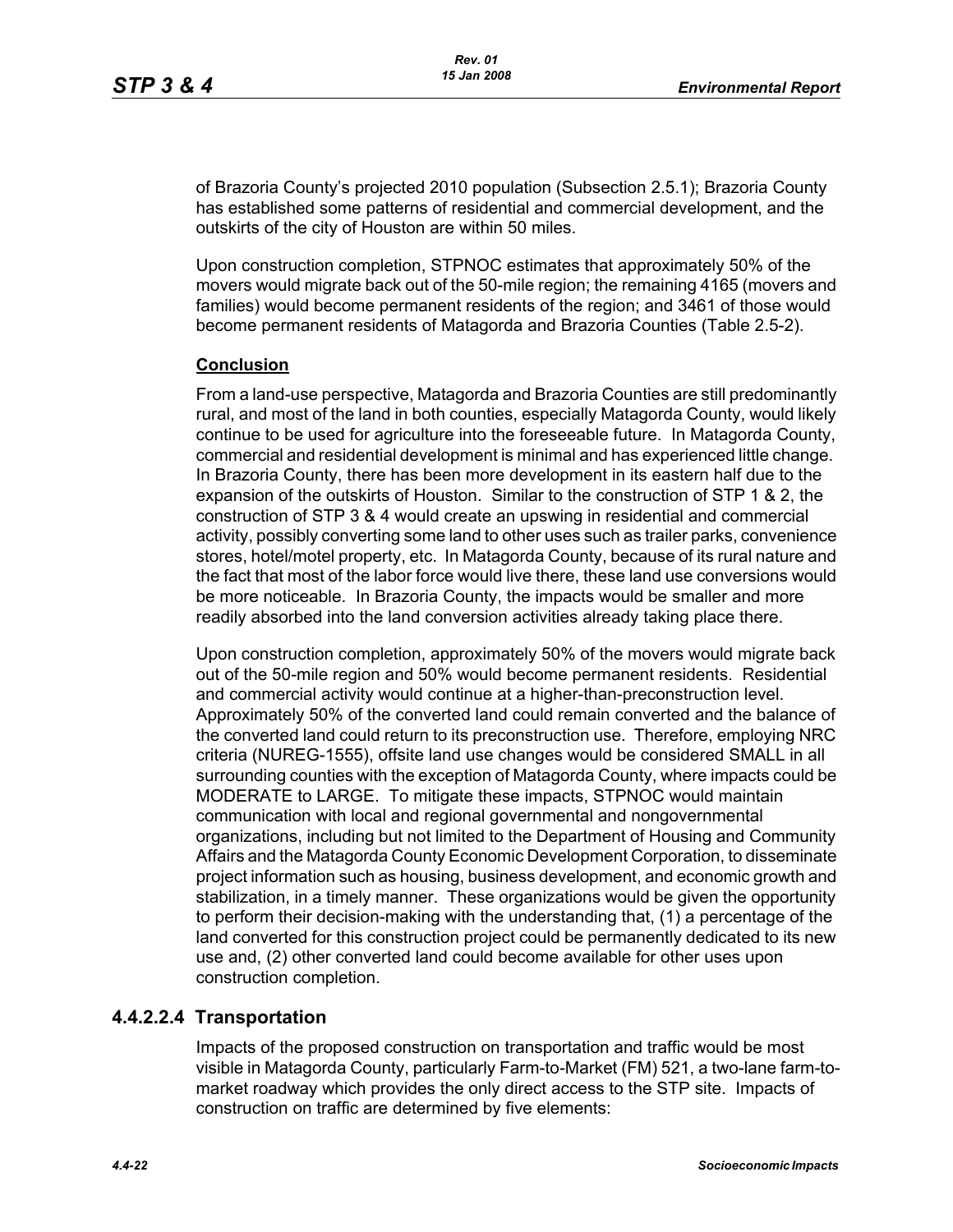- (1) The capacity of the roads
- (2) The projected population growth rate in Matagorda County, the county most affected by the construction (Table 2.5-2)
- (3) The number of construction workers and vehicles on the roads
- (4) The number of truck deliveries to the construction site
- (5) The number of shift changes for the construction labor force

For this analysis, STPNOC has assumed that there would be three construction shifts. The first shift would include 70% of the total construction labor force, the second shift would include 25%, and the third shift would include 5%. Analysis conservatively assumes one worker per vehicle (Section 2.5).

#### **Roads**

Construction workers would travel daily to the STP site, and truck deliveries would be made daily to the construction site. Truck deliveries and construction worker vehicles would enter the site via the north entrance where FM 1468 meets FM 521. The STP 1 & 2 labor force (and STP 1 & 2 outage labor forces) would all access the STP site via FM 521 (Subsection 3.9S.3.2 and Figure 2.5-5).

#### **Public Transportation**

Public transportation in Matagorda County is provided by RTransit. RTransit provides services by appointment to the rural general public, elderly, and people with disabilities (Subsection 2.5.2.2). The increase in population of 60.7% (or approximately 5056 workers and family members) (Subsection 4.4.2.1), due to the construction of STP 3 & 4, could increase public transportation usage in the area as family members and workers would use these services.

### **Traffic Conditions**

Vehicle volume on the roads within a 24-hour period, as measured by Average Annual Daily Traffic (AADT) counts and load zones as measured by esals, reflect the urban and rural character of the counties.

The 2000 Matagorda County population was 37,957. It is expected to increase 9% by 2010 and 18% by 2020 (Table 2.5-5); however, because most of the traffic on FM 521 in the vicinity of the STP site is related to STP 1 & 2 and because of the conservative assumptions STPNOC has made regarding the timing of plant traffic on FM 521, local traffic was not factored into the analysis.

Texas Department of Transportation (TXDOT) considers 9600 passenger vehicles to equal one esal (the esal is currently the method used to compare axle weights of varying loads), or one 18,000 pound tractor trailer (Reference 4.4-27). FM 521 is load zoned for 58,420 pounds equaling 3.25 tractor trailers, or 31,200 passenger vehicles (Reference 4.4-28). Load zone limits for roadways in Texas are calculated taking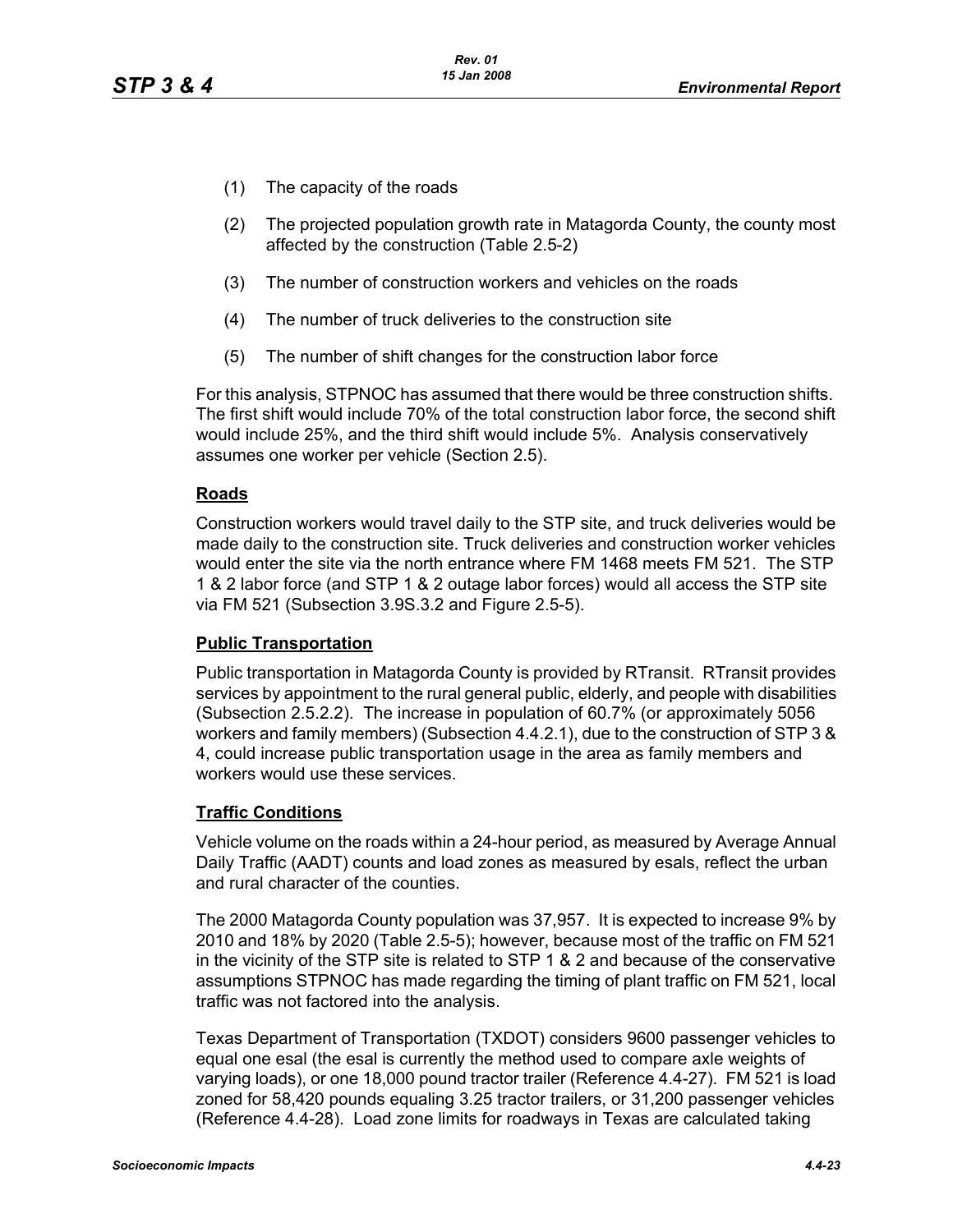fatigue cracking, rutting, pavement thickness, and soil composition into consideration. The daily traffic on FM 521 north of STP, as measured by the 2005 AADT count, was 2530 vehicles in the westerly direction and 1543 in the easterly direction in a single 24 hour period (Reference 2.5-29) (see Table 2.5-12). Most traffic on FM 521 is related to STP, although there is a minimal amount of local traffic.

The 2005 AADT unidirectional count on FM 521 was totaled to arrive at an estimate of 4073 vehicles on FM 521 north of the STP site in a single 24-hour period. For purposes of analysis, it was assumed that 100% of the 4073 vehicles were attributable to the current STP labor force. After conservatively assuming that all traffic would be due to STP workers, it is assumed that all traffic on FM 521 would occur during shift change or operating hours. With the addition of 5950 construction workers (Table 4.4-4) at peak construction, to the current 1365 employees total for three shifts in a 24-hour period (a total of 7315 workers), it is assumed that the afternoon shift change would result in the highest hourly traffic count as approximately 5120 day shift workers (70% of 7,315) leave and 1829 night shift workers (25% of 7315) arrive.

The capacity of FM 521 is 31,200 passenger vehicles in a 24-hour period. After factoring traffic from shift change and traffic as measured by the AADT, there is sufficient capacity for an additional 20,178 (4,073 + 5,120 + 1,829) passenger vehicles in a 24-hour period or an additional 840 vehicles per hour. For the proposed construction schedule, road capacity could be reached during months 26 through 35. Traffic is expected to begin to abate during month 36 as fewer construction workers would be required for the remainder of construction (Figure 3.10-1).

In addition to the operations and construction work force analyzed above, an average outage work force of approximately 1500 to 2000 workers per unit would use FM 521 for approximately 17–35 days during each refueling outage scheduled for each reactor every 18 months.

Construction workers would have a MODERATE to LARGE impact on the two-lane roadways in Matagorda County, particularly FM 521 and its feeder roads. Mitigation, including but not limited to, widening the roadway and reinforcing/repaving the current roadway, may be necessary to accommodate the additional vehicles on Matagorda County roads, particularly FM 521. These measures are discussed below.

Mitigation measures could be included in a construction management traffic plan developed by STPNOC before the start of construction. Potential mitigation measures could include installing turn lanes at the construction entrance, establishing a centralized parking area away from the site and shuttling construction workers to the site in buses or vans, encouraging carpools, and staggering construction shifts so they do not coincide with operational shifts. STPNOC could also establish a shuttle service from the Bay City area, where many of the construction labor force is likely to reside. The operations work force would continue to enter the plant at the current entrance on FM 521 (Subsection 3.9S.3.2).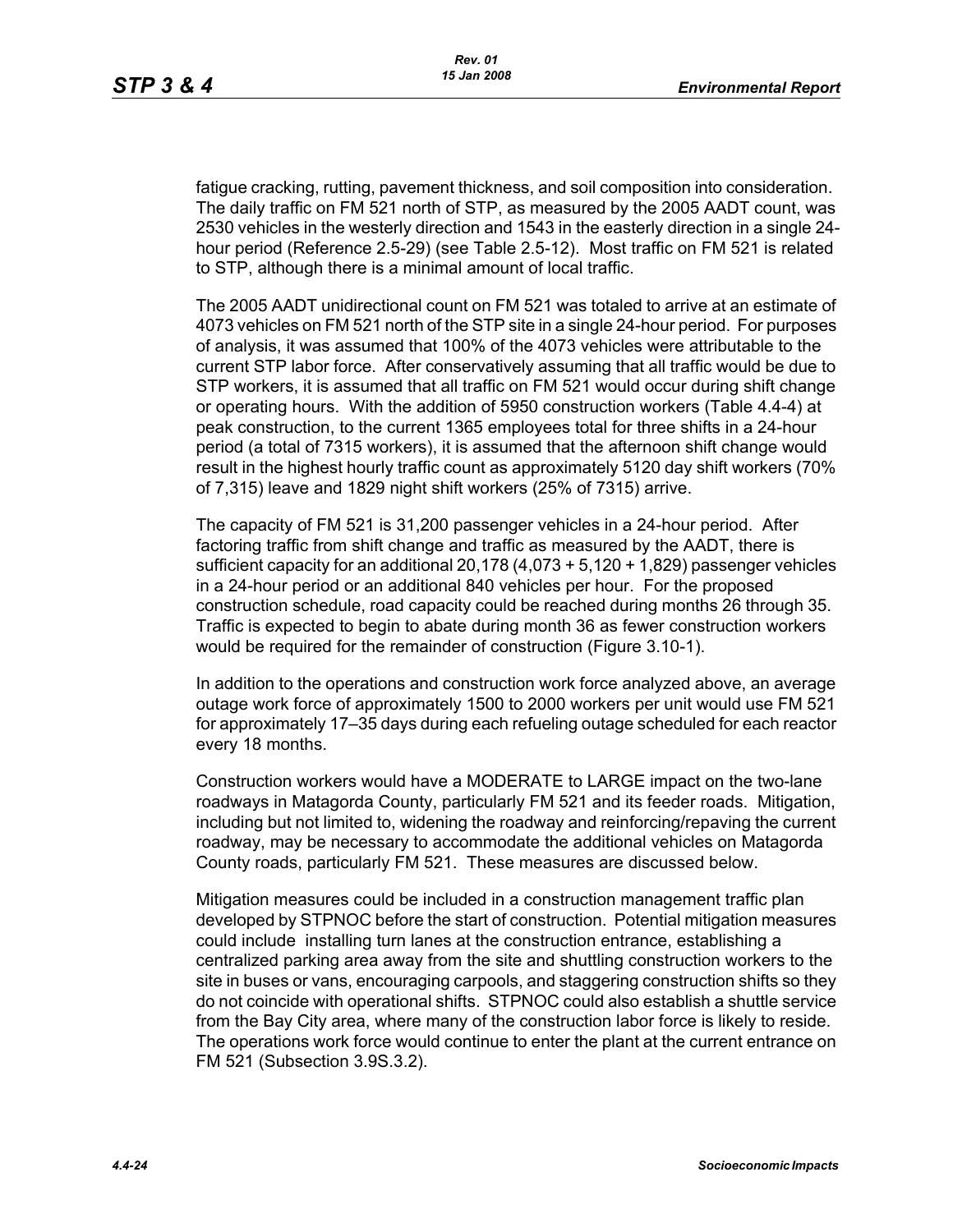## **Hurricane Evacuation Routes**

The designated Hurricane Evacuation Routes for Matagorda County are Highway 60, Highway 35, Highway 71, and FM 1095 (Figure 2.5-4). In Brazoria County, the evacuation routes are State Highway 36 and State Highway 288 (Figure 2.5-4 and Subsection 2.5.2.2). The addition of 5950 construction workers at peak construction would result in an increase in traffic should the need to evacuate arise. Staggered departure times and counterflow on major roadways are commonly used during evacuations to alleviate traffic congestion.

### **Rail**

Some heavy modules, components, and oversized equipment would be delivered by rail, entering the STP site via a 9-mile railroad spur north of the plant (Figure 2.5-1 and Subsection 3.9S.3.2). The use of this rail spur, which is not currently in use, is not expected to impact alternate transportation systems used by the local communities.

### **Waterways**

Some large components would be delivered by barge and received at the STP barge slip along the lower Colorado River, 3.5 miles southeast of the STP site. To accommodate the increased usage of the barge slip, heavy equipment would be offloaded onto trucks and brought to the construction site via a heavy haul route (approximately 2-1/2 miles in length) that would be built from the barge slip to the construction area (Subsection 3.9S.3.2). The barge slip (Subsection 2.5.2.2) is in the U.S. Army Corps of Engineers' (USACE) Galveston District. The Texas Parks & Wildlife Department patrols the area and enforces boating and navigation safety regulations, while the LCRA manages the water quality and supply (Reference 4.4-30). STPNOC would use U.S. Coast Guard-licensed barge transport contractors for deliveries and coordinate with the appropriate authorities including the U.S. Coast Guard, Texas Parks and Wildlife Department, and the U.S. Corps of Engineers USACE (Subsection 2.5.2.2) to make arrangements for the increased barge traffic, as necessary.

# **4.4.2.2.5 Aesthetics and Recreation**

As part of construction, a total of 770 acres would be cleared for the construction of STP 3 & 4 (Figure 3.9S-1). Most of the land clearing would be in the area of STP 3 & 4, and all clearing would be located within the existing STP site. The clearing and excavation for STP 3 & 4 and adjacent support facilities may be visible from offsite roads, depending on the activities being performed. The riverfront along the Colorado River would be a laydown area for heavy haul equipment. Additionally, the construction equipment could be visible from both FM 521 and the Colorado River. Because aesthetic impacts of construction would be primarily concentrated in the north portion of the STP site, away from the river, and the portion of the Lower Colorado River flowing near the STP site is primarily used for recreational boating by fishermen and seasonal residents, STPNOC has determined that impacts would be SMALL and not warrant mitigation.

 $\blacksquare$ 

 $\mathbf I$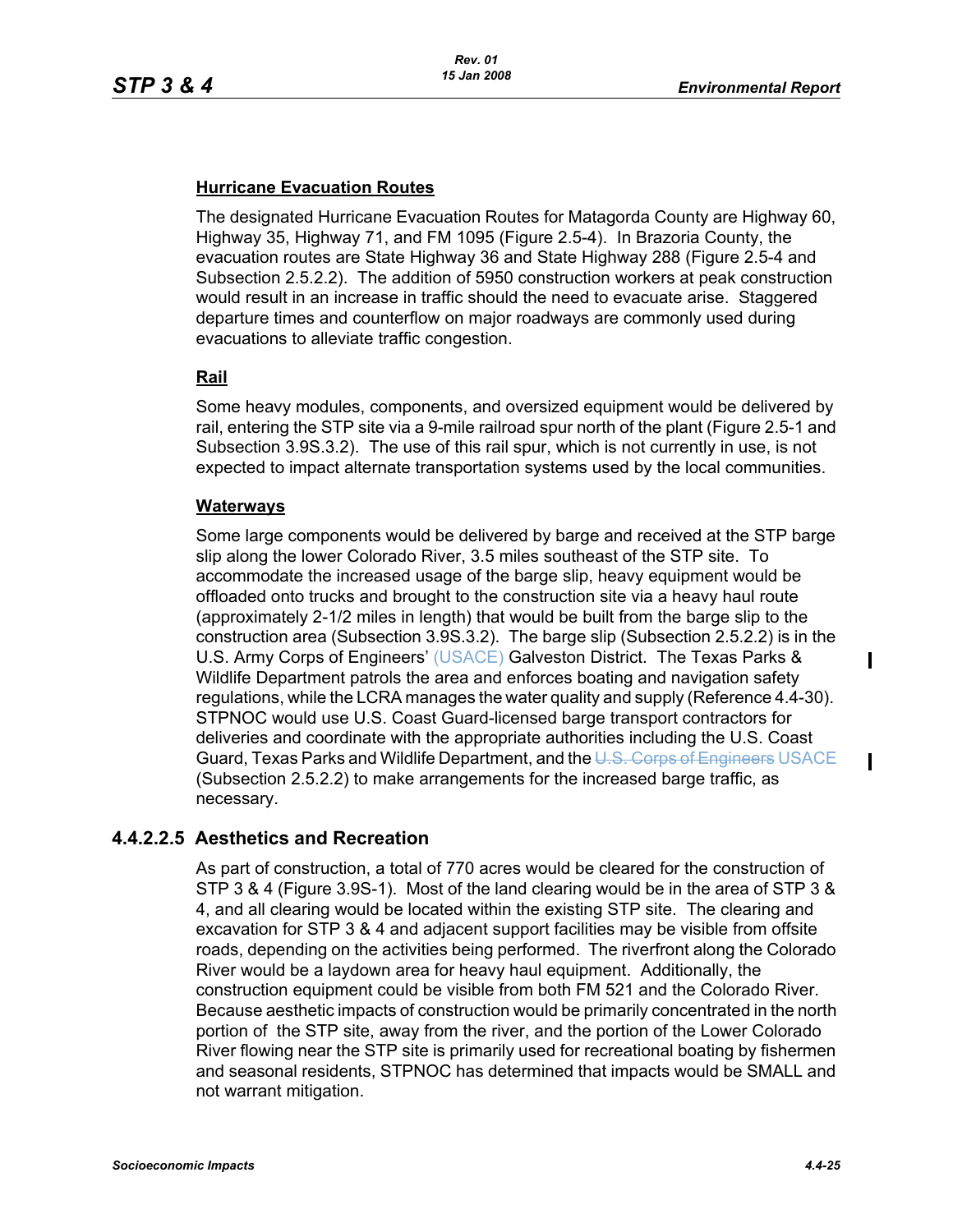The increased activity from the additional construction workers and equipment is not expected to impact the annual North American Audubon Christmas Bird Count, which draws approximately 100 visitors to Matagorda County from Texas and surrounding states, nor is it expected to impact the STP stop along the Great Texas Coastal Birding Trail. This trail runs through several areas within 50 miles of the STP site. With 110 acres of non-jurisdictional man-made prairie wetlands consisting of three seasonally flooded wetlands, the STP site hosts many species of wintering ducks and roosting geese.

The influx of additional construction workers could impact the FM 521 River Park, 4 miles west of the town of Wadsworth on FM 521 at the bank of the Colorado River (Figure 2.2-1). The FM 521 River Park has a boat landing, trails, and picnic areas scattered throughout the park on the Colorado River upstream of the STP property. The FM 521 River Park is used by visitors and the boat landing is used by fishermen and water recreationists during the appropriate seasons. Day use of the park/boat landing is seasonal and it would be unlikely that visitors and fishermen would be on FM 521 at the same time as the construction shifts (Subsection 2.5.2.5).

Construction impacts such as noise and air pollutants would be limited to the STP site and would not be noticeable from offsite. Construction would not affect any other recreational facilities in the 50-mile region. Impacts would be SMALL and would not warrant mitigation.

# **4.4.2.2.6 Housing**

Rental property and mobile home facilities are scarce in the rural counties within the 50-mile radius, but are more plentiful in the larger municipalities such as Bay City, Palacios, the Brazosport area, and Angleton. Generally, Brazoria County, the county with the larger population, has more available vacant housing. Subsection 2.5.2.6 details housing in Matagorda and Brazoria Counties.

### **Construction**

Impacts on housing from the construction labor force depend on the number of workers already residing within the 50-mile region and the number that would relocate and require housing.

Based on the assumptions presented in Table 4.4-2, approximately 2975 construction workers would migrate into to the 50-mile region (movers). Of these, approximately 1806 movers would settle in Matagorda County and 666 would settle in Brazoria County.

In 2000, 5081 vacant housing units were available for sale or rent in Matagorda and Brazoria Counties—3853 were vacant rental units and 1228 were vacant housing units available for sale (Subsection 2.5.2.6.1). In absolute numbers, the available housing would be sufficient to house the mover labor force. However, there may not be enough housing of the type desired by the movers in either of the two counties, especially Matagorda County. The median price of housing in Matagorda County in 2000 was \$61,500. The median price of housing in Brazoria County was \$88,500 for the same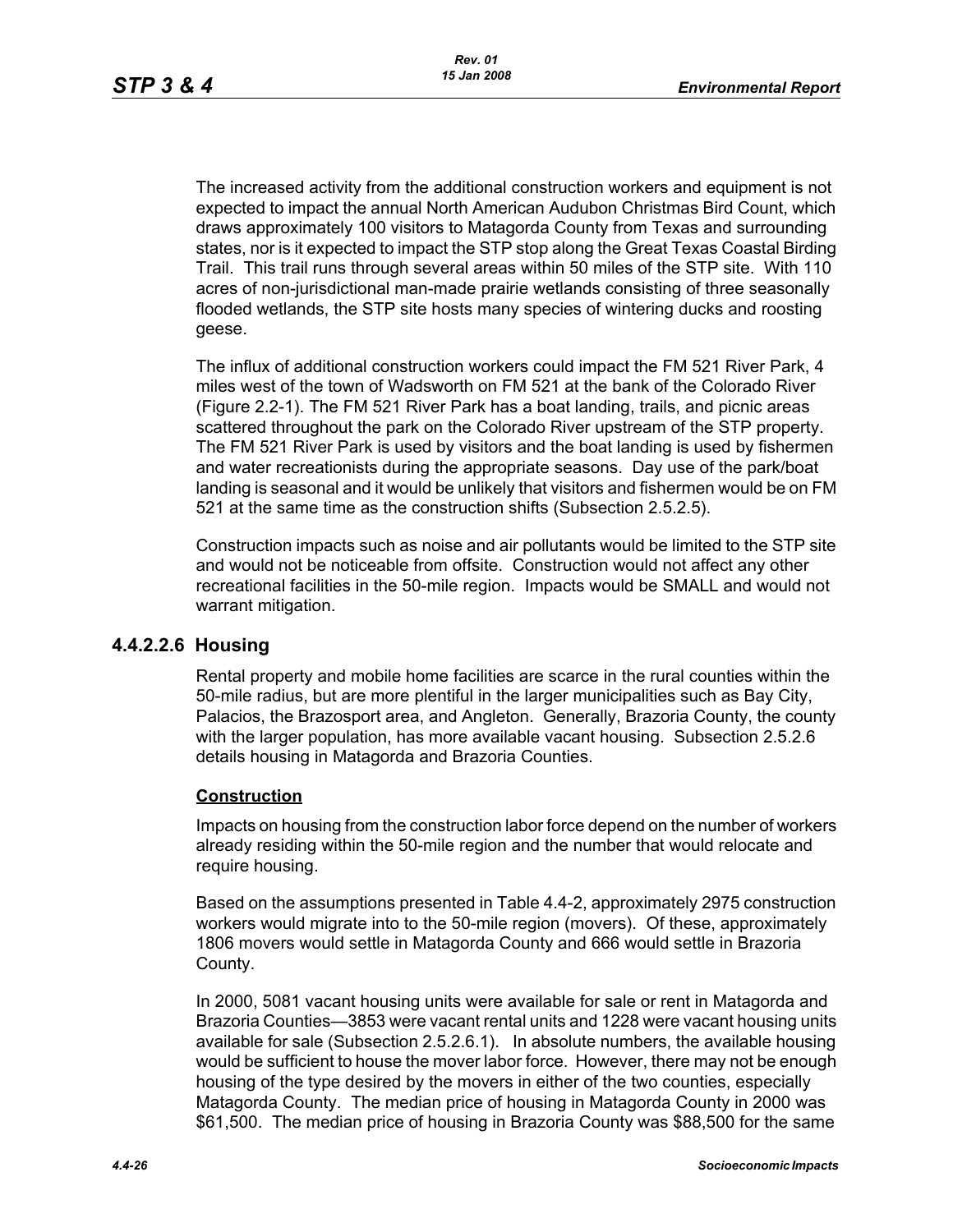year (Reference 4.4-31). In this event, workers would relocate to other areas within the 50-mile region, have new homes constructed, bring their own housing, or live in hotels and motels. Given this increased demand for housing, prices of existing housing and rental rates could rise. Matagorda County (and other counties to a lesser extent) would benefit from increased property values and the addition of new houses to the tax rolls. However, increasing the demand for homes could increase rental rates and housing prices. It is possible that some low-income populations could be priced out of the housing market because of upward pressure on housing prices and rents. The increased demand for housing could increase the rate of new home and temporary housing construction. With time, market forces would increase the housing supply to meet this demand. Construction employment would increase gradually, reaching the peak of 5950 (2975 movers) after four years (Table 3.10-2), allowing time for market forces to accommodate the influx and allowing housing prices and rental rates to stabilize.

#### **Post-Construction**

Upon construction completion, STPNOC estimates that approximately 50% of the 1488 movers would migrate back out of the 50-mile region. Of the 1488 movers that would migrate back out of the 50-mile region, approximately 903 movers would leave Matagorda County and 333 would leave Brazoria County. Some percentage of the 1236 vacated housing units would be housing units that would have been constructed as a result of the influx of construction workers for STP 3 & 4. This constructed housing would be vacated, potentially leaving the area with excess housing.

#### **Conclusion**

Because Matagorda County contains the proposed construction site, has a small population, and has a relatively small economy, its housing market would likely be the most impacted. Brazoria County's housing markets would also experience an impact, though not as large.

The greatest shortage of housing would be in Matagorda County, and there could be upward pressure on rents and housing prices. Brazoria County would experience a similar impact, though to a lesser extent. Also, the post-construction exodus of workers could leave both counties with excess housing.

In Brazoria County, because there is a larger population and housing market, the upward pressure on rents and housing prices and excess housing would be absorbed into the housing market under normal market forces. In Matagorda County, the upward pressure on rents and housing and excess housing could take longer to be absorbed. However, the excess housing could also serve to reduce the rents and housing prices that would have been caused by the initial shortage in housing at the start of construction.

Therefore, the potential impacts on housing would be SMALL in Brazoria County and MODERATE to LARGE in Matagorda County. Mitigation would not be warranted in Brazoria County where the impacts would be small. Mitigation of the moderate impacts in Matagorda County would most likely be market-driven, but may take some time. To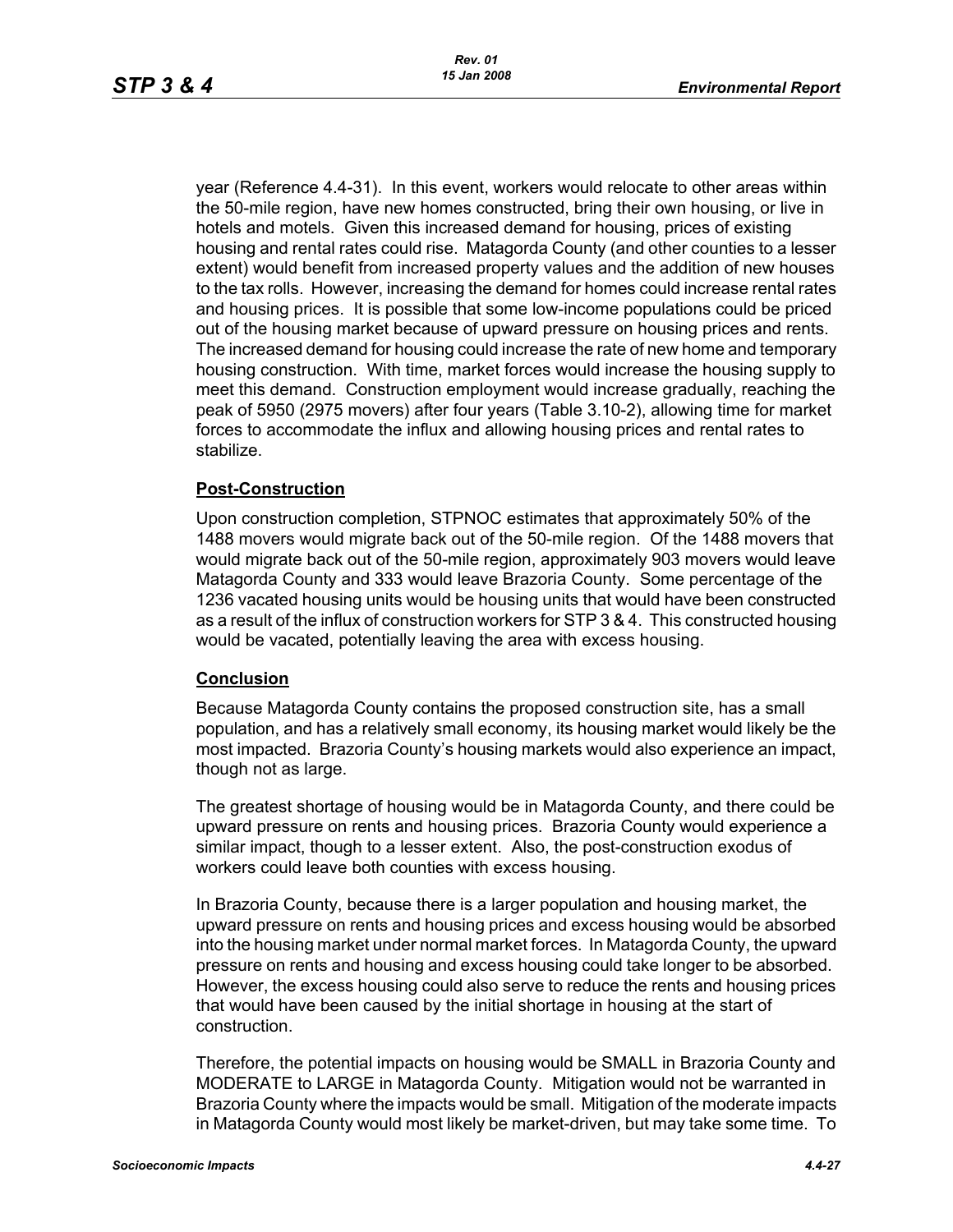$\blacksquare$ 

assist in mitigating these impacts, STPNOC would formally and informally maintain communication with local and regional governmental organizations, including the Matagorda County Commissioners Court, County Judge and local and regional economic development agencies, to disseminate project information in a timely manner. These organizations, and, ultimately, developers and real estate agencies, would be given the opportunity to perform their decision-making and plan accordingly, with the understanding that a percentage of the housing developed for this construction project could be difficult to absorb at construction completion.

# **4.4.2.2.7 Public Services**

### **Water Supply Facilities**

STPNOC considered the impacts of both construction demand and population increases on local water resources. Construction could bring as many as 8330 people (construction workers and their families) to the region. Peak onsite construction labor force could be as high as 5950 workers. The average per capita water usage in the U.S. is 90 gallons per day (gpd) per person. Of that, 26 gallons is used for personal use (Reference 4.4-32). The balance is used for bathing, laundry, and other household uses.

STP does not use water from a municipal system. Therefore, water usage by the labor force, while onsite, would not impact municipal water suppliers. Five active onsite wells provide makeup water, process water, potable water, and supply for the fire protection system for STP 1 & 2. These wells would provide potable water for the construction project as well. The wells extend into the Chicot Aquifer, range in depth from 600 to 700 feet, and have design yields of 200 to 500 gpm. Current permitted total withdrawal rates are 3,000 acre-feet per year (approximately 2.7 million gallons per day). Average daily usage for STP 1 & 2 from 2001 through 2006 was approximately 1.1 million gallons per day (763 gpm), for all purposes (Subsection 4.2.2).

During peak construction, an additional 5950 people on site could increase potable consumption by a maximum of 154,700 gpd for personal use. Estimated maximum construction use, including personal use (potable), concrete batch plant operation, concrete curing, cleanup activities, dust suppression, placement of engineered backfill, and piping hydrotests and flushing operations is approximately 1.7 million gallons per day (1200 gpm) (Subsection 4.2.2). Therefore, STPNOC conservatively estimates that total daily groundwater usage during peak construction activities, including usage by STP 1 & 2, would be approximately 2.8 million gallons per day, which, at a sustained level, could push total annual groundwater usage above the current permitted limit. Therefore, construction impacts to groundwater use during peak construction activities (if peak groundwater usage were sustained) could be MODERATE and would warrant mitigation. To mitigate this shortage of capacity, STPNOC would implement water conservation strategies for STP 3 & 4 construction activities. Conservation strategies for STP 3 & 4 construction activities could include such measures as stand-alone drinking water stations and portable toilets, optimizing the scheduling of water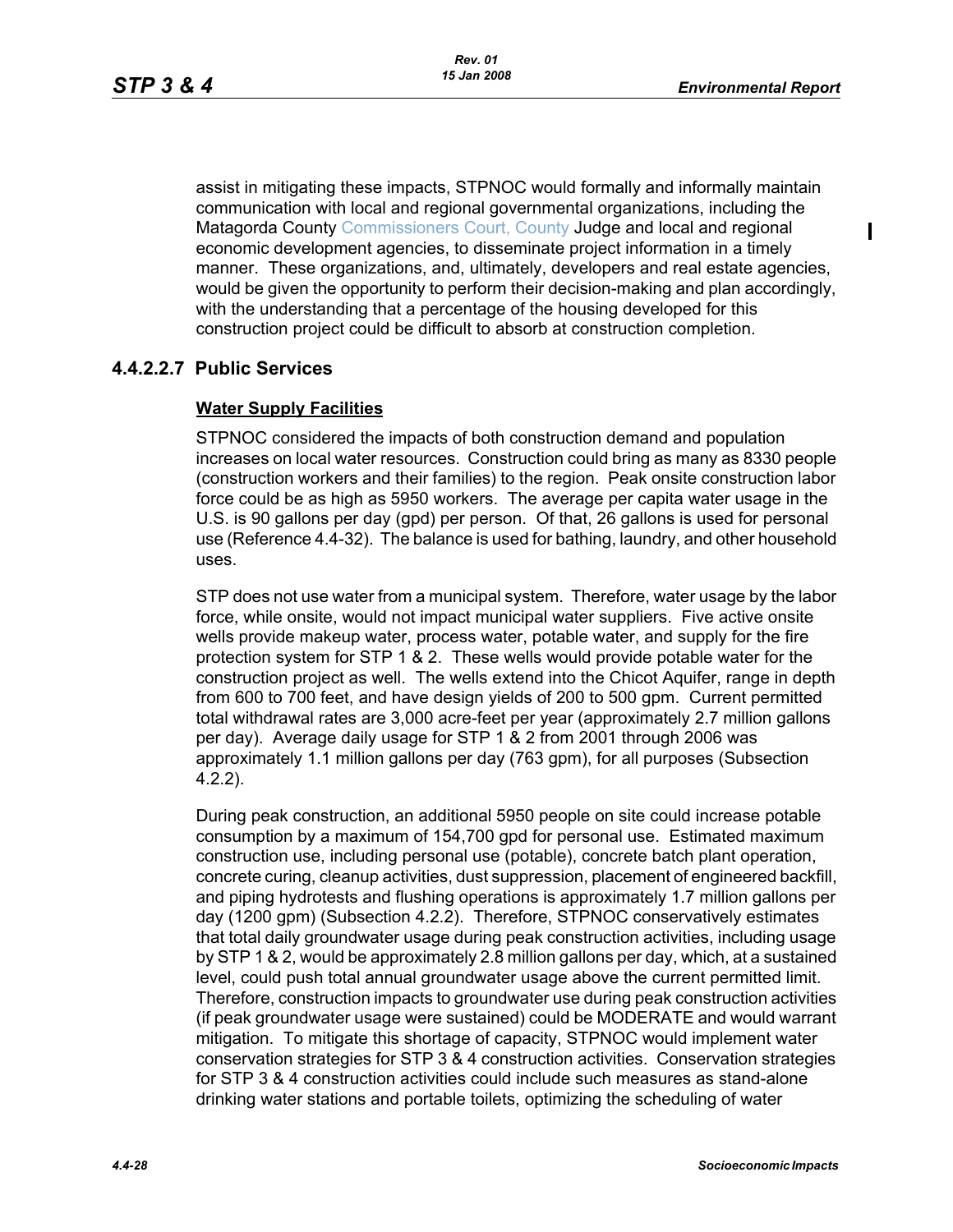intensive operations, and reusing water from dewatering operations for functions such as dust control.

Municipal water suppliers in the region have excess capacity (see Table 2.5-17). The impact to the local water supply systems from construction-related population growth can be estimated by calculating the amount of water that would be required by the total population increase. The average person in the U.S. uses about 90 gpd (Reference 4.4-32). A construction-related population increase of 8330 people (5056 in Matagorda County; 1866 in Brazoria County; and 1408 in the remainder of the 50-mile radius) could increase consumption by 749,700 gpd. As discussed in Subsection 2.5.2.7.1.1, there is currently excess capacity in every major public water supply system in Matagorda and Brazoria Counties. The total increase in population would not stress these municipal water supplies or the infrastructure.

However, regional water planning groups (see Subsection 2.5.2.7.1.1) predict that there would be water supply (and, possibly, infrastructure) issues in both Regions K (which includes Matagorda County) and H (which includes Brazoria County) some time after 2010. As shown in Tables 2.5-24 and 2.5-26 for Region K and Tables 2.5-27 and 2.5-29 for Region H, demand is nearly equal to supply in 2010 and, by 2060, demand exceeds supply. Both regions are in the process of analyzing and implementing strategies to mitigate predicted water shortages. As stated previously, construction would increase the population in the 50-mile region by 8330 people. Of those, 5056 people (60.7% of 8330) would locate to Matagorda County and 1866 (22.4% of 8330) people would locate to Brazoria County. These numbers constitute 13.3% and 0.8% of the 2000 Census populations of Matagorda and Brazoria Counties, respectively, and 11.3% and 0.6% of the 2020 population projections of Matagorda and Brazoria Counties, respectively. Additionally, between 2000 and 2020, the in-migrations represent a 75% and 2% increase in the projected additional population for Matagorda and Brazoria Counties, respectively.

Based on current population growth trends, the incremental increase in population resulting from construction of STP 3 & 4 would represent a very small percentage of the Brazoria County's 2000 (0.8%) and 2010 population (0.6%) (see Table 2.5-2). The Region H planning group has already identified water shortage issues for the region and is planning and implementing strategies to mitigate these issues (Subsection 2.5.2.7.1.1). Based on the incremental increase in population of less than 1%, the addition of the construction-related population would not perceptibly add to current stresses experienced by Region H, and therefore, impacts of the in-migrating construction labor force on municipal water supplies in Brazoria County would be characterized as SMALL and would not warrant mitigation implemented by STPNOC.

Impacts of the in-migrating construction labor force on municipal water supplies in Matagorda County (Region K) could be MODERATE to LARGE. The incremental increase in population resulting from STP 3 & 4 construction would represent 13.3% and 11.3% increases in the County's 2000 and projected 2010 populations. This incremental increase would represent 75% of projected additional 2020 population for Matagorda County (see Table 2.5-5 for projected population and annual growth rates). The Region K planning group has already identified water shortage issues for the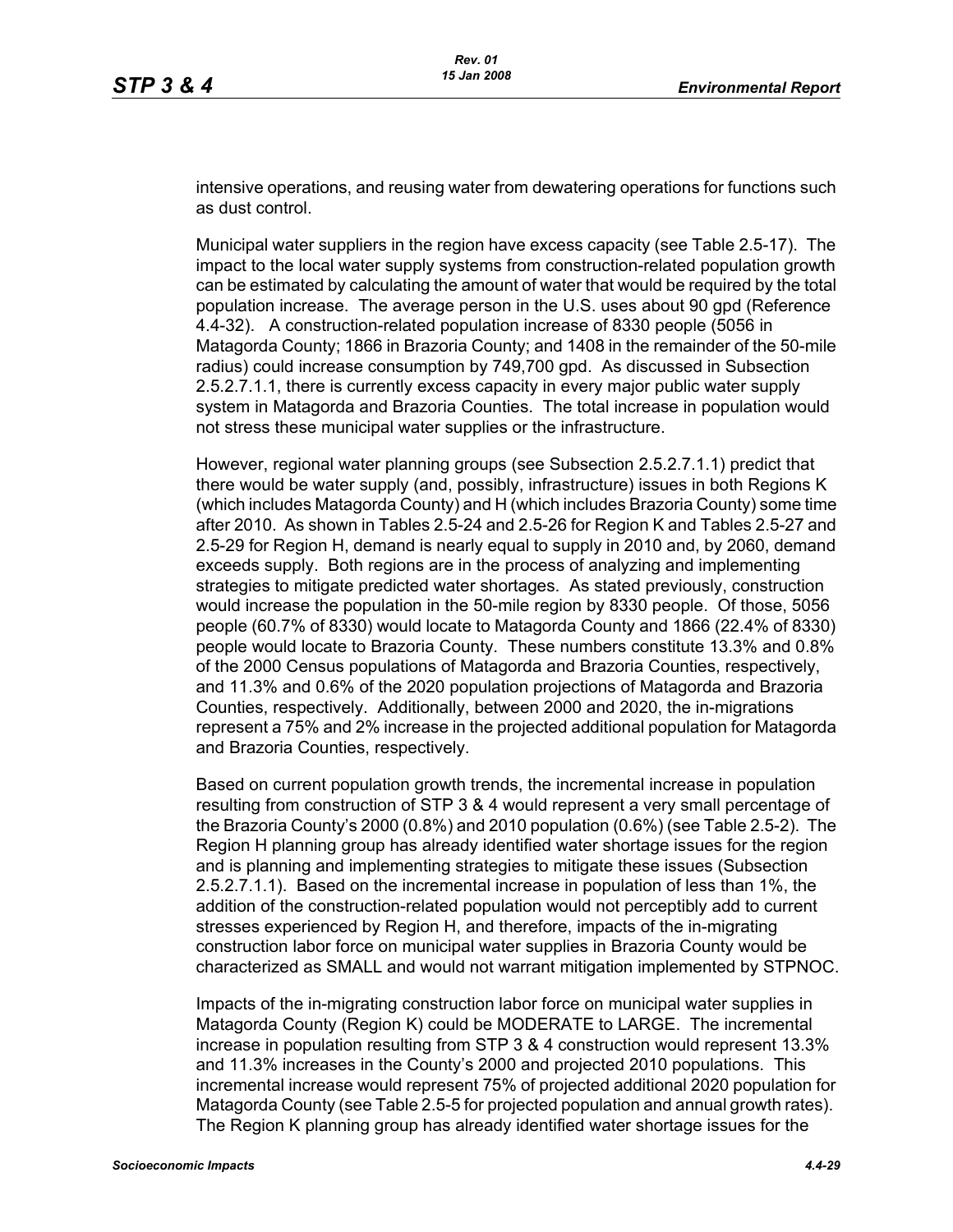region, which could begin before construction completion, and is planning and implementing strategies to mitigate these issues. The addition of the constructionrelated population, which increases the projected 2010 population by 11.3%, and their water needs would perceptibly add to current stresses experienced by Region K. Region K mitigation strategies include reuse, seawater desalination, conservation, and the LCRA/San Antonio Water System Project (Subsection 2.5.2.7.1.1). In addition to the Region K mitigations, STPNOC would maintain communication with local and regional governmental organizations, including the Matagorda County Commissioners Court, County Judge and local and regional planning groups, to disseminate project information in a timely manner. These organizations would be aware of the inmigration of the workers and their families and would have ample opportunity to plan for the influx.

#### **Wastewater Treatment Facilities**

The STP site has two wastewater treatment systems. Both would be expanded or replaced to meet the increased need for wastewater treatment during STP 3 & 4 construction.

Subsection 2.5.2.7.1.2 describes the public wastewater treatment systems in the Matagorda and Brazoria Counties, their plant-designed average flows, and monthly average wastewater processed. Wastewater treatment facilities in the two counties have excess capacity (see Table 2.5-24). The impact to local wastewater treatment systems from construction-related population increases can be determined by calculating the amount of water that would be used and disposed of by these individuals. The average person in the U.S. uses approximately 90 gpd (Reference 4.4-32). To be conservative, STPNOC estimates that 100% of this water would be disposed of through the wastewater treatment facilities. As shown in Table 4.4-2, the construction-related population increase of 5056 people in Matagorda County and 1866 people in Brazoria County could require 622,980 gpd of additional wastewater treatment capacity in the two counties. Currently, as shown in Table 2.5-23, there is excess treatment capacity in both counties, which indicates that there is sufficient water and infrastructure to meet this need. However, regional water planning groups predict that there would be water supply (and, possibly, infrastructure) issues in both Regions K and H some time after 2010. As stated previously (Subsection 2.5.2.7.1.1), water demand is nearly equal to supply in 2010 and, by 2060, demand exceeds supply. Both regions are in the process of analyzing and implementing strategies to mitigate predicted water shortages. Therefore, impacts of the in-migrating construction labor force on wastewater treatment facilities in the region would be similar to those for public water supplies.

Impacts of the in-migrating construction labor force on wastewater treatment facilities in Brazoria County would be SMALL and would not warrant additional mitigation. The incremental increase in population resulting from STP 3 & 4 construction would represent 0.8% and 0.6% of Brazoria County's 2000 census and projected 2010 populations, respectively. As stated above, the Region H planning group has already identified water shortage (and, possibly, infrastructure including wastewater treatment) issues for the region and is planning and implementing strategies to mitigate these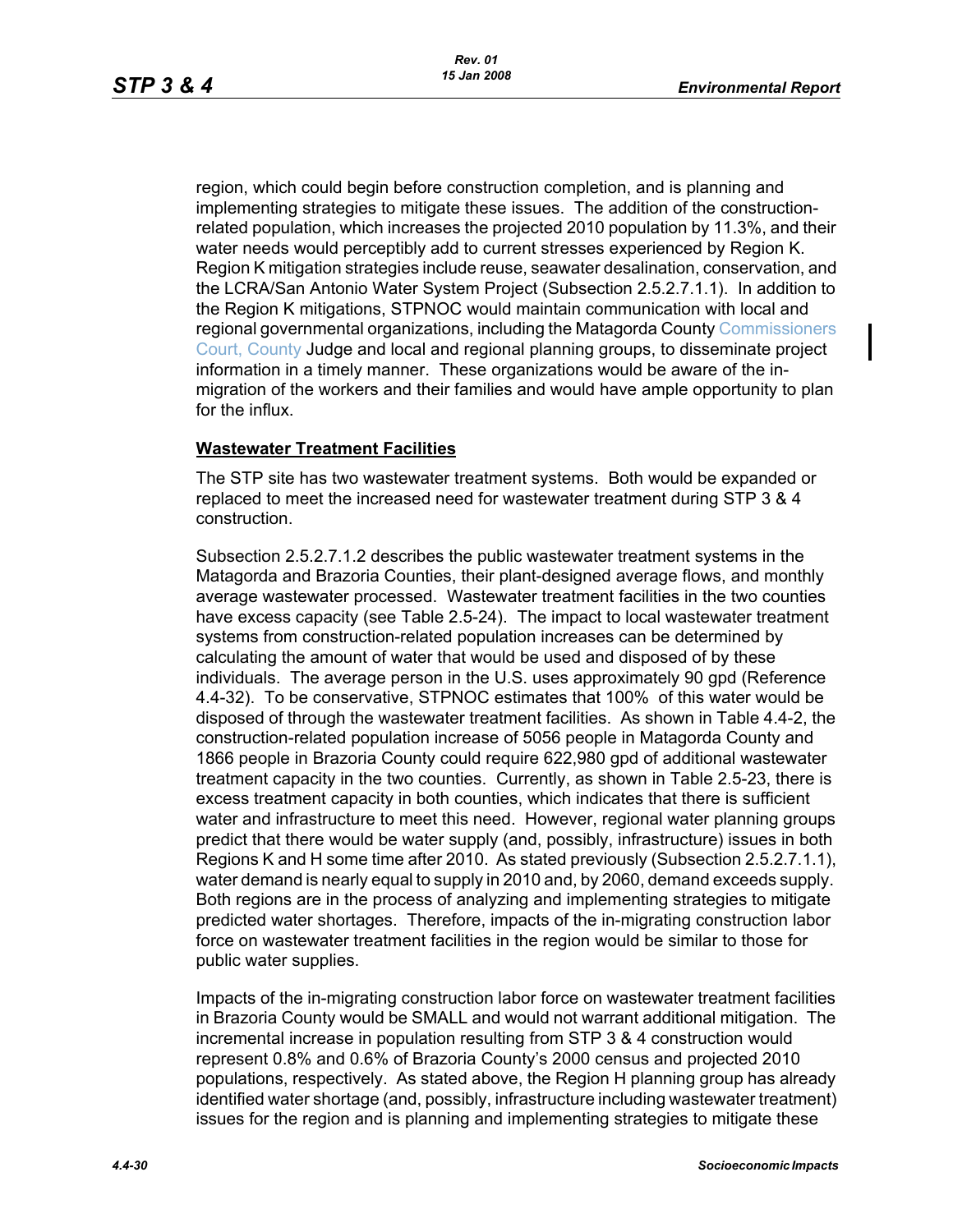issues (Subsection 2.5.2.7.1.1). The addition of the construction-related population would not perceptibly add to current stresses experienced by Region H.

Impacts of the in-migrating construction labor force on wastewater treatment facilities in Matagorda County (Region K) could be MODERATE to LARGE. The incremental increase in population, resulting from STP 3 & 4 construction, would represent 13.3% and 11.3% of Matagorda County's 2000 census and projected 2010 populations. This construction-related population would have water and wastewater needs of approximately 90 gpd. As stated above, and as discussed in greater detail in Subsection 2.5.2.7.1.1, the Region K planning group has already identified water shortage (and possibly infrastructure including wastewater treatment) issues for the region, which could begin before construction completion, and is planning and implementing strategies to mitigate these issues. The addition of the constructionrelated population would perceptibly add to current stresses experienced by Region K. In addition to the Region K strategies, STPNOC would maintain communication with local and regional governmental organizations, including the Matagorda County Commissioners Court, County Judge and local and regional economic development agencies, to disseminate project information in a timely manner. Local governments and planning groups would be made aware of the in-migration of the workers and their families and would have ample opportunity to plan for the influx.

#### **Police, Fire, and Medical Services**

#### **Police Services**

In 2002, Matagorda and Brazoria Counties' residents-per-police-personnel ratios were 380:1 and 418:1, respectively (see Table 2.5-30). Between the two counties, Matagorda County has the larger police force relative to the size of its population. Local planning officials state that police protection is adequately provided in the area at this time (Subsection 2.5.2.7.2). STPNOC does now and would continue to employ its own security force.

The construction project would produce an influx of approximately 5056 new residents to Matagorda County (Table 4.4-6). Approximately 1866 new residents would move into Brazoria County. The rest of the construction labor force and families would live in other counties in the 50-mile region. These population increases would increase the persons-per-police-personnel ratios slightly in Brazoria County and moderately in Matagorda County (Table 4.4-6). The percent increase in ratio attributed to construction would be 13% and 1% in Matagorda and Brazoria Counties, respectively.

Based on the percentage increase in the ratio of persons-per-police-personnel, the impact of the construction on police services would be imperceptible in Brazoria County. In Matagorda County, however, the percentage increase in persons-perpolice-personnel ratio would be more perceptible. Therefore, the potential impact of construction on police services in Brazoria County would be SMALL and that mitigation would not be warranted. However, the potential impact on police services could be MODERATE in Matagorda County and would most likely be mitigated by ensuring STPNOC maintains communication with local government officials, such as the Matagorda County Commissioners Court and County Judge, so that expansions in

I

 $\blacksquare$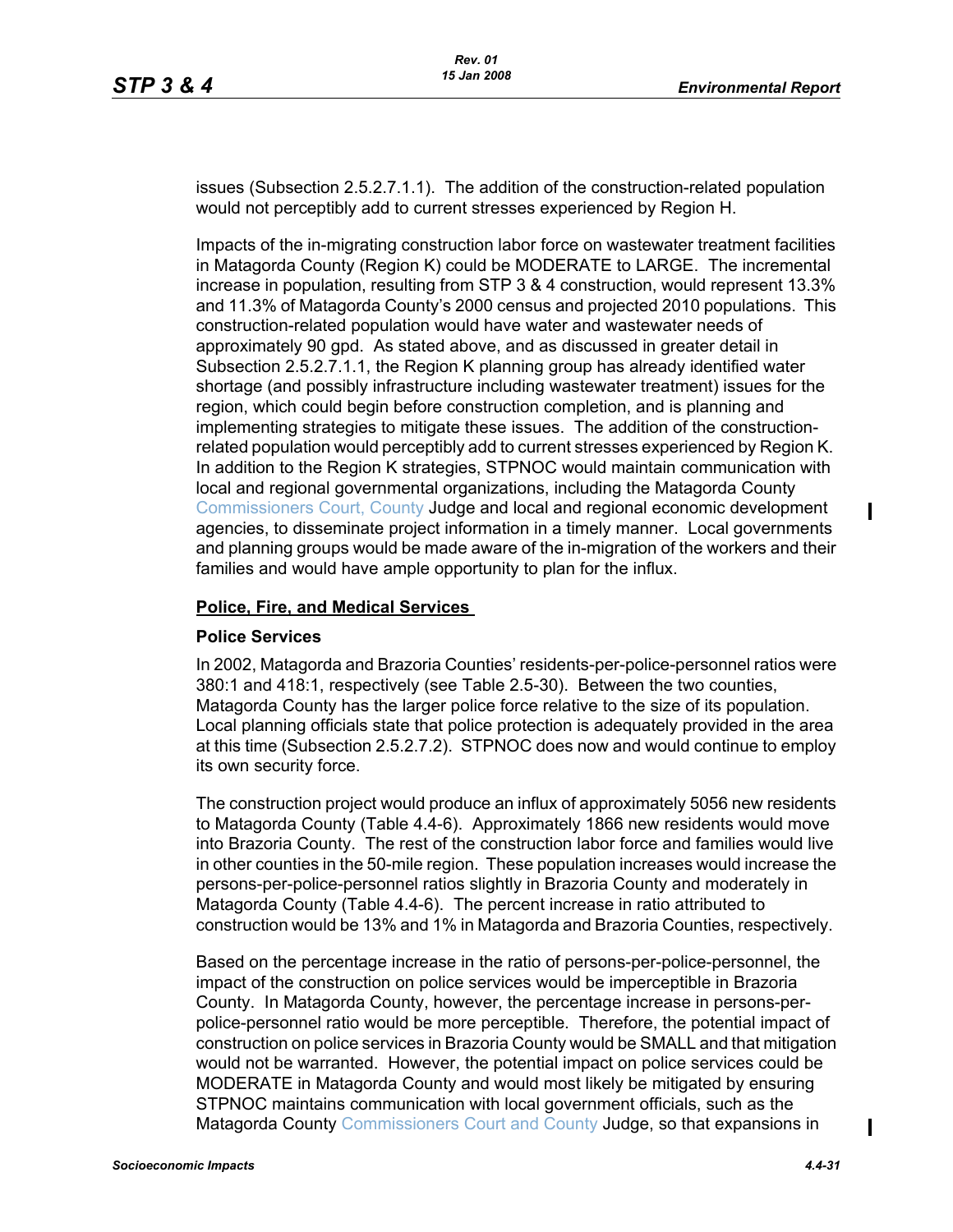police services could be coordinated, planned, and funded in a timely manner. Most funding for these expansions would most likely be obtained from the increased property tax revenues from the construction project. Should property tax revenues from the construction project not be immediately available, local governments could access other funding sources or issue bonds until the tax revenues would be available.

This conclusion is based in part on an analysis presented in NUREG-1437 that NRC performed of nuclear plant refurbishment impacts sustained during original plant construction. NRC selected seven case study plants whose characteristics resembled the spectrum of nuclear plants in the United States today. NRC reported that, ". . . (n)o serious disruption of public safety services occurred as a result of original construction at the seven case study sites. Most communities showed a steady increase in expenditures connected with public safety departments. Tax contributions from the plant often enabled expansion of public safety services in the purchase of new buildings and equipment and the acquisition of additional staff."

#### **Fire Protection Services**

In 2007, Matagorda and Brazoria Counties' persons-per-firefighter ratios were 217:1 and 477:1, respectively (Table 2.5-30). The construction project would produce an influx of approximately 5056 new residents to Matagorda County. Approximately 1866 new residents would move into Brazoria County. The remainder of the construction labor force and families would live in other counties within the 50-mile region. These population increases would increase the persons-per-firefighter ratios by 1% in Brazoria County and 13% in Matagorda County (Table 4.4-7). Brazoria County has the highest persons-per-firefighter ratio.

At 1% in Brazoria County, the percent increase in persons-per-firefighter ratio attributed to construction is considered imperceptible. At 13% in Matagorda County, the percent increase in persons-per-firefighter ratio is considered more perceptible.

Therefore, the potential impacts of nuclear plant construction on fire protection services in Brazoria County would be SMALL and mitigation would not be warranted. The potential impacts on fire protection services could be MODERATE in Matagorda County and would most likely be mitigated by ensuring STPNOC maintains communication with local government officials, such as the Matagorda County Commissioners Court and County Judge, so that expansions in fire protection services could be coordinated, planned, and funded in a timely manner. Most funding for these expansions would likely be obtained from the increased property tax revenues from the construction project. Should property tax revenues from the construction project not be immediately available, local governments could access other funding sources or issue bonds until the tax revenues would be available.

As with the analysis of the adequacy of police protection, the conclusions of this analysis are based in part on NRC's review of original construction impacts on public services. As stated, in NUREG-1437, NRC performed an analysis of nuclear plant refurbishment impacts based on impacts sustained during original plant construction. NRC reported that, "(n)o serious disruption of public safety services occurred as a result of original construction at the seven case study sites. Most communities showed Π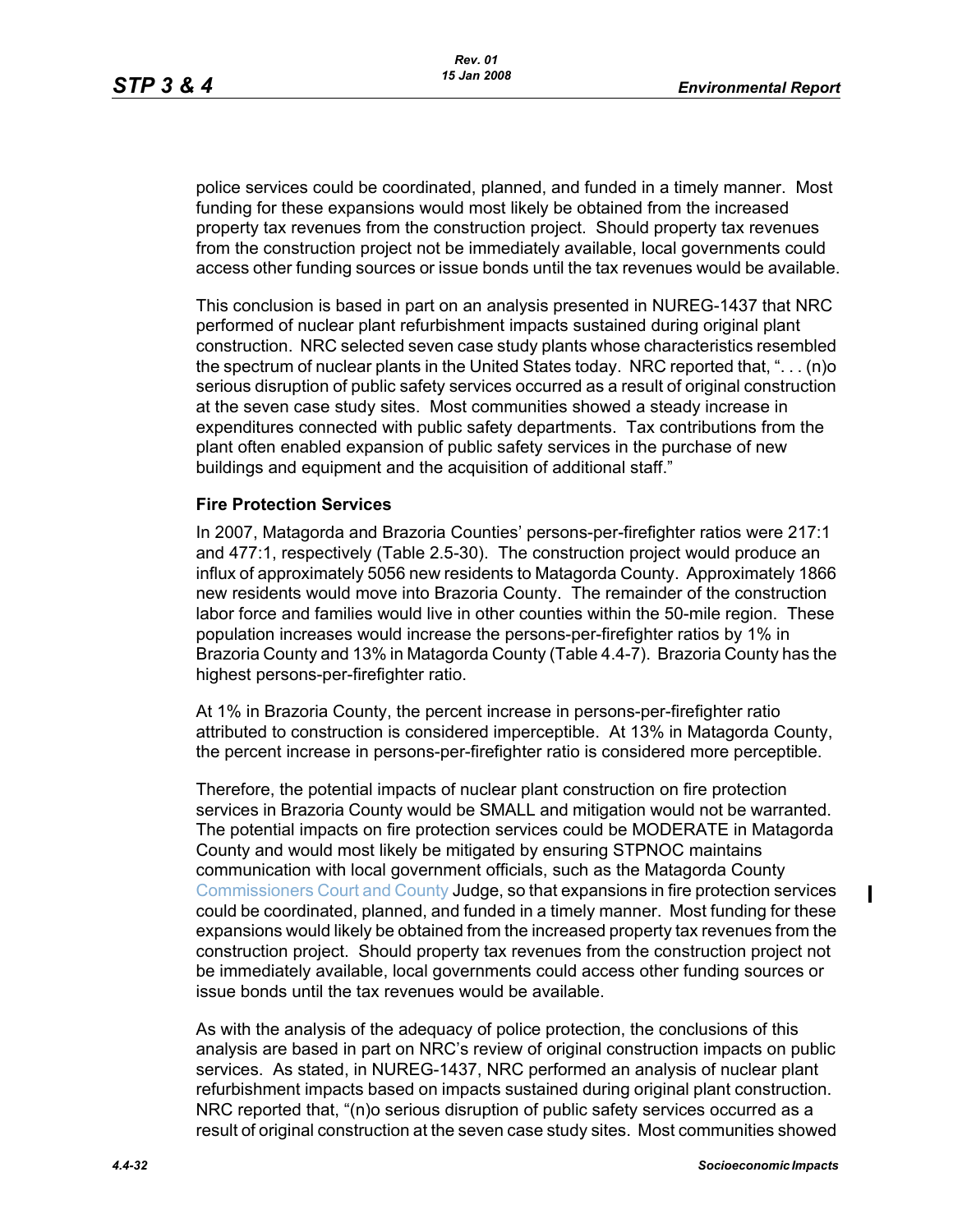$\blacksquare$ 

a steady increase in expenditures connected with public safety departments. Tax contributions from the plant often enabled expansion of public safety services in the purchase of new buildings and equipment and the acquisition of additional staff." Based on this statement, the moderate impacts to fire protection services in Matagorda County would be mitigated by the communication between STPNOC and local government officials, such as the Matagorda County Commissioners Court and County Judge, and the increase in tax contributions made by the owners of the plant to the local taxing jurisdictions.

#### **Medical Services**

Detailed information concerning the medical services in the two-county region is provided in Subsection 2.5.2.7.3. Minor injuries to construction workers would be assessed and treated by onsite medical personnel. Other injuries would be treated at one of the hospitals in the two-county region or in the city of Houston, depending on the severity of the injury. For the existing STP 1 & 2 labor force, agreements are in place with some local medical providers to support emergencies. STPNOC would require the construction contractor to reach similar agreements to provide emergency medical services to the construction labor force. Construction activities should not burden existing medical services.

The medical facilities in Matagorda and Brazoria Counties provide medical care to much of the population in the counties. As indicated in Table 2.5-5, the combined 2000 population of Matagorda and Brazoria Counties was 279,724. According to Table 2.5- 31, in 2006, there were 296 staffed hospital beds and an average daily census of 107 in the two-county region. Adding 6922 residents to the combined population of the two counties would increase the combined population by 2.5%. A 2.5% increase in the average daily census would increase that number to 110, well below the total number of staffed hospital beds in the two counties. Additionally, the total number of annual admissions, and annual outpatient visits for the two-county region, were 11,084 and 210,946, respectively. A 2.5% increase in these statistics would equate to 11,361 admissions and 216,220 outpatient visits. Adding the projected increase in population in the two counties during the construction period would not exceed capacity. Therefore, the potential impacts of construction on medical services would be SMALL and mitigation would not be warranted.

#### **Social Services**

This section focuses on the potential impacts of construction on the social and related services provided to disadvantaged segments of the population. This section is distinguished from environmental justice issues, which are discussed in Subsection 4.4.3.

Construction could be viewed as economically beneficial to the disadvantaged population served by the Texas Health and Human Services Commission and the local governmental and nongovernmental organizations. Over the construction period, the constructing contractor could hire local unemployed people, thus improving their economic position and decreasing their need for services. At a minimum, the spending by the construction labor force movers for goods and services would have a multiplier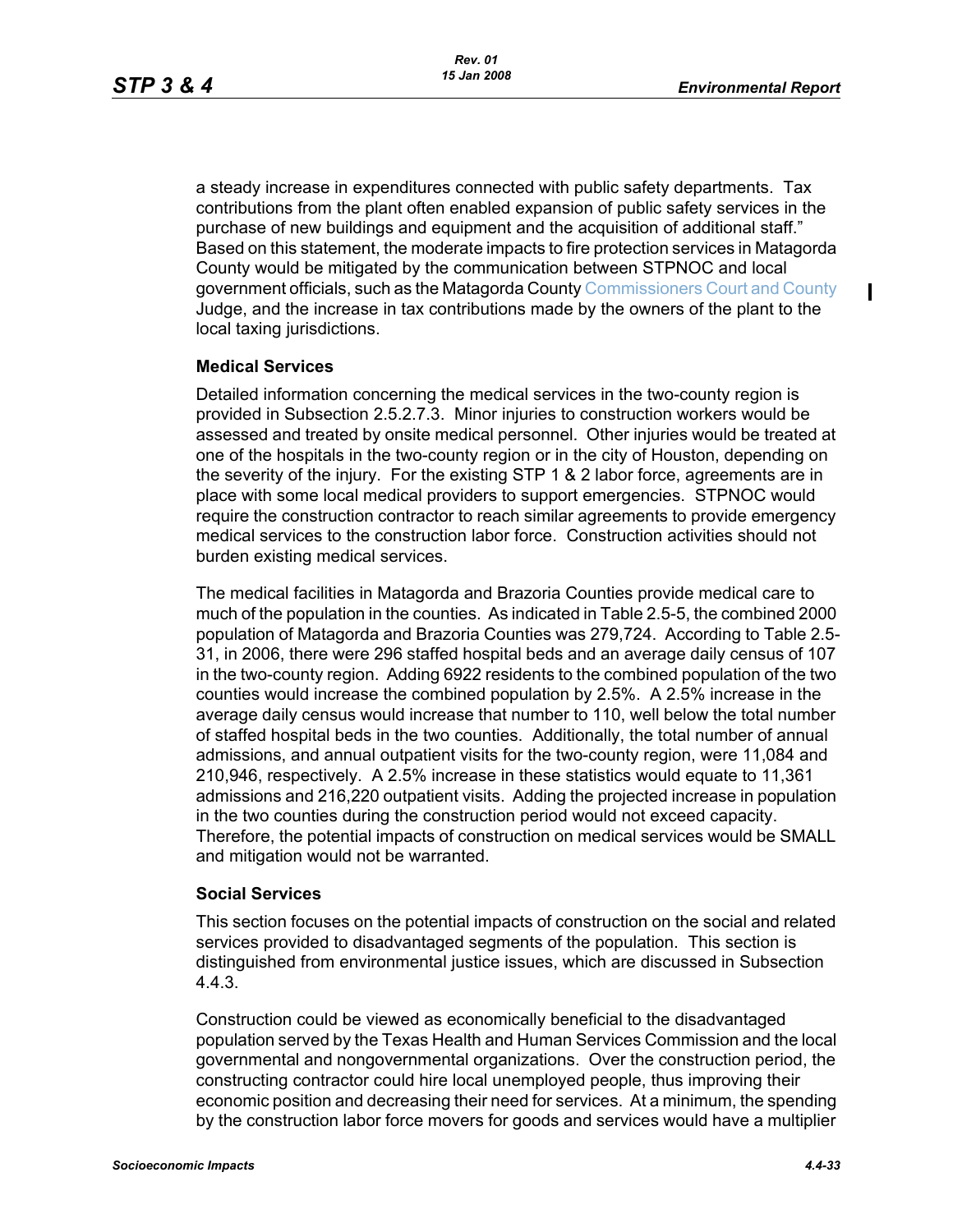effect, increasing the number of jobs that could be filled by the economically disadvantaged.

STPNOC concludes that the potential impacts of construction on the demand for social and related services during the construction period would be SMALL and positive and would not warrant mitigation.

## **4.4.2.2.8 Education**

STPNOC assumes that 2380 of the peak construction labor force would relocate to the 50-mile region with their families, increasing the population by approximately 8330 people. Approximately 60.7% would settle in Matagorda County and 22.4% in Brazoria County. The remaining 16.9% would be distributed across the seven other counties within the region.

STPNOC conservatively estimates that in a construction labor-force-related population of 8330, approximately 1904 would be school-aged. Table 4.4-2 applies the population distribution percentage assumptions to the number of school-aged children in the construction labor force population to estimate the number of construction labor force related school-aged children that would settle Matagorda and Brazoria counties. Based on these assumptions, there would be 1156 children added to the enrollments of the ISDs in Matagorda County and 426 children added to the enrollments of the ISDs in Brazoria County.

It is unlikely that the Matagorda County school systems could accommodate the increase in student population (Subsection 2.5.2.8). The analysis is based on the peak construction labor force, which would not be reached until the third year of construction, giving schools several years to make accommodations for the additional influx of students.

Overall, the impact to the counties within the 50-mile region would be SMALL. The Matagorda County student population could increase by 14%, which would be a MODERATE to LARGE impact on its education system and would require mitigation. Matagorda County is not planning to construct additional schools. The quickest mitigation would be to hire additional teachers and move modular classrooms to existing schools. Increased property tax revenues as a result of the increased population, and, in the case of Matagorda County, Palacios ISD, property taxes on the new reactors would fund additional teachers and additional facilities if necessary (Subsection 2.5.2.3). The remaining revenue tax monies not used by the school district would be collected by the state of Texas and combined with tax revenues from all other Texas counties. These monies would be redistributed to "property-poor" school districts throughout the state of Texas, determined annually by the Texas Legislature Texas Education Code (TEC) Chapter 42 (Subsection 2.5.2.3).

### **Matagorda County**

### **Bay City ISD**

Bay City ISD had a Pre-K through Grade 12 total enrollment of 4140 students in October 2005 (Reference 4.4-33). The current ISD infrastructure could support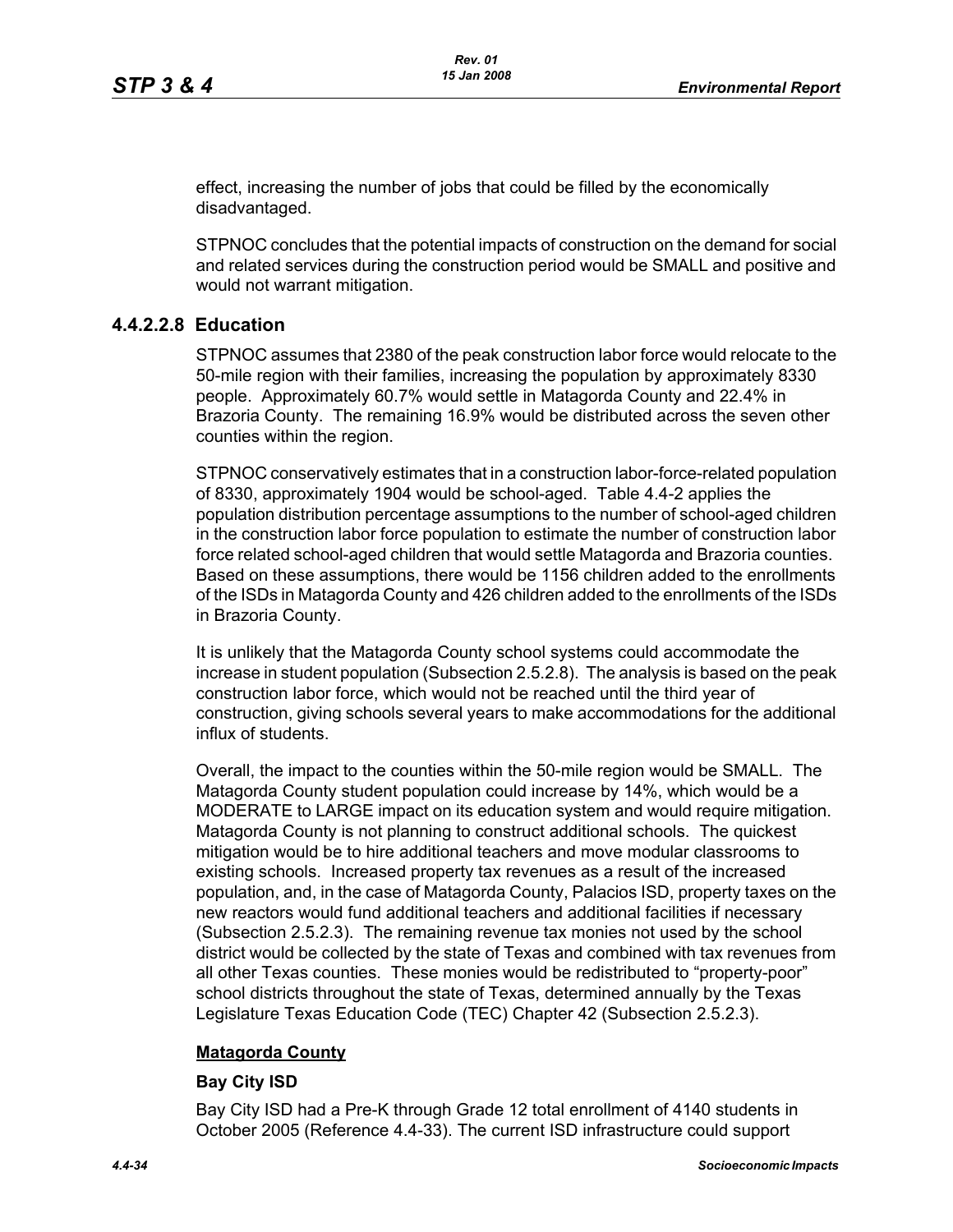approximately 4600 to 4700 students. However, if enrollments reach the historic peaks (4900 students) experienced during the construction of STP 1 & 2, the existing infrastructure would not be sufficient and portable buildings would be necessary.

## **Matagorda ISD**

Matagorda ISD, consisting of only Matagorda Elementary, had a pre-K through grade 6 enrollment of 56 students in October 2005 (Reference 4.4-33). According to the superintendent, the ISD is only at 50% capacity; however, the Board of Trustees has recently called for a bond election to improve and enlarge the existing facilities. Because of the recent growth potential, the ISD is also considering expanding classes to include seventh and eighth grade.

### **Palacios ISD**

Palacios ISD had a pre-K through grade 12 enrollment of 1638 students in October 2005 (Reference 4.4-34). According to the Director of Business Services for Palacios ISD, the current enrollment in the district is approximately 1540 students. The enrollment decreased from 2005 by approximately 100 students – indicative of a downward trend in their enrollment numbers.

## **Tidehaven ISD**

Tidehaven ISD has a pre-K through grade 12 enrollment of 871 students (Reference 4.4-35). The district's Program and Facilities Committee is developing a recommendation concerning the facility needs of the district. According to the superintendent, the district has the capacity to handle approximately 1050 students. Based on the current enrollment, this would leave an available capacity of approximately 180 students.

### **Van Vleck ISD**

Van Vleck ISD had a pre-K through grade 12 enrollment of 963 students in October 2005 (Reference 4.4-34).

### **Brazoria County**

It is likely that Brazoria County school systems could accommodate the increase in student population (Subsection 2.5.2.8). The analysis is based on the peak construction labor force, which would not be reached sooner than the third year of construction, giving schools several years to make accommodations for the additional influx of students.

### **Alvin ISD**

Alvin ISD has a pre-K through grade 12 enrollment of 14,300 students. The Board of Trustees estimates that approximately 12,000 more students will enroll in Alvin ISD in the next 10 years (Reference 4.4-36). As a result, Alvin ISD has an extensive building development program underway. Construction continues with plans for a new elementary school to open in August 2007. Two new junior high schools are scheduled to open in 2008—one in Alvin and one in Shadow Creek Ranch. The new academic building at Alvin High School is slated for occupancy in December 2007. When the two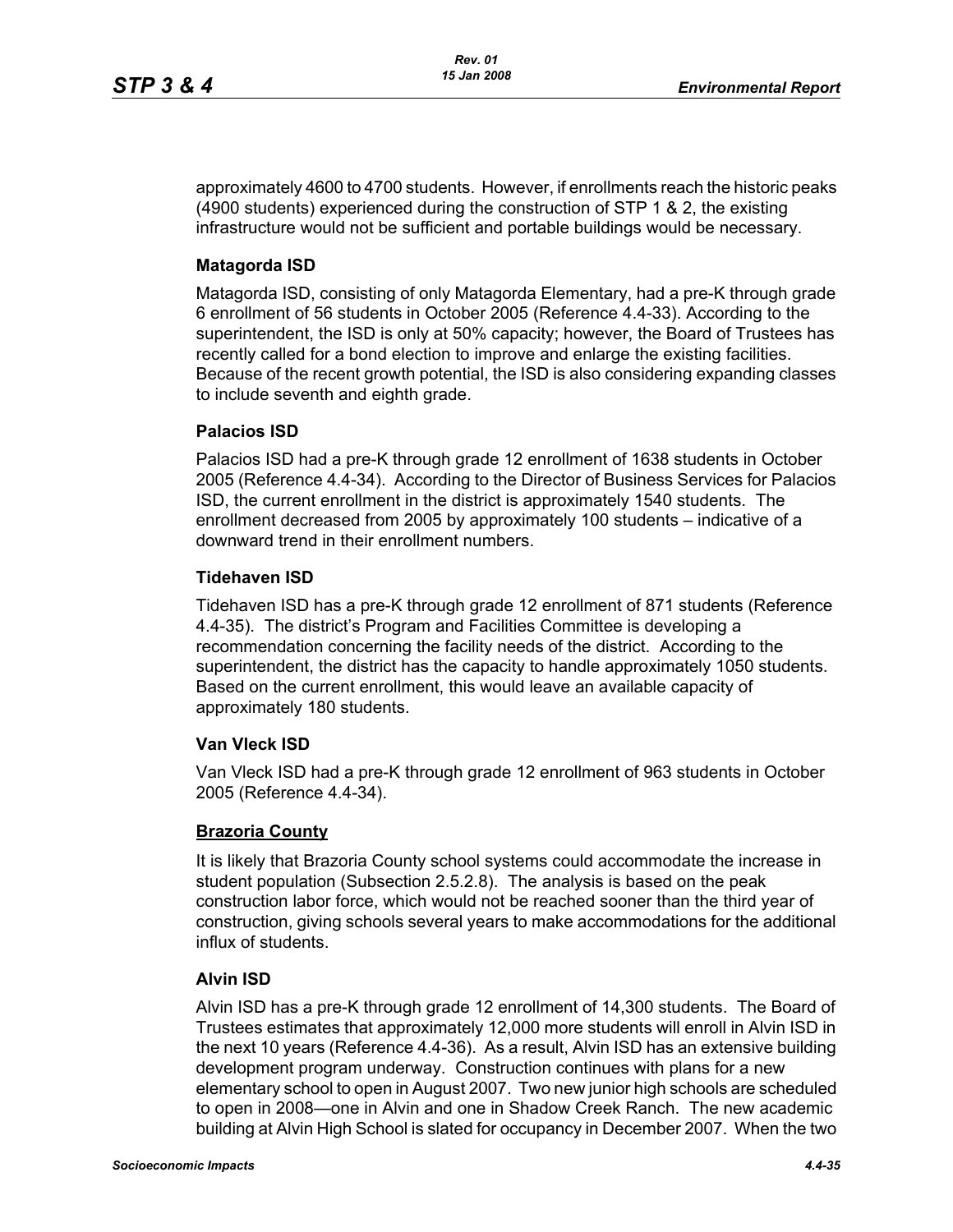new junior high schools open in 2008, all junior high schools will be reconfigured to serve grades 6 through 8, and the elementary schools will serve pre-K through grade 5 (Reference 4.4-36).

# **Angleton ISD**

Angleton ISD has a pre-K through grade 12 enrollment of 6380 students (Reference 4.4-37). The early childhood campus only has enough available capacity to accommodate 64 additional students; however the elementary school, middle school, intermediate school, and high school all have additional capacities available ranging from approximately 450 students to 900 students in the middle school and high school, respectively (Reference 4.4-38).

### **Brazosport ISD**

Brazosport ISD has a pre-K through grade 12 enrollment of 13,043 students (Reference 4.4-39). A new elementary school, a new intermediate school, and a new middle/intermediate school have been built. These schools were built primarily to alleviate overcrowding, address growth, realign grade levels, and update old facilities. In addition to the new schools, renovations are taking place at the high schools and one of the existing middle schools to include additional classrooms. Because of the construction and renovations, Brazosport ISD would have capacity for additional students.

# **Columbia-Brazoria ISD**

Columbia-Brazoria ISD has a current pre-K through grade 12 enrollment of 3107 students (Reference 4.4-40). The district recently opened a new junior high school and a new elementary school as replacements to older buildings, and the Board of Trustees is nominating members to a Facility Task Force Committee to study future building development plans. The district currently has five schools with available capacities ranging from approximately 120 students to 55 students.

### **Damon ISD**

Damon ISD had a pre-K through grade 8 enrollment of 164 students in October 2005 (Reference 4.4-33). The ISD is at maximum capacity with no official building development plans established. However, Damon ISD recognizes the need to address building development in the next year or two.

### **Danbury ISD**

Danbury ISD has a pre-K through grade 12 enrollment of 777 students. The district has a Facilities Study underway, but the study has not been completed. Renovations or new construction are expected to take place in the district in the next five years.

### **Pearland ISD**

Pearland ISD has a current pre-K through grade 12 enrollment of 16,116 students. According to the Pearland ISD Director of Communications, the district plans to open two additional elementary schools, one middle school, one junior high school, and one high school between the fall of 2007 and the fall of 2008. Once these new schools are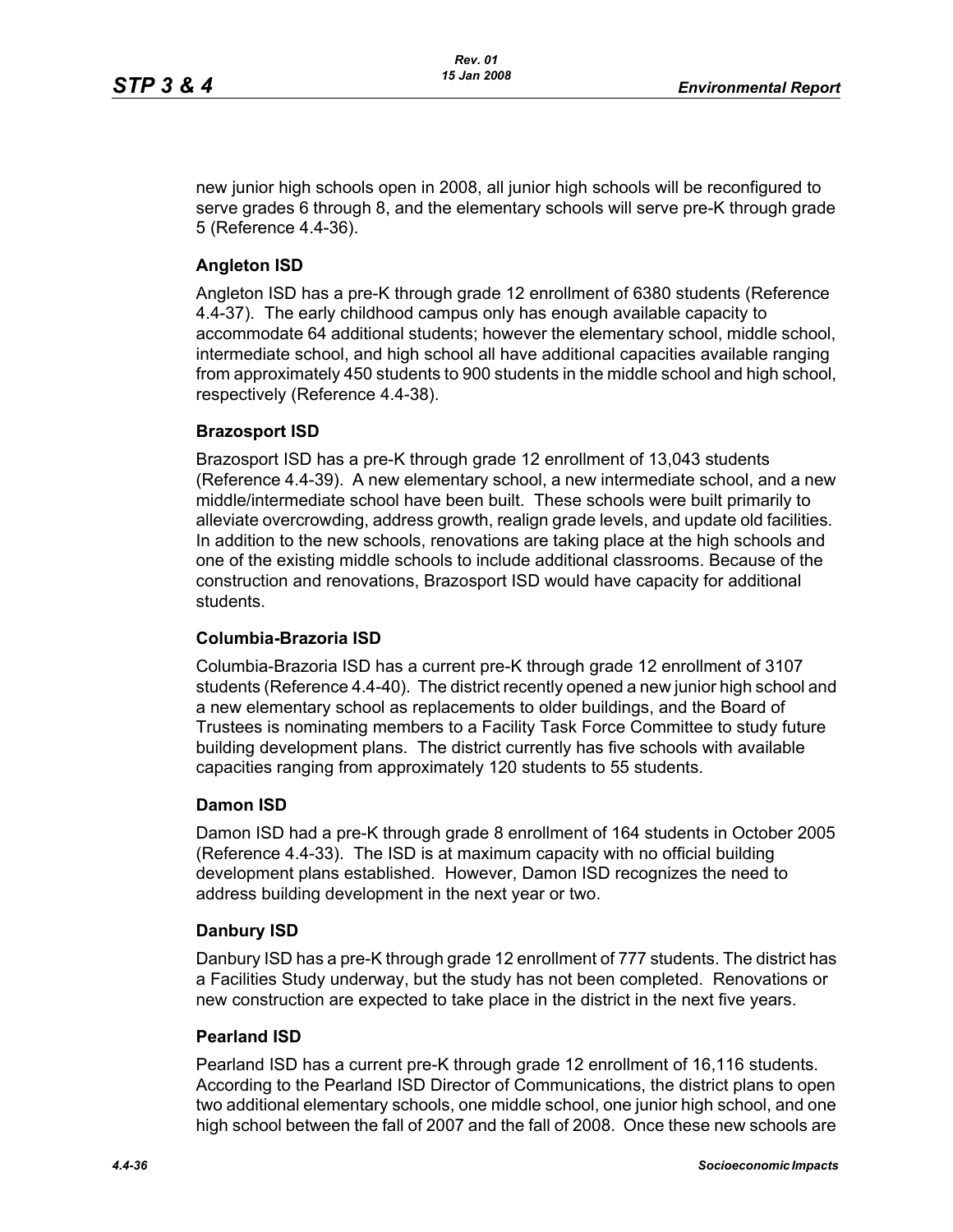used, the district will have an available capacity of over 1300 students in elementary schools, and 1000 students each in both junior high and high schools.

#### **Sweeny ISD**

Sweeny ISD had a pre-K through grade 12 enrollment of 2086 students in October 2005 (Reference 4.4-41). The high school is currently undergoing construction and renovations that should be complete before the start of the 2008–2009 school year. The new high school will be able to accommodate over 800 students, increasing the capacity of the existing high school by approximately 150 students. In addition, there is available capacity at both the junior high and elementary schools.

Overall, the impact to the nine counties within the 50-mile region would be SMALL. The Brazoria County student population could increase by 5%, which would be a MODERATE impact on its education system and would require mitigation. Matagorda County is not planning to construct additional schools.

The quickest mitigation would be to hire additional teachers and move modular classrooms to existing schools. Increased property tax revenues as a result of the increased population, and the remaining revenue tax monies not used by the school district would be collected by the state of Texas and combined with tax revenues from all other Texas counties. These monies would be redistributed to "property-poor" school districts throughout the state of Texas, determined annually by the Texas Legislature TEC Chapter 42 (Subsection 2.5.2.3), and would fund additional teachers and facilities.

### **4.4.3 Environmental Justice Impacts**

Environmental justice refers to a federal policy under which each federal agency identifies and addresses, as appropriate, disproportionately high and adverse human health or environmental effects of its programs, policies, and activities on minority or low-income populations. The NRC has a policy on the treatment of environmental justice matters in licensing actions (69 FR 52040), which states, "NRC believes that an analysis of disproportionately high and adverse impacts needs to be done as part of the agency's NEPA National Environmental Policy Act (NEPA) obligations to accurately identify and disclose all significant environmental impacts associated with a proposed action. Consequently, while the NRC is committed to the general goals of E.O. Executive Order 12898, it will strive to meet those goals through its normal and traditional NEPA review process."

STPNOC evaluated whether the health or welfare of minority and low-income populations could be disproportionately adversely affected by potential construction impacts. STPNOC first located minority and low-income populations within the 50-mile radius of the STP site (Figures 2.5-10 through 2.5-15). Nineteen census block groups within the 50-mile radius have significant Black or African American populations. One block group has a significant Asian minority population and six block groups have a significant "some other race" population. Thirty census block groups within the 50-mile radius have significant Hispanic ethnicity populations.

 $\blacksquare$ 

 $\blacksquare$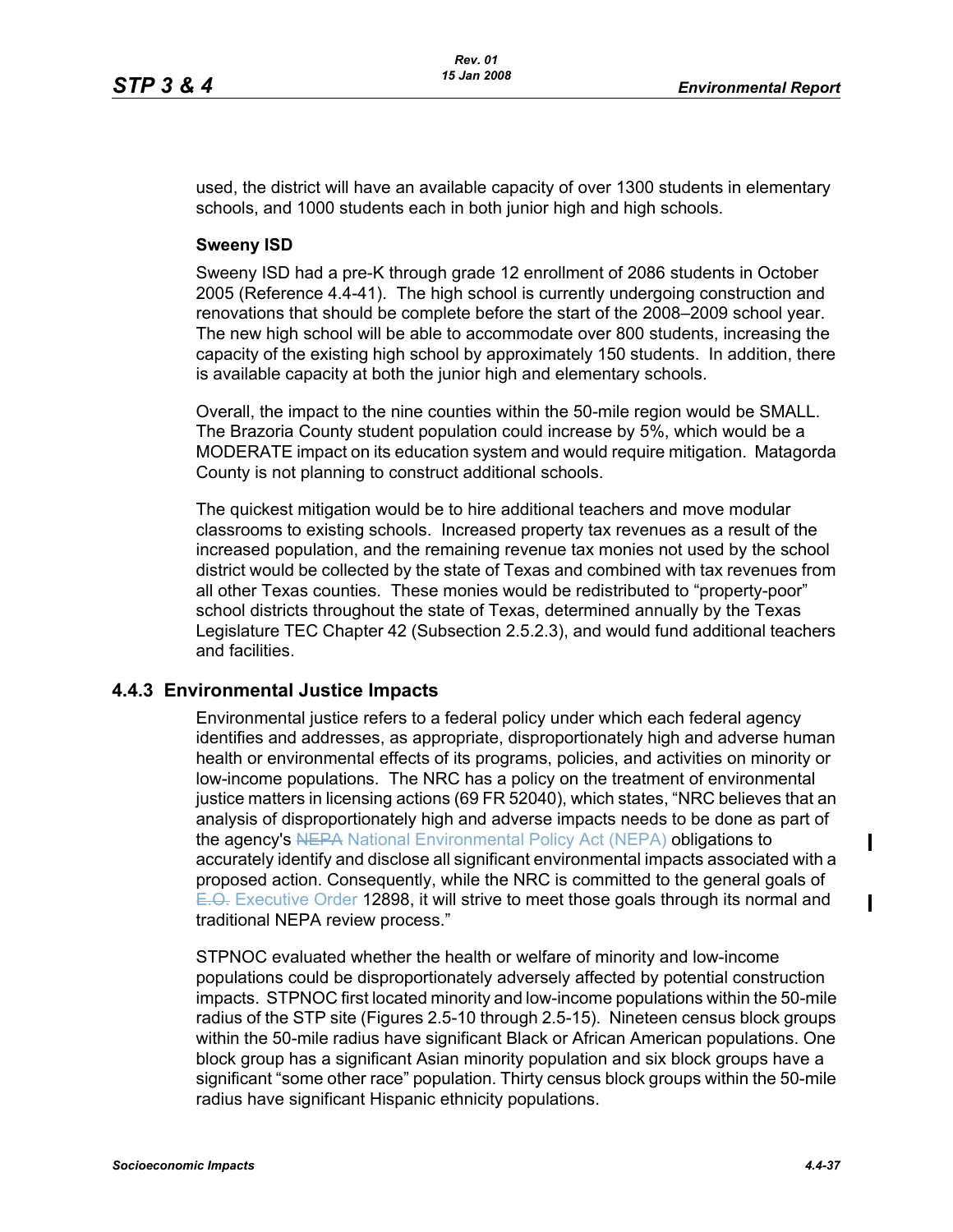STPNOC next identified the most likely pathways by which adverse environmental impacts associated with construction at the STP site could affect human populations. Exhaust emissions from construction equipment and dust would cause minor and localized adverse impacts to air quality; however, the air quality beyond the site boundary would not be affected. No contaminants, including sediments, are expected to reach the Colorado River because all construction would be carried out using Best Management Practices as discussed in Section 3.9. Impacts could occur in Matagorda County, as the influx of construction workers could cause landowners to convert some undeveloped land to other uses such as trailer parks, convenience stores, hotel/motel property, etc. Local low-income and minority populations could benefit by gaining access to new services or employment at these small businesses. However, the new uses are considered temporary, as completion of the construction project would eliminate the demand for the services. Therefore, impacts in all of these resource areas would be SMALL and mitigation would not be required.

Traffic could increase beyond the capacity of some local roads; however, STPNOC would mitigate impacts by encouraging car pooling, providing van pools, or staggering work shifts. The construction project likely would provide additional temporary jobs for some of the unemployed work force, thus decreasing their need for social services and freeing funding up for other populations in need. Matagorda County's police and fire protection services would be impacted by the increase in population due to construction, but the increase in property tax revenues as a result of the construction project (particularly in the latter stages of construction) would fund facilities, equipment, and additional personnel to meet these needs. The local Matagorda County school systems would be adversely affected by an influx of new students; however, the additional property tax revenues would fund additional teachers and facilities. Rental housing rates could increase, potentially displacing low-income renters. However, it is unlikely the construction workforce would need low-income housing. Impacts to the local communities in these areas from construction of STP 3 & 4 would be MODERATE to LARGE and would be subject to the mitigation measures discussed above. Except for increased rental housing rates, no adverse impacts in Matagorda County would disproportionably affect minority or low-income populations.

Environmental impacts in the other counties in the 50-mile radius would be less than those in Matagorda County. Impacts in the other counties in the 50-mile region of interest would all be SMALL and mitigation would not be required. Therefore, the likelihood of disproportionate impacts to minority or low-income populations in those counties would be remote.

STPNOC also investigated the possibility of subsistence-living populations in the vicinity of the STP site by contacting local government officials, the staff of social welfare agencies, and local businesses concerning any known unusual resource dependencies or practices that could result in potentially disproportionate impacts to minority and low-income populations. STPNOC asked about the presence of minority, low-income, or migrant populations of particular concern, and whether subsistence living conditions were evident. No agency reported such dependencies or practices, such as subsistence agriculture, hunting, or fishing, through which the populations could be disproportionately adversely affected by the construction project.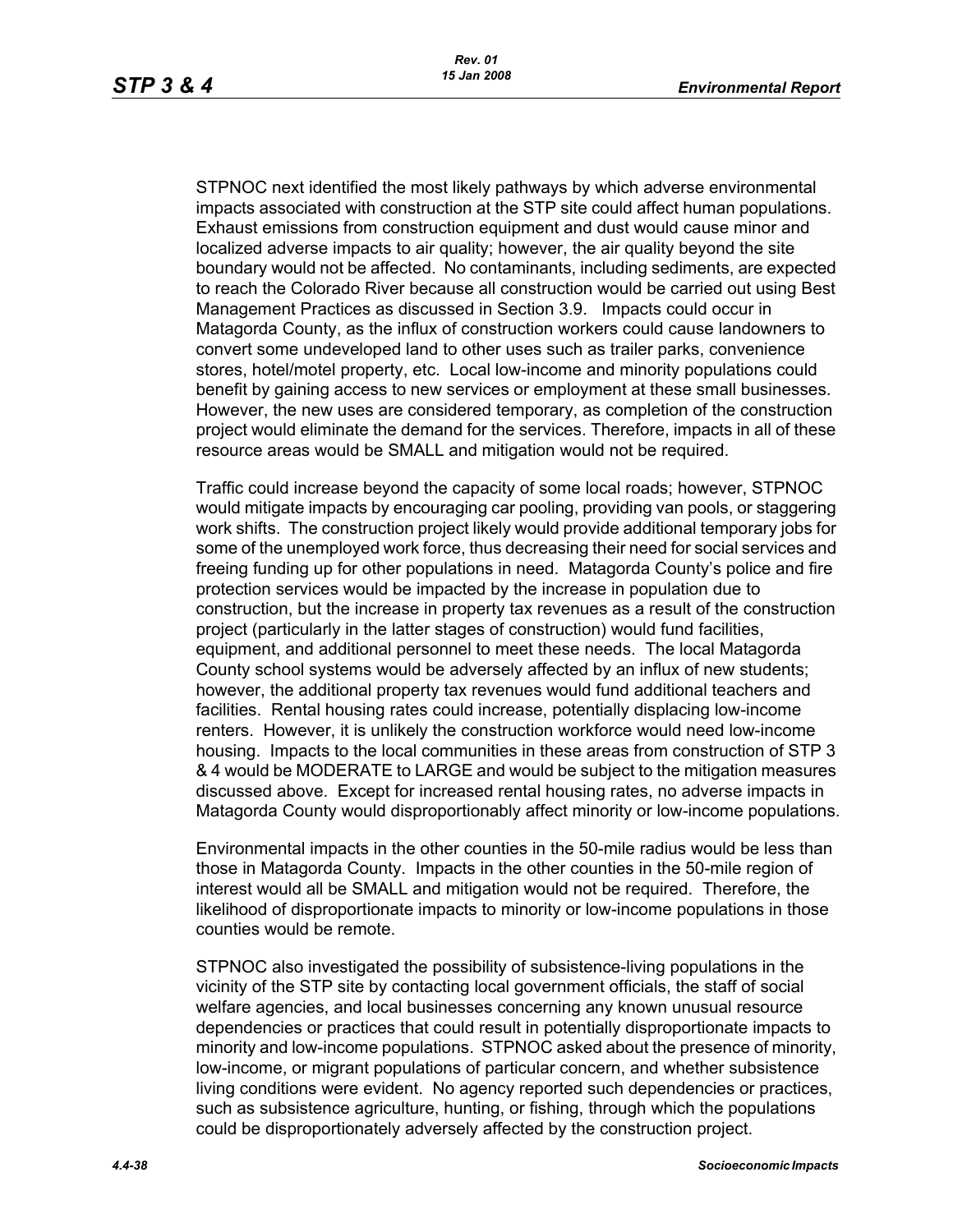Construction-related moderate adverse socioeconomic impacts were identified in Matagorda County. However, except for increased rental housing rates, no adverse impacts in Matagorda County would disproportionately affect minority or low-income populations. Impacts in the other counties in the 50-mile region of interest would all be SMALL. Mitigation beyond that previously described would not be warranted.

#### **4.4.4 References**

- 4.4-1 2005 Annual Environmental Operating Report, South Texas Project Electric Generating Station, April 2005.
- 4.4-2 South Texas Project Units 1 & 2 Environmental Report, Amendment 3. Houston, Texas, December 9, 1974.
- 4.4-3 "Construction Noise Hazard Alert," Center to Protect Worker's Rights. Available at http://www.cpwr.com/hazpdfs/kfnoise.pdf, accessed April 17, 2007.
- 4.4-4 NRC (U. S. Nuclear Regulatory Commission), Generic Environmental Impact Statement for License Renewal of Nuclear Plants, NUREG-1437 Vol. 1, 1996.
- 4.4-5 "Standard Review Plans For Environmental Reviews For Nuclear Power Plants," NRC, NUREG 1555, 1999.
- 4.4-6 Code of Federal Regulations, Title 40, part 81, section 38, Designation of Areas for Air Quality Planning Purposes; Texas; Revised Geographical Designation of Certain Air Quality Control Regions.
- 4.4-7 TCEQ (Texas Commission on Environmental Quality) 2007. "Texas Attainment Status by Region," Available at http://www.tceq.state.tx.us/implementation/air/sip/siptexas.html, accessed April 24, 2007.
- 4.4-8 Code of Federal Regulations, Title 40, part 50, National Primary and Secondary Ambient Air Quality Standards.
- 4.4-9 Malhotra (Malhotra, S., and D. Manninen). 1981a. Migration and Residential Location of Workers at Nuclear Power Plant Construction Sites; Forecasting Methodology (Volume 1) and Profile Analysis of Worker Surveys (Volume 2). Prepared by Pacific Northwest Laboratory for U. S. Nuclear Regulatory Commission, NUREG/CR-2002, PNL-3757, April. NRC Accession Numbers 8105180373 (Volume 1) and 8105180378 (Volume 2).
- 4.4-10 "Socioeconomic Impacts of Nuclear Generating Stations; Summary Report on the NRC Post-Licensing Studies," Mountain West (Mountain West Research, Inc.), Prepared for U. S. NRC, NUREG/CR-2750, NRC Assession Number 8208130473, July 1982.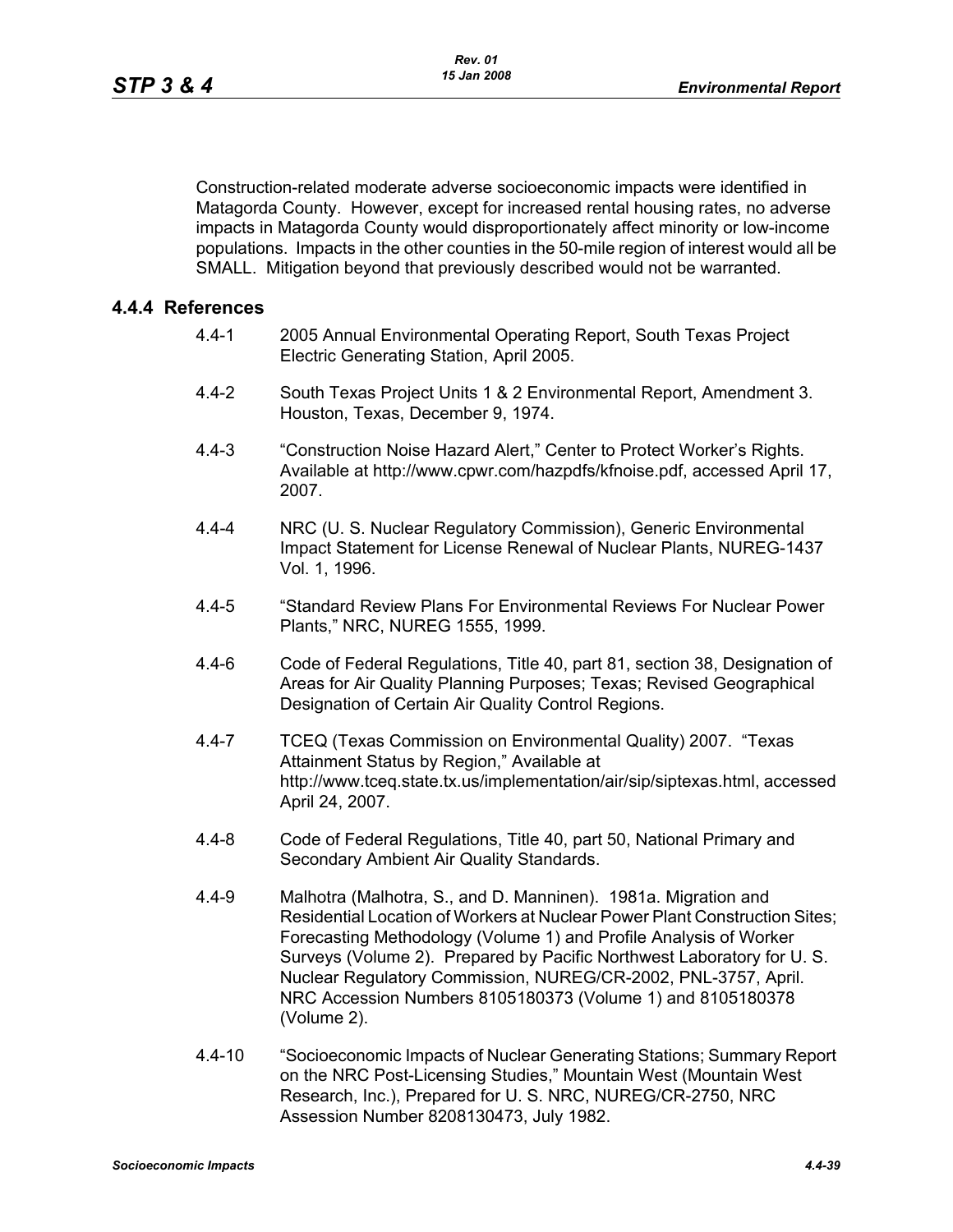- 4.4-11 "Socioeconomic Impacts of Nuclear Generating Stations; Arkansas Nuclear One Station Case Study," Mountain West (Mountain West Research, Inc.),. NUREG.CR-2749, Vol. 1, NRC Assession Number 8208090021, July 1982.
- 4.4-12 "Socioeconomic Impacts of Nuclear Generating Stations; Calvert Cliffs Case Study," Mountain West, NUREG/CR-2749, Vol. 2, NRC Assession Number 8208040323, July 1982.
- 4.4-13 "Socioeconomic Impacts of Nuclear Generating Stations; D. C. Cook Case Study," Mountain West, NUREG/CR-2729, Vol. 4, NRC Assession Number 8208090019, July 1982.
- 4.4-14 "Socioeconomic Impacts of Nuclear Generating Stations; Oconee Case Study," Mountain West, NUREG/CR-2749, Vol. 7, NRC Assession Number 8208040311, July 1982.
- 4.4-15 "Generic Environmental Impact Statement for License Renewal of Nuclear Plants; Main Report," NRC, NUREG-1437, Vol. 1, NRC Assession Number ML040690705, May 1996.
- 4.4-16 "Generic Environmental Impact Statement for License Renewal of Nuclear Plants; Appendices," NRC, NUREG-1437, Vol. 2, NRC Assession Number ML040690738, May 1996.
- 4.4-17 "RIMS II Multipliers for Matagorda and Brazoria Counties, Texas," BEA (U.S. Bureau of Economic Analysis), U. S. Department of Commerce. Economic and Statistics Administration. Bureau of Economic Analysis, Washington, D.C. February 2, 2007.
- 4.4-18 "Texas Net Revenue by Source, Fiscal 2006," Texas Comptroller of Public Accounts. 2007. Available at http://www.window.state.tx.us/taxbud/revenue.html, accessed July 2, 2007.
- 4.4-19 "Texas Sales Tax Frequently Asked Questions," Texas Comptroller of Public Accounts. Available at http://www.window.state.tx.us/taxinfo/sales/faq\_exempt.html, accessed July 30, 2007.
- 4.4-20 Texas Legislative Budget Board, 2007. Fiscal Note, 80th Legislative Regular Session—In Re: HB2994 (Relating to the authority of certain taxing units to enter into an agreement under the Property Redevelopment and Tax Abatement Act or the Texas Economic Development Act with the owner of certain electric power generation facilities). April 16, 2007. Available at http://www.capitol. state.tx.us/tlodocs/80R/fiscalnotes/html/HB02994H.htm, accessed May 2007.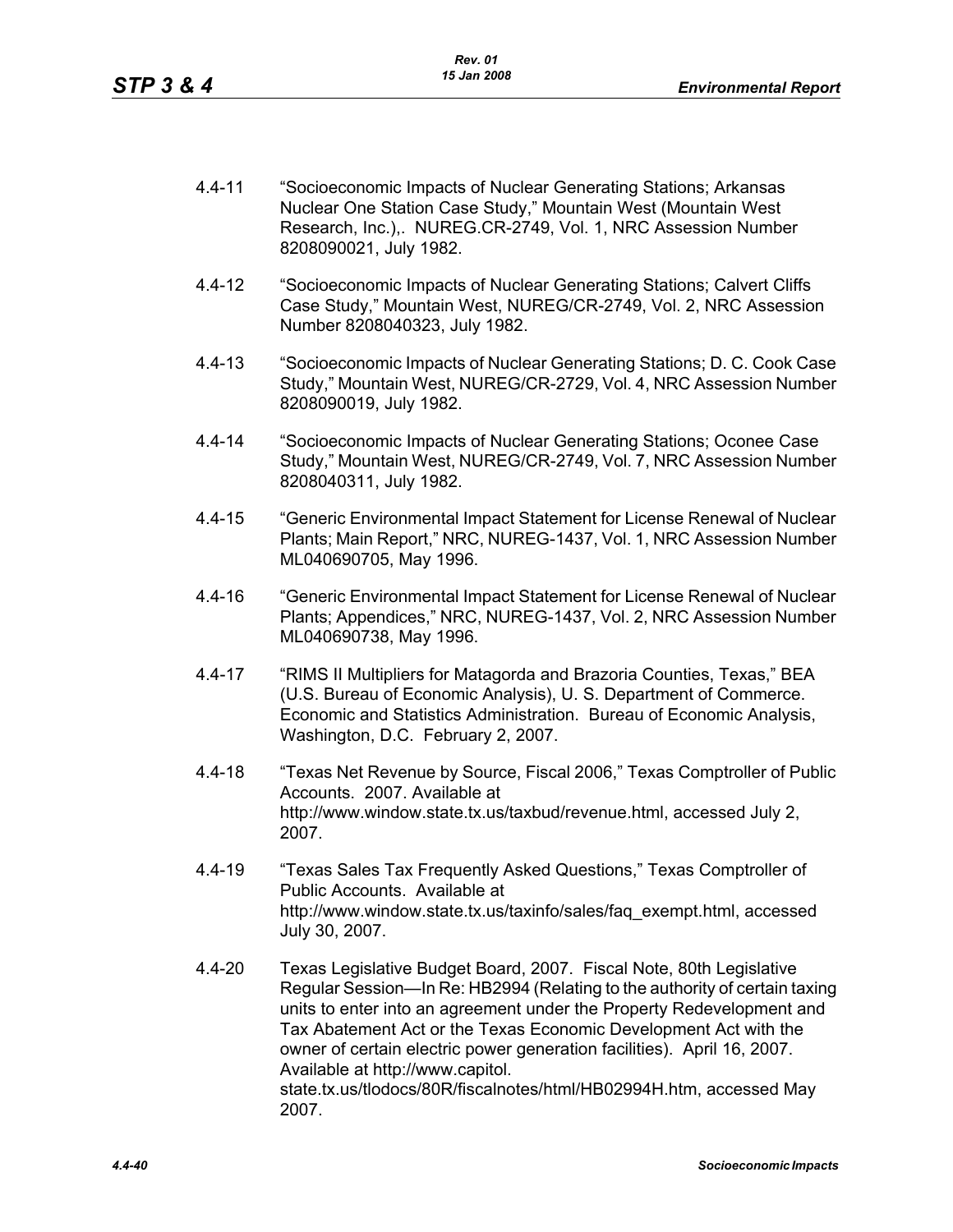- 4.4-21 Texas Legislature Online, 2007. Status of House Bill (HB) 2994. Available at http://www.legis.state.tx.us/billlookup/History.aspx?LegSess=80R&Bill=H B2994, accessed June 22, 2007.
- 4.4-22 Palacios Independent School District, Information from Herbert Ressler, Business Manager, Palacios ISD regarding tax abatement legislation, May 2007.
- 4.4-23 U.S. NRC, 1996. License Renewal Generic Environmental Impact Statement (NUREG-1437). Available at http://www.nrc.gov/readingrm/doc-collections/nuregs/staff/sr1437/.
- 4.4-24 USDA (United States Department of Agriculture) NASS (National Agricultural Statistics Service), 2002 census. Available at http://www.nass.usda.gov/.
- 4.4-25 Municode.com, 2007. Available at http://www.municode.com/Resources/ code\_list.asp?stateID=43.
- 4.4-26 "State and County Quickfacts. Matagorda County, Texas and Brazoria County, Texas," USCB 2007. Available at http://factfinder.census.gov/, accessed May 16, 2007.
- 4.4-27 TXDOT (Texas Department of Transportation), Capacity Weights, Email communication from Paul Rollins (Transportation Planning and Programming Division) to Bridget Twigg (Tetra Tech NUS), May 2, 2007.
- 4.4-28 TXDOT, Roadway Capacity, Email communication from Alberta Garley (Transportation Planning and Programming Division) to Bridget Twigg (Tetra Tech NUS), May 2, 2007.
- 4.4-29 "Yoakum District Highway Traffic Map," TXDOT, Transportation Planning and Programming Division, 2005.
- 4.4-30 LCRA (Lower Colorado River Authority), 2007. Available at http://www.lcra.org/about/index.html.
- 4.4-31 "QT-H14. Value, Mortgage Status, and Selected Condition 2000. Data Set: Census 2000 Summary File 3 (SF 3) Sample Data," USCB, 2000. Available at http://factfinder.census.gov/, accessed February 20, 2007.
- 4.4-32 "Water on Tap: What You Need to Know," EPA (U.S. Environmental Protection Agency), EPA 815- K-03-007, Office of Water, Washington, D.C., 2003.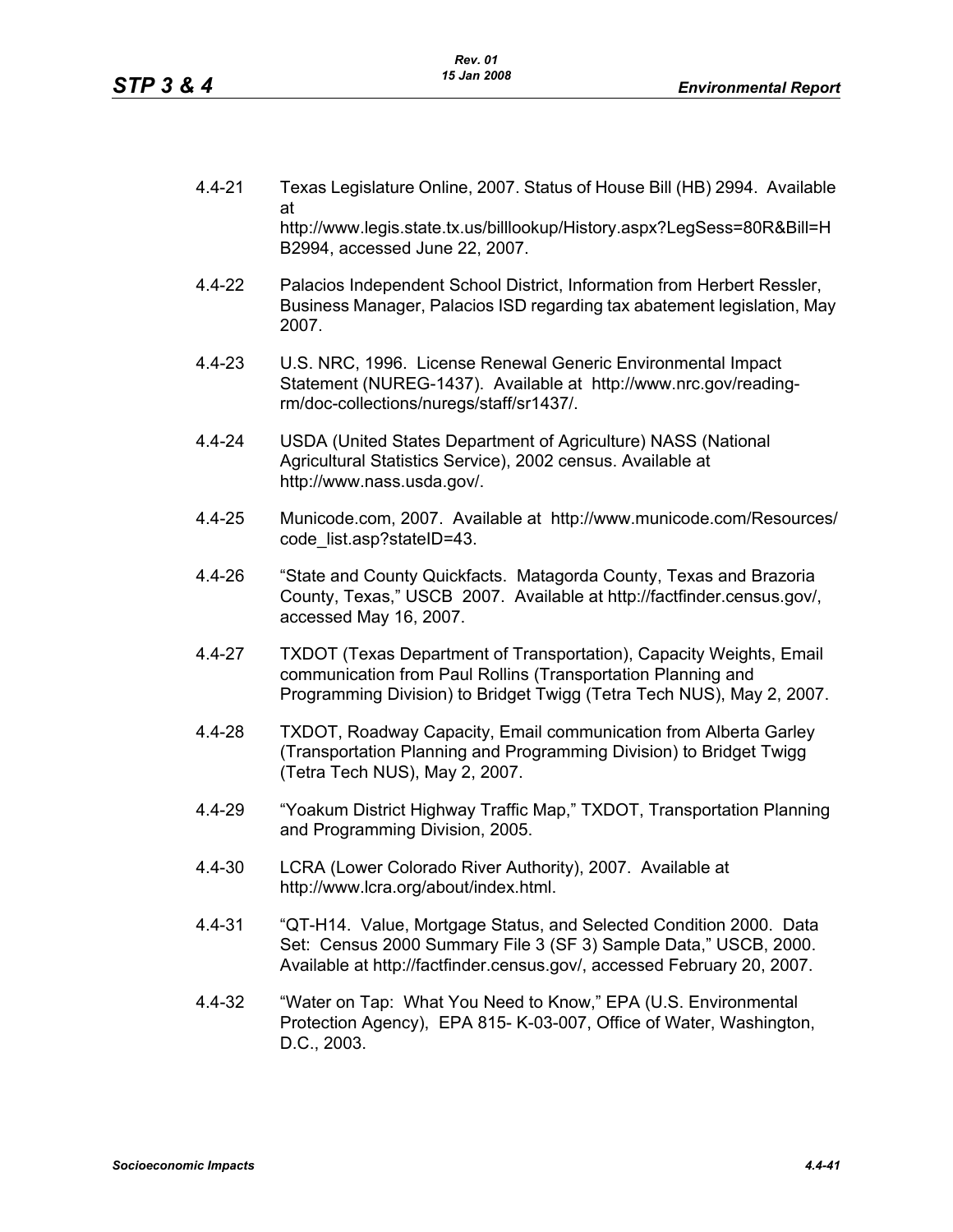| 4.4-33 | TEA (Texas Education Agency) 2007a. Texas Public Schools District and |
|--------|-----------------------------------------------------------------------|
|        | School Directory for Matagorda County. Available at                   |
|        | http://askted.tea.state.tx.us/org-bin/school/                         |
|        | SCHOOL RPT?Y::County::Directory, accessed February 26, 2007.          |
|        |                                                                       |

- 4.4-34 "About HHSC," Texas Health and Human Services Commission, Undated. Available at http://www.hhsc.state.tx.us/about\_hhsc/index.html, accessed February 23, 2007.
- 4.4-35 TISD (Tidehaven Independent School District) 2007. TIDEHAVEN I.S.D. Available at www.tidehavenisd.com/District/tisd percent20brochure percent202006-2007.doc, accessed February 26, 2007.
- 4.4-36 Alvin Independent School District 2006. Message from Dr. Greg Smith. Available at http://www.alvinisd.net/administration/superintendent/ aisdmfts.html, accessed March 6, 2007.
- 4.4-37 Angleton Independent School District 2007. District Enrollment: January 30, 2007.
- 4.4-38 PBKA (PBK Architects, Inc.) 2007. Master Planning Angleton Independent School District.
- 4.4-39 BISD (Brazosport Independent School District) 2007. Enrollment: February 23, 2007.
- 4.4-40 "Demographics: Largest Employers," EDABC (The Economic Development Alliance for Brazoria County) 2003. Available at http://www.eda-bc.com/ demographics /employment.asp, accessed on February 19, 2007.
- 4.4-41 TEA (Texas Education Agency) 2007b. Texas Public Schools District and School Directory for Brazoria County. Available at http://askted.tea.state.tx.us/ org-bin/school/SCHOOL\_RPT?Y::County::Directory, accessed February 26, 2007.
- 4.4-42 City of Bay City, TX. 2006. Comprehensive Annual Financial Report of the City of Bay City, Texas, Fiscal Year Ended September 30, 2005. Available at http://www.cityofbaycity.org/DocumentCenter.asp?Folder=Finance, accessed July 9, 2007.
- 4.4-43 "Quarterly Census of Employment and Wages," LBLS (U.S. Department of Labor, Bureau of Labor Statistics) 2005. Available at http://data.bls.gov/. accessed March 7, 2007.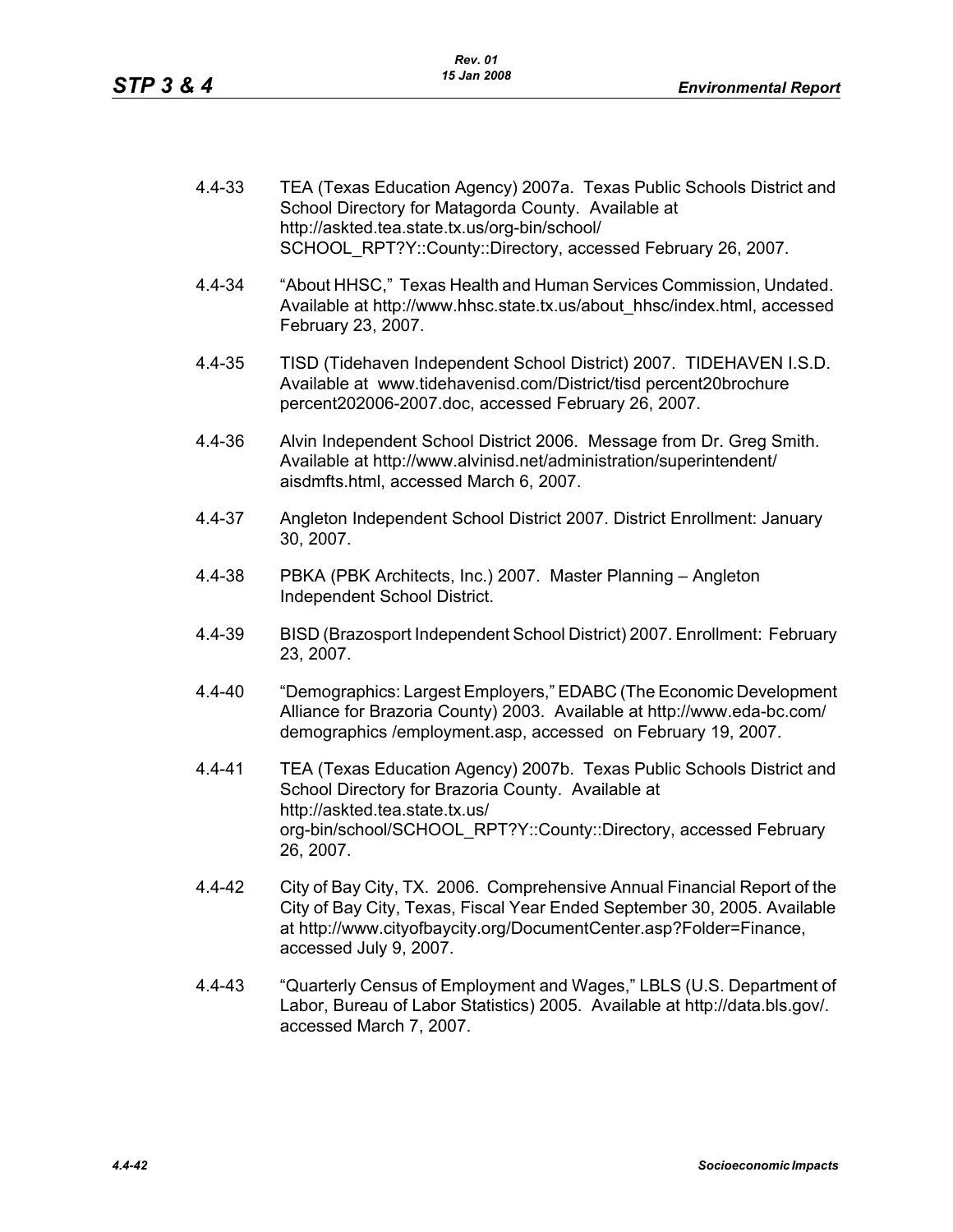| Table 4.4-1 Equipment and Approximate Noise Level in the Immediate Vicinity of the |
|------------------------------------------------------------------------------------|
| Equipment [1]                                                                      |

| <b>Equipment</b>      | Noise Level (dBA)<br>within 10 ft |
|-----------------------|-----------------------------------|
| Pneumatic chip hammer | 103-113                           |
| Earth tamper          | 90–96                             |
| Jackhammer            | 102-111                           |
| Crane                 | $90 - 96$                         |
| Concrete joint cutter | 99-102                            |
| Hammer                | $87 - 95$                         |
| Portable saw          | 88-102                            |
| Earthmover            | $87 - 94$                         |
| Stud welder           | 101                               |
| Front-end loader      | 86-94                             |
| <b>Bulldozer</b>      | 93-96                             |
| <b>Backhoe</b>        | 84–93                             |

[1] Reference 4.4-3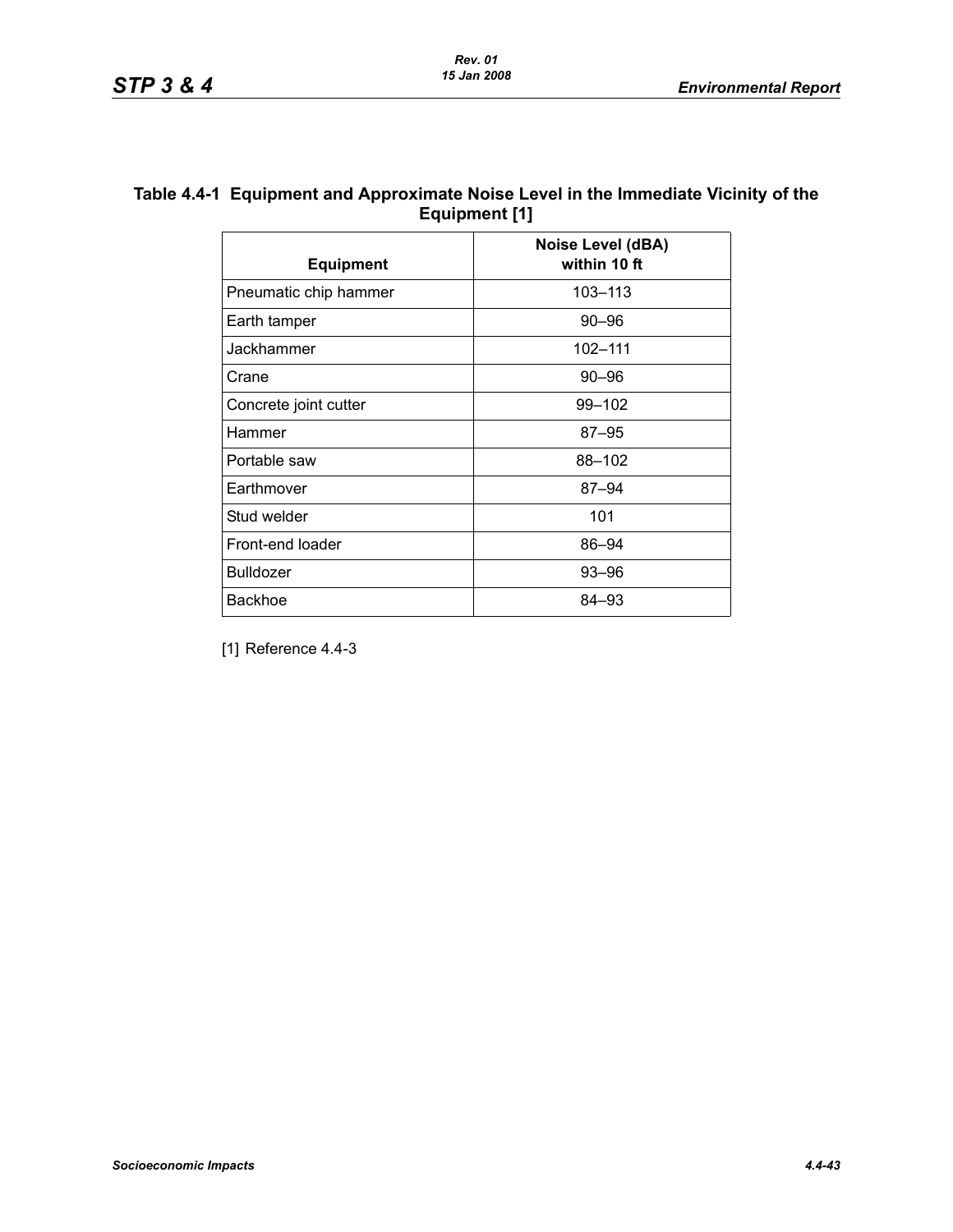## **Table 4.4-2 Assumptions for Construction Labor Force Migration and Residential Distribution for the STP Site**

| <b>Assumption</b> | <b>Description</b>                                                                                                                                                  |
|-------------------|---------------------------------------------------------------------------------------------------------------------------------------------------------------------|
|                   | <b>Construction Labor Force Distribution</b>                                                                                                                        |
| 5,950             | Peak number of workers during construction                                                                                                                          |
| 2,975             | Number of workers who change residence to work at site (movers) (50% of<br>peak)                                                                                    |
| 1,806             | Number of movers who settle in Matagorda County (same percent as existing<br>labor force) (60.7%)                                                                   |
| 666               | Number of movers who settle in Brazoria County (same percent as existing<br>labor force) (22.4%)                                                                    |
| 503               | Number of movers who settle in other counties in the 50-mile region (16.9%).                                                                                        |
|                   | <b>Families</b>                                                                                                                                                     |
| 2,380             | Number of movers who bring families into 50-mile radius (80% of movers)                                                                                             |
| 595               | Number of movers who don't bring families into 50-mile radius (20% of movers)                                                                                       |
| 1,445             | Number of movers that bring families to Matagorda County (80% of movers<br>who settle in Matagorda County)                                                          |
| 361               | Number of movers who move to Matagorda County and don't bring families<br>(20% of movers who settle in Matagorda County)                                            |
| 533               | Number of movers that bring families to Brazoria County (80% of movers who<br>settle in Brazoria County)                                                            |
| 133               | Number of movers who move to Brazoria County and don't bring families (20%<br>of movers who settle in Brazoria County)                                              |
| 402               | Number of movers who locate outside of Matagorda and Brazoria Counties<br>(within the 50-mile radius) and bring families                                            |
| 101               | Number of movers that locate outside of Matagorda and Brazoria Counties<br>(within the 50-mile radius) and don't bring families                                     |
| 3.25              | Average mover family size (worker, spouse, children)                                                                                                                |
| 8,330             | Total in-migration (7,735 (movers plus families) plus 595 (movers who don't<br>bring families))                                                                     |
| 5,056             | Total in-migration in Matagorda County (4,695 (movers plus families) plus 361<br>(movers without families))                                                         |
| 1,866             | Total in-migration in Brazoria County (1,733 (movers plus families) plus 133<br>(movers without families))                                                          |
| 1,408             | Total in-migration outside of Matagorda and Brazoria Counties and within the<br>50-mile radius (1,307 (movers plus families) plus 101 (movers without<br>families)) |
|                   | <b>Children</b>                                                                                                                                                     |
| 1,904             | Number of mover school-age children (0.8 per mover family)                                                                                                          |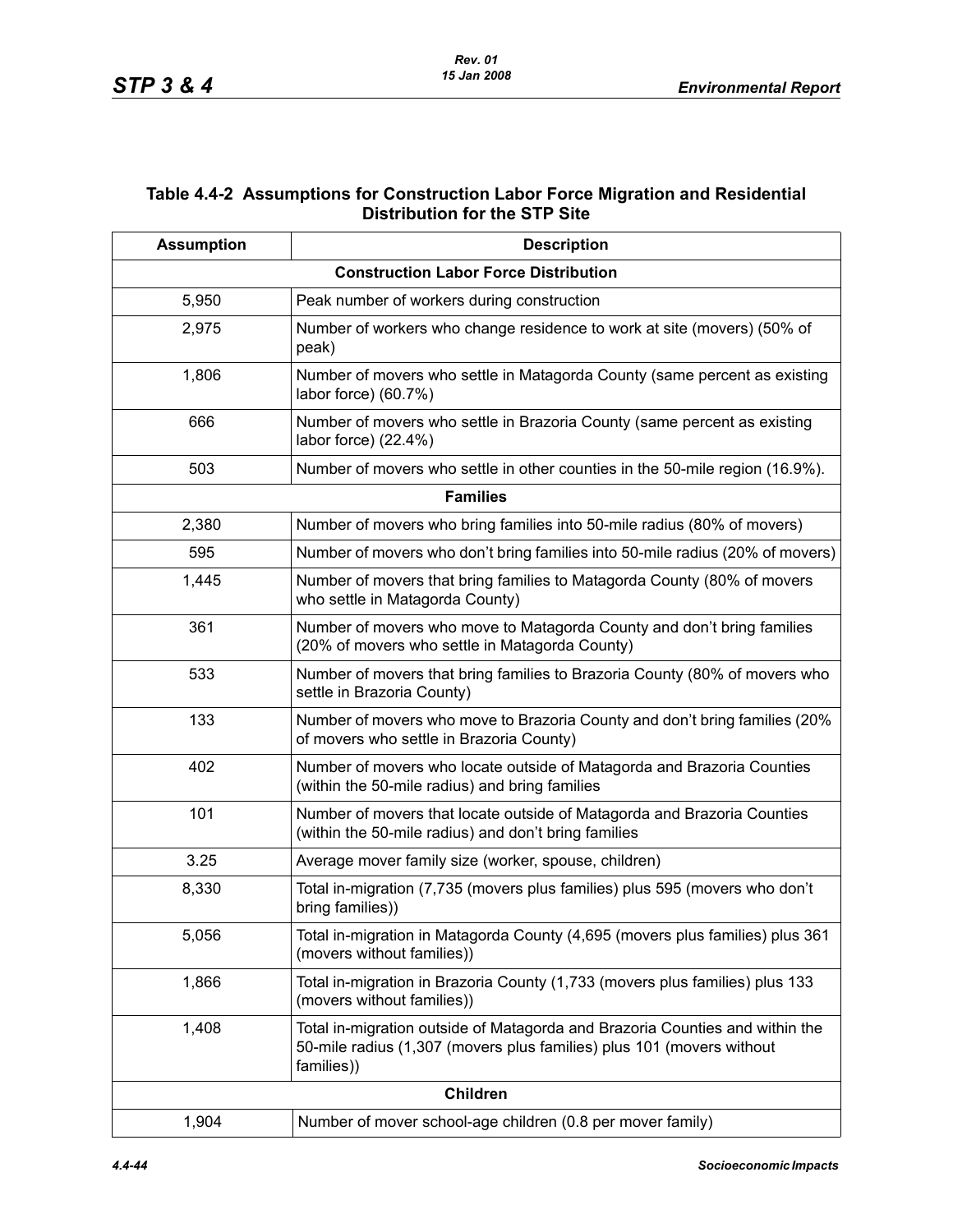### **Table 4.4-2 Assumptions for Construction Labor Force Migration and Residential Distribution for the STP Site (Continued)**

| <b>Assumption</b> | <b>Description</b>                                                                                                                                             |
|-------------------|----------------------------------------------------------------------------------------------------------------------------------------------------------------|
| 1,156             | Number of mover school-age children (0.8 per mover family) relocating to<br>Matagorda County                                                                   |
| 426               | Number of mover school-age children (0.8 per mover family) relocating to<br><b>Brazoria County</b>                                                             |
|                   | <b>Post-Construction Labor Force Retention</b>                                                                                                                 |
| 1,488             | Average number of movers who leave 50-mile radius post-construction (50%)<br>of movers)                                                                        |
| 903               | Average number of movers who leave Matagorda County post-construction<br>(50% of Matagorda County movers)                                                      |
| 333               | Average number of movers who leave Brazoria County post-construction (50%)<br>of Brazoria County movers)                                                       |
| 4,165             | Average number of movers plus families plus movers without families who<br>leave 50-mile radius post-construction (50% of total in-migration)                  |
| 2,528             | Average number of movers plus families plus movers without families who<br>leave Matagorda County post-construction (50% of Matagorda County in-<br>migration) |
| 933               | Average number of movers plus families plus movers without families who<br>leave Brazoria County post-construction (50% of Brazoria County in-migration)       |
| 952               | Average number of mover school-age children who leave area post-<br>construction (50%)                                                                         |
| 578               | Average number of mover school-age children who leave Matagorda County<br>post-construction (50%)                                                              |
| 213               | Average number of mover school-age children who leave Brazoria County<br>post-construction (50%)                                                               |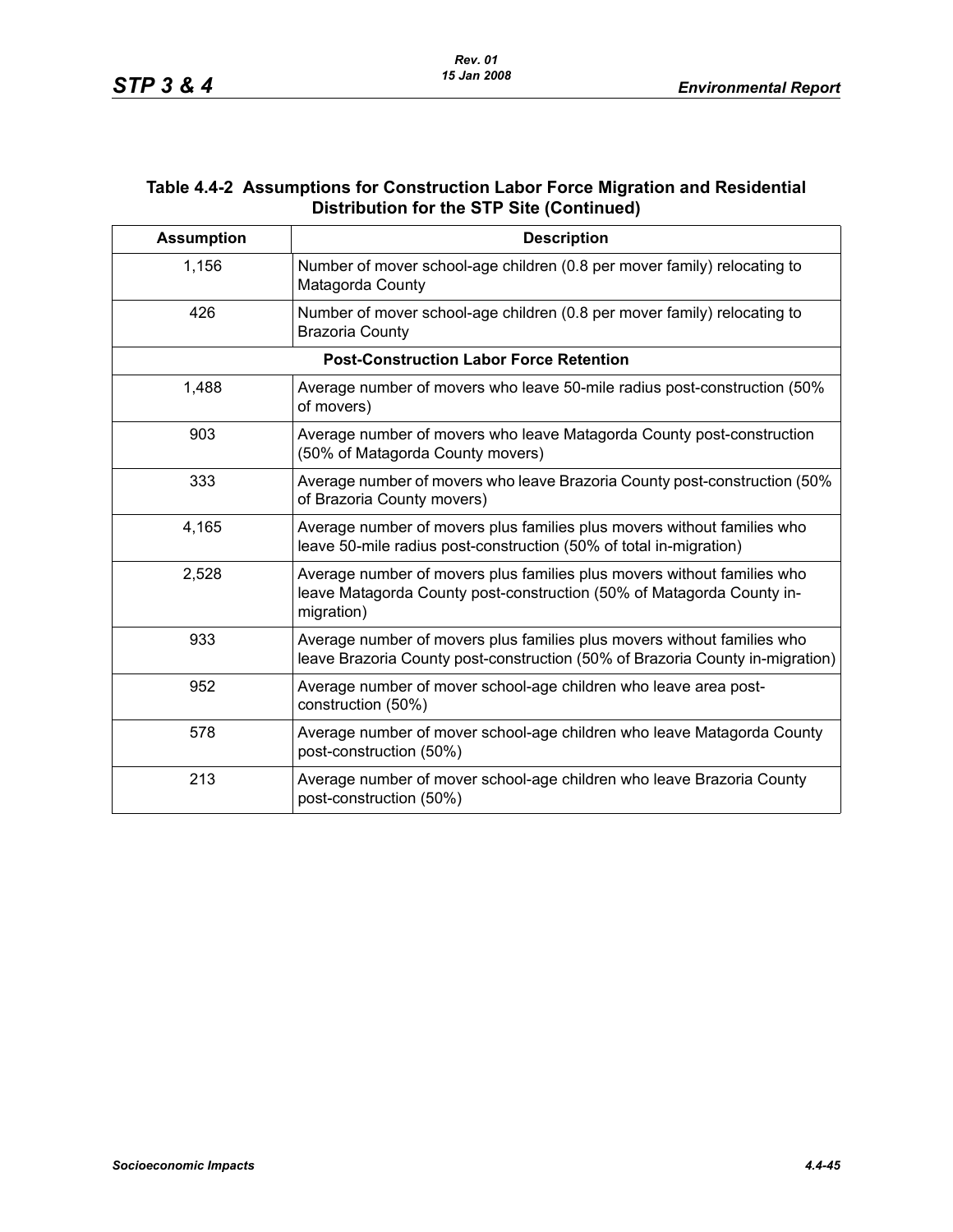| Year | <b>Sales Tax</b> | <b>Total Tax</b> | Percent of<br><b>Total</b> | STP <sub>3</sub> | STP <sub>4</sub> | <b>Estimated</b><br><b>Pmts for</b><br><b>STP 3 &amp; 4 as</b><br><b>Percent of</b><br><b>Total Sales</b><br>Tax |
|------|------------------|------------------|----------------------------|------------------|------------------|------------------------------------------------------------------------------------------------------------------|
| 2006 | 3,762,374        | 8,793,315        | 43%                        |                  |                  |                                                                                                                  |
| 2007 | 3,844,926        | 8,993,489        | 43%                        |                  |                  |                                                                                                                  |
| 2008 | 3,929,289        | 9,198,220        | 43%                        |                  |                  |                                                                                                                  |
| 2009 | 4,015,503        | 9,407,611        | 43%                        | 827,706          |                  | 21%                                                                                                              |
| 2010 | 4,103,608        | 9,621,770        | 43%                        | 827,706          | 827,706          | 41%                                                                                                              |
| 2011 | 4,193,647        | 9,840,803        | 43%                        | 827,706          | 827,706          | 40%                                                                                                              |
| 2012 | 4,285,662        | 10,064,823       | 43%                        | 827,706          | 827,706          | 39%                                                                                                              |
| 2013 | 4,379,695        | 10,293,942       | 43%                        | 827,706          | 827,706          | 39%                                                                                                              |
| 2014 | 4,475,791        | 10,528,277       | 43%                        | 827,706          | 827,706          | 38%                                                                                                              |
| 2015 | 4,573,996        | 10,767,946       | 42%                        |                  | 827,706          | 18%                                                                                                              |

# **Table 4.4-3 Bay City Sales Taxes Projected to 2015 with Estimated STP Sales Tax Payments During Construction of STP 3 & 4 [1]**

Data source for Taxes 1996-2005: Reference 4.4-42

[1] Projections based on average annual rate of change between 1996 and 2005.

*Calculation Assumptions*:

- 1. STP construction expenditures would be distributed evenly over a 6-year construction period for each unit.
- 2. Bay City sales taxes will increase at a constant rate based on historic rate (1996-2005).
- 3. The projected rate of increase in Bay City sales tax is conservative in that it does not take into account likely increases in population or business activity that could occur as a result of STP construction.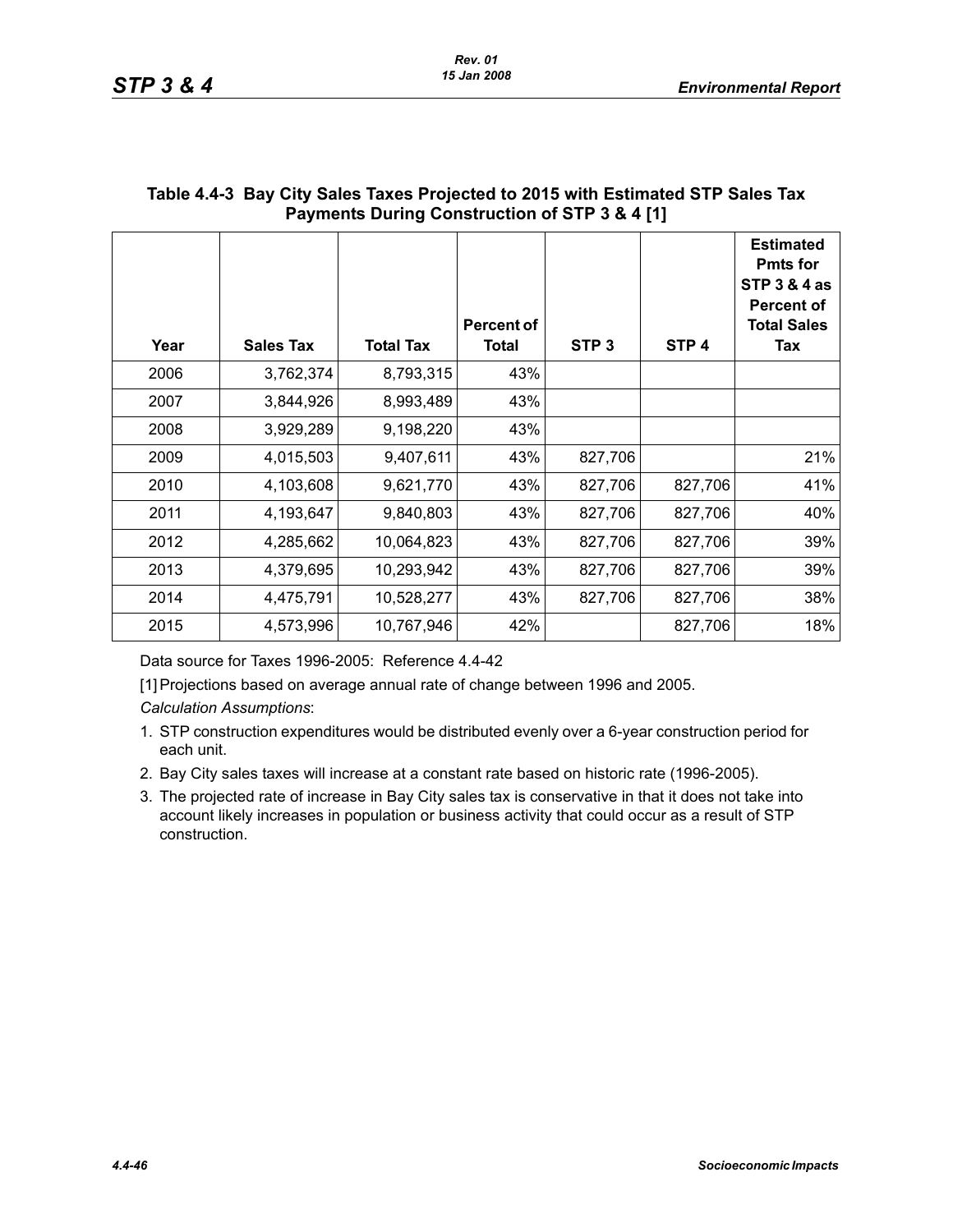|  | <b>Table 4.4-4 Direct and Indirect Employment</b> |  |
|--|---------------------------------------------------|--|
|  |                                                   |  |

|                                                                                                                    | <b>ABWR</b> |
|--------------------------------------------------------------------------------------------------------------------|-------------|
| Demographic                                                                                                        | 2 Units     |
| Construction Labor Force Peak (Table 4.4-2)                                                                        | 5,950       |
| Number of workers who change residence to work at site (movers) (50% of peak)<br>(assumed)                         | 2,975       |
| Indirect jobs $(2,975 \times 0.61)$                                                                                | 1,815       |
| 2005 unemployed in the two counties [1]                                                                            | 8,870       |
| Total number of indirect jobs as a percent of unemployed population in two-county<br>area ((1,815 / 8,870) X 100%) | 20%         |

[1] See Table 2.5-9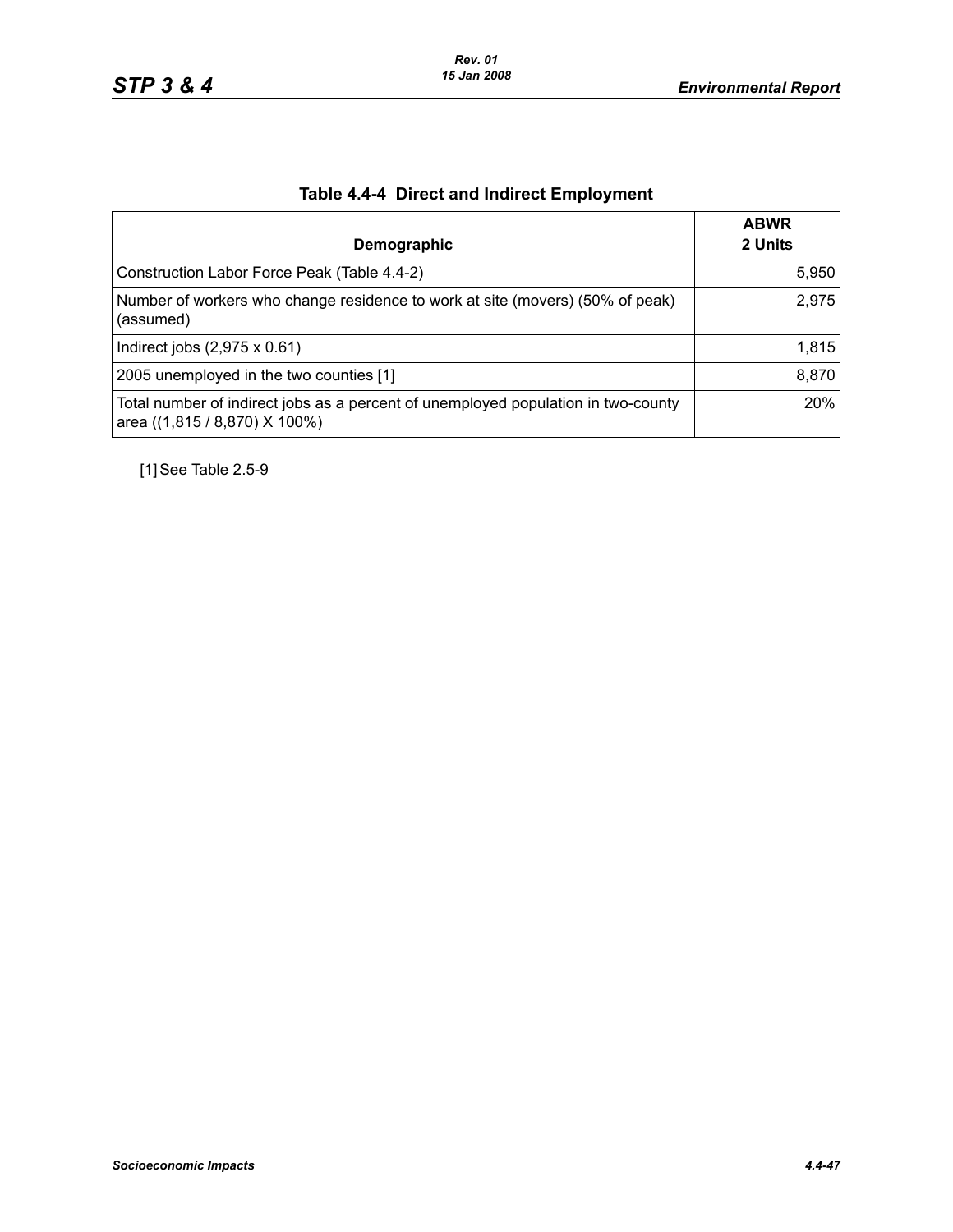|                |                       |                               | Table 4.4-5 Impact of Mover's Construction Wages on Regional Economy [1] |                |                       |                               |                                           |       |                       |                               |                                           |
|----------------|-----------------------|-------------------------------|--------------------------------------------------------------------------|----------------|-----------------------|-------------------------------|-------------------------------------------|-------|-----------------------|-------------------------------|-------------------------------------------|
| Month          | Workforce<br>Strength | Avg. Monthly<br>Wage [2] (\$) | \$ Earned by<br>Construction<br>Workforce                                | Month          | Workforce<br>Strength | Avg. Monthly<br>Wage [2] (\$) | Construction<br>\$ Earned by<br>Workforce | Month | Workforce<br>Strength | Avg. Monthly<br>Wage [2] (\$) | Construction<br>\$ Earned by<br>Workforce |
| $-24$          | 50                    | \$2,999                       | \$149,950                                                                | 15             | 2,240                 | \$2,999                       | \$6,717,760                               | 53    | 1,650                 | \$2,999                       | \$4,948,350                               |
| $-23$          | $\overline{00}$       | \$2,999                       | $\circ$<br>\$299,90                                                      | $\frac{6}{5}$  | 2,305                 | \$2,999                       | \$6,912,695                               | 54    | 1,600                 | \$2,999                       | \$4,798,400                               |
| $-22$          | 150                   | \$2,999                       | \$449,850                                                                | 17             | 2,370                 | \$2,999                       | \$7,107,630                               | 55    | 1,500                 | \$2,999                       | \$4,498,500                               |
| $\overline{5}$ | 200                   | \$2,999                       | \$599,800                                                                | $\frac{8}{1}$  | 2,435                 | \$2,999                       | \$7,302,565                               | SS    | 1,400                 | \$2,999                       | \$4,198,600                               |
| $-20$          | 250                   | \$2,999                       | \$749,750                                                                | ەب<br>         | 2,500                 | \$2,999                       | \$7,497,500                               | 57    | 1,300                 | \$2,999                       | \$3,898,700                               |
| $\frac{9}{1}$  | 300                   | \$2,999                       | $\circ$<br>\$899,70                                                      | 20             | 2,565                 | \$2,999                       | \$7,692,435                               | 89    | 1,200                 | \$2,999                       | \$3,598,800                               |
| $\frac{8}{1}$  | 350                   | \$2,999                       | \$1,049,650                                                              | 21             | 2,630                 | \$2,999                       | \$7,887,370                               | 89    | 1,100                 | \$2,999                       | \$3,298,900                               |
| $\frac{1}{2}$  | 400                   | \$2,999                       | $\circ$<br>\$1,199,60                                                    | 22             | 2,695                 | \$2,999                       | \$8,082,305                               | 8     | 1,000                 | \$2,999                       | \$2,999,000                               |
| $\frac{6}{1}$  | 450                   | \$2,999                       | \$1,349,550                                                              | 23             | 2,760                 | \$2,999                       | \$8,277,240                               | 67    | 900                   | \$2,999                       | \$2,699,100                               |
| $\frac{5}{1}$  | 500                   | \$2,999                       | \$1,499,500                                                              | $\overline{2}$ | 2,825                 | \$2,999                       | \$8,472,175                               | 8     | 800                   | \$2,999                       | \$2,399,200                               |
| $\frac{4}{1}$  | 550                   | \$2,999                       | \$1,649,450                                                              | 25             | 2,900                 | \$2,999                       | \$8,697,100                               | යි    | 700                   | \$2,999                       | \$2,099,300                               |
| $\frac{3}{1}$  | 600                   | \$2,999                       | $\circ$<br>\$1,799,40                                                    | 26             | 2,975                 | \$2,999                       | \$8,922,025                               | 3     | 600                   | \$2,999                       | \$1,799,400                               |
| $-12$          | 650                   | \$2,999                       | \$1,949,350                                                              | 27             | 2,975                 | \$2,999                       | \$8,922,025                               | 89    | 550                   | \$2,999                       | \$1,649,450                               |
| $\frac{1}{2}$  | 700                   | \$2,999                       | \$2,099,300                                                              | 28             | 2,975                 | \$2,999                       | \$8,922,025                               | 89    | 263                   | \$2,999                       | \$787,238                                 |
| $\frac{0}{1}$  | 750                   | \$2,999                       | \$2,249,250                                                              | 29             | 2,975                 | \$2,999                       | \$8,922,025                               | 5     | 0                     | \$2,999                       | ္တ                                        |
| ႁ              | 800                   | \$2,999                       | \$2,399,200                                                              | 80             | 2,975                 | \$2,999                       | \$8,922,025                               |       |                       |                               |                                           |
| ၛ              | 850                   | \$2,999                       | \$2,549,150                                                              | 5              | 2,975                 | \$2,999                       | \$8,922,025                               |       |                       |                               |                                           |
| $\overline{1}$ | 900                   | \$2,999                       | $\circ$<br>\$2,699,10                                                    | 32             | 2,975                 | \$2,999                       | \$8,922,025                               |       |                       |                               |                                           |
| မှ             | 950                   | \$2,999                       | \$2,849,050                                                              | 33             | 2,975                 | \$2,999                       | \$8,922,025                               |       |                       |                               |                                           |
| ႃၖ             | 1,000                 | \$2,999                       | \$2,999,000                                                              | 34             | 2,975                 | \$2,999                       | \$8,922,025                               |       |                       |                               |                                           |
| 7              | 1,050                 | \$2,999                       | \$3,148,950                                                              | 35             | 2,975                 | \$2,999                       | \$8,922,025                               |       |                       |                               |                                           |
| ႁ              | 1,100                 | \$2,999                       | \$3,298,900                                                              | 36             | 2,925                 | \$2,999                       | \$8,772,075                               |       |                       |                               |                                           |
| Y              | 1,150                 | \$2,999                       | \$3,448,850                                                              | 57             | 2,875                 | \$2,999                       | \$8,622,125                               |       |                       |                               |                                           |
| $\overline{1}$ | 1,200                 | \$2,999                       | $\circ$<br>\$3,598,80                                                    | 38             | 2,825                 | \$2,999                       | \$8,472,175                               |       |                       |                               |                                           |
|                | 1.250                 | \$2,999                       | \$3,748,750                                                              | 39             | 2.725                 | \$2.999                       | \$8.172.275                               |       |                       |                               |                                           |

r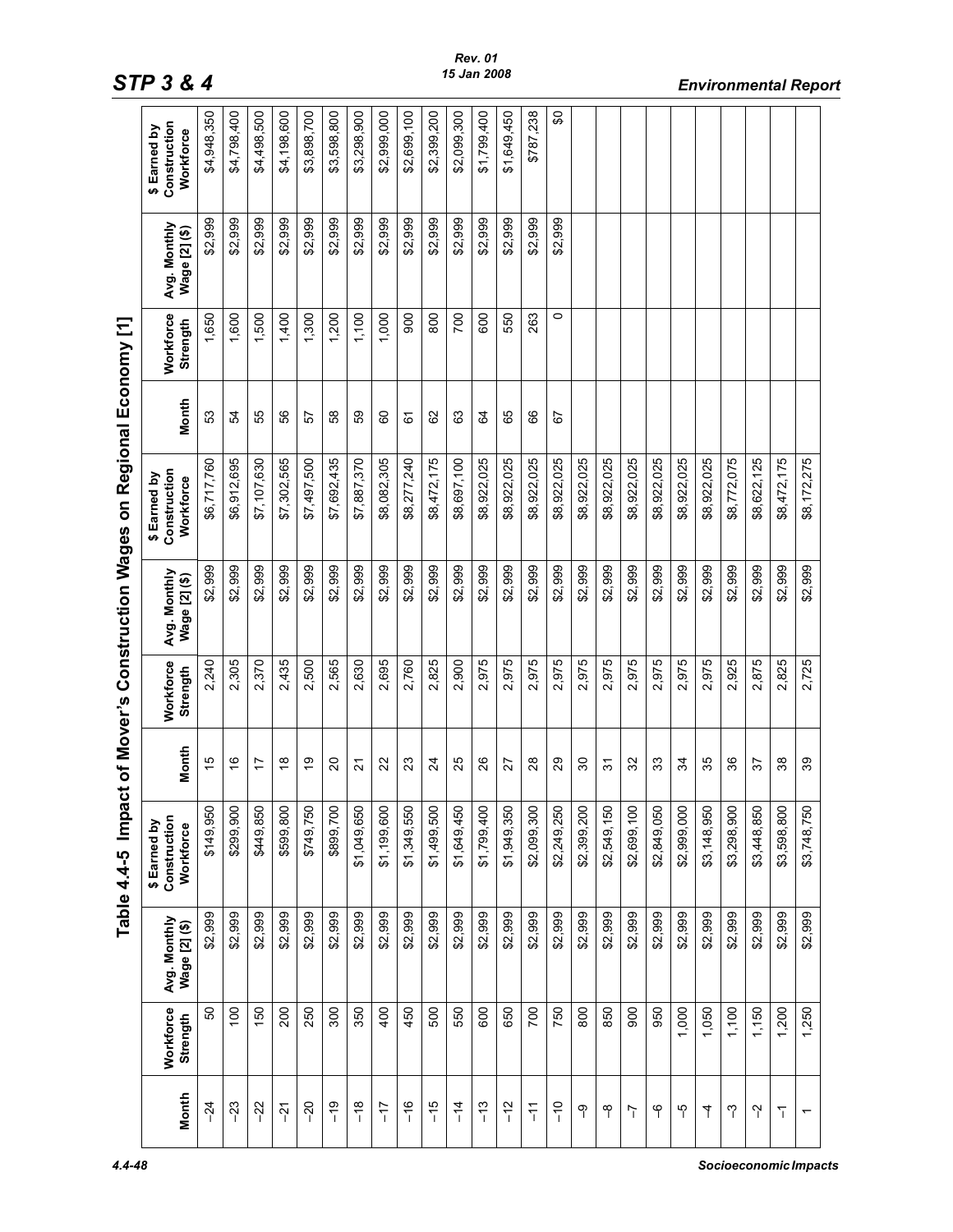|                   |                       |                                                | Table 4.4-5 Impact of                    |                 |                       |                               | Mover's Construction Wages on Regional Economy [1] (Continued) |              |                       |                               |                                           |
|-------------------|-----------------------|------------------------------------------------|------------------------------------------|-----------------|-----------------------|-------------------------------|----------------------------------------------------------------|--------------|-----------------------|-------------------------------|-------------------------------------------|
| Month             | Workforce<br>Strength | Avg. Monthly<br>Wage [2] (\$)                  | Construction<br>\$Earned by<br>Workforce | Month           | Workforce<br>Strength | Avg. Monthly<br>Wage [2] (\$) | Construction<br>\$ Earned by<br>Workforce                      | <b>Month</b> | Workforce<br>Strength | Avg. Monthly<br>Wage [2] (\$) | Construction<br>\$ Earned by<br>Workforce |
| $\mathbf{\Omega}$ | 1,325                 | \$2,999                                        | \$3,973,675                              | $\overline{40}$ | 2,625                 | \$2,999                       | \$7,872,375                                                    |              |                       |                               |                                           |
| ω                 | 1,400                 | \$2,999                                        | \$4,198,600                              | $\frac{4}{3}$   | 2,525                 | \$2,999                       | \$7,572,475                                                    |              |                       |                               |                                           |
| 4                 | 1,475                 | \$2,999                                        | \$4,423,525                              | 42              | 2,425                 | \$2,999                       | \$7,272,575                                                    |              |                       |                               |                                           |
| Ю                 | 1,550                 | \$2,999                                        | \$4,648,450                              | 43              | 2,325                 | \$2,999                       | \$6,972,675                                                    |              |                       |                               |                                           |
| ဖ                 | 1,625                 | \$2,999                                        | \$4,873,375                              | 44              | 2,225                 | \$2,999                       | \$6,672,775                                                    |              |                       |                               |                                           |
| Ľ                 | 1,700                 | \$2,999                                        | \$5,098,300                              | 45              | 2,125                 | \$2,999                       | \$6,372,875                                                    |              |                       |                               |                                           |
| $\infty$          | 1,775                 | \$2,999                                        | \$5,323,225                              | 46              | 2,025                 | \$2,999                       | \$6,072,975                                                    |              |                       |                               |                                           |
| တ                 | 1,850                 | \$2,999                                        | \$5,548,150                              | 47              | 1,950                 | \$2,999                       | \$5,848,050                                                    |              |                       |                               |                                           |
| Ş                 | 1,915                 | \$2,999                                        | \$5,743,085                              | 48              | 1,900                 | \$2,999                       | \$5,698,100                                                    |              |                       |                               |                                           |
| Ξ                 | 1,980                 | \$2,999                                        | \$5,938,020                              | $\frac{9}{4}$   | 1,850                 | \$2,999                       | \$5,548,150                                                    |              |                       |                               |                                           |
| 51                | 2,045                 | \$2,999                                        | \$6,132,955                              | 8               | 1,800                 | \$2,999                       | \$5,398,200                                                    |              |                       |                               |                                           |
| చ                 | 2,110                 | \$2,999                                        | \$6,327,89                               | 5               | 1,750                 | \$2,999                       | \$5,248,250                                                    |              |                       |                               |                                           |
| $\dot{4}$         | 2,175                 | \$2,999                                        | \$6,522,825                              | 52              | 1,700                 | \$2,999                       | \$5,098,300                                                    |              |                       |                               |                                           |
|                   |                       | Ш<br>Subtotal                                  | \$117,485,825                            |                 |                       | Subtotal =                    | \$289,553,450                                                  |              |                       | Ш<br>Subtotal                 | \$43,672,938                              |
|                   |                       |                                                |                                          |                 |                       |                               |                                                                |              |                       |                               |                                           |
|                   |                       | Monthly \$ earned by a construction worker [2] | Ш                                        |                 |                       |                               | \$2,999                                                        |              |                       |                               |                                           |
|                   |                       | Total \$ earned by construction workforce =    |                                          |                 |                       |                               | \$450,712,213                                                  |              |                       |                               |                                           |
|                   |                       | Earnings multiplier for two-county region =    |                                          |                 |                       |                               | 1.50                                                           |              |                       |                               |                                           |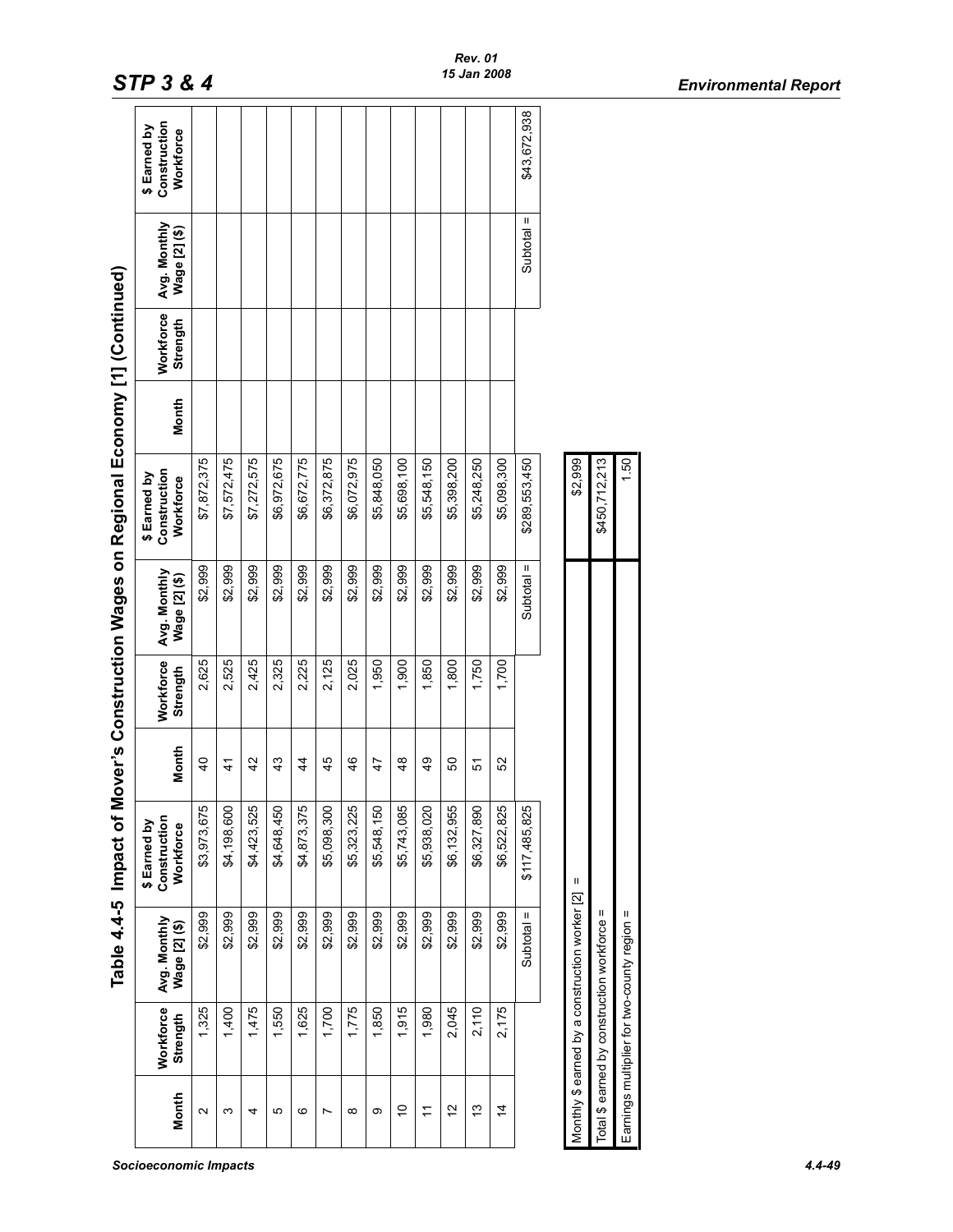|                                                                          |                              |                                              |                                           |       |                       |                                                             | Table 4.4-5 Impact of Mover's Construction Wages on Regional Economy [1] (Continued)                                                                                        |       |                       |                               |                                           |
|--------------------------------------------------------------------------|------------------------------|----------------------------------------------|-------------------------------------------|-------|-----------------------|-------------------------------------------------------------|-----------------------------------------------------------------------------------------------------------------------------------------------------------------------------|-------|-----------------------|-------------------------------|-------------------------------------------|
| Month                                                                    | <b>Workforce</b><br>Strength | Avg. Monthly<br>Wage [2] (\$)                | Construction<br>\$ Earned by<br>Workforce | Month | Workforce<br>Strength | Avg. Monthly<br>Wage [2] (\$)                               | Construction<br>\$ Earned by<br>Workforce                                                                                                                                   | Month | Workforce<br>Strength | Avg. Monthly<br>Wage [2] (\$) | Construction<br>\$ Earned by<br>Workforce |
|                                                                          |                              |                                              | Sensitivity Analysis                      |       |                       |                                                             |                                                                                                                                                                             |       |                       |                               |                                           |
| Wages that could be Spent in Region<br>% of Total Construction Workforce |                              |                                              |                                           |       |                       | Dollar Impact to Region<br>(earnings multiplier<br>applied) |                                                                                                                                                                             |       |                       |                               |                                           |
|                                                                          | ₽                            |                                              | \$45,071,221                              |       |                       | \$67,606,832                                                |                                                                                                                                                                             |       |                       |                               |                                           |
|                                                                          | 20                           |                                              | \$90,142,443                              |       |                       | \$135,213,664                                               |                                                                                                                                                                             |       |                       |                               |                                           |
|                                                                          | 8                            |                                              | \$135,213,664                             |       |                       | \$202,820,496                                               |                                                                                                                                                                             |       |                       |                               |                                           |
|                                                                          | $\overline{4}$               |                                              | \$180,284,885                             |       |                       | \$270,427,328                                               |                                                                                                                                                                             |       |                       |                               |                                           |
|                                                                          | 8                            |                                              | \$225,356,106                             |       |                       | \$338,034,159                                               |                                                                                                                                                                             |       |                       |                               |                                           |
|                                                                          | 80                           |                                              | \$270,427,328                             |       |                       | \$405,640,991                                               |                                                                                                                                                                             |       |                       |                               |                                           |
|                                                                          | 50                           |                                              | \$315,498,549                             |       |                       | \$473,247,823                                               |                                                                                                                                                                             |       |                       |                               |                                           |
|                                                                          | 80                           |                                              | \$360,569,770                             |       |                       | \$540,854,655                                               |                                                                                                                                                                             |       |                       |                               |                                           |
|                                                                          | 8                            |                                              | \$405,640,991                             |       |                       | \$608,461,487                                               |                                                                                                                                                                             |       |                       |                               |                                           |
|                                                                          | $\overline{100}$             |                                              | \$450,712,213                             |       |                       | \$676,068,319                                               |                                                                                                                                                                             |       |                       |                               |                                           |
| [1] Reference 4.4-43                                                     |                              | Note: Table 4.4-5 is based on Table 3.10S-2. |                                           |       |                       |                                                             | [2] U.S. Department of Labor Bureau of Labor Statistics. 2005. "Quarterly Census of Employment and Wages." Available online at http://data.bls.gov/. Accessed March 7,2007. |       |                       |                               |                                           |